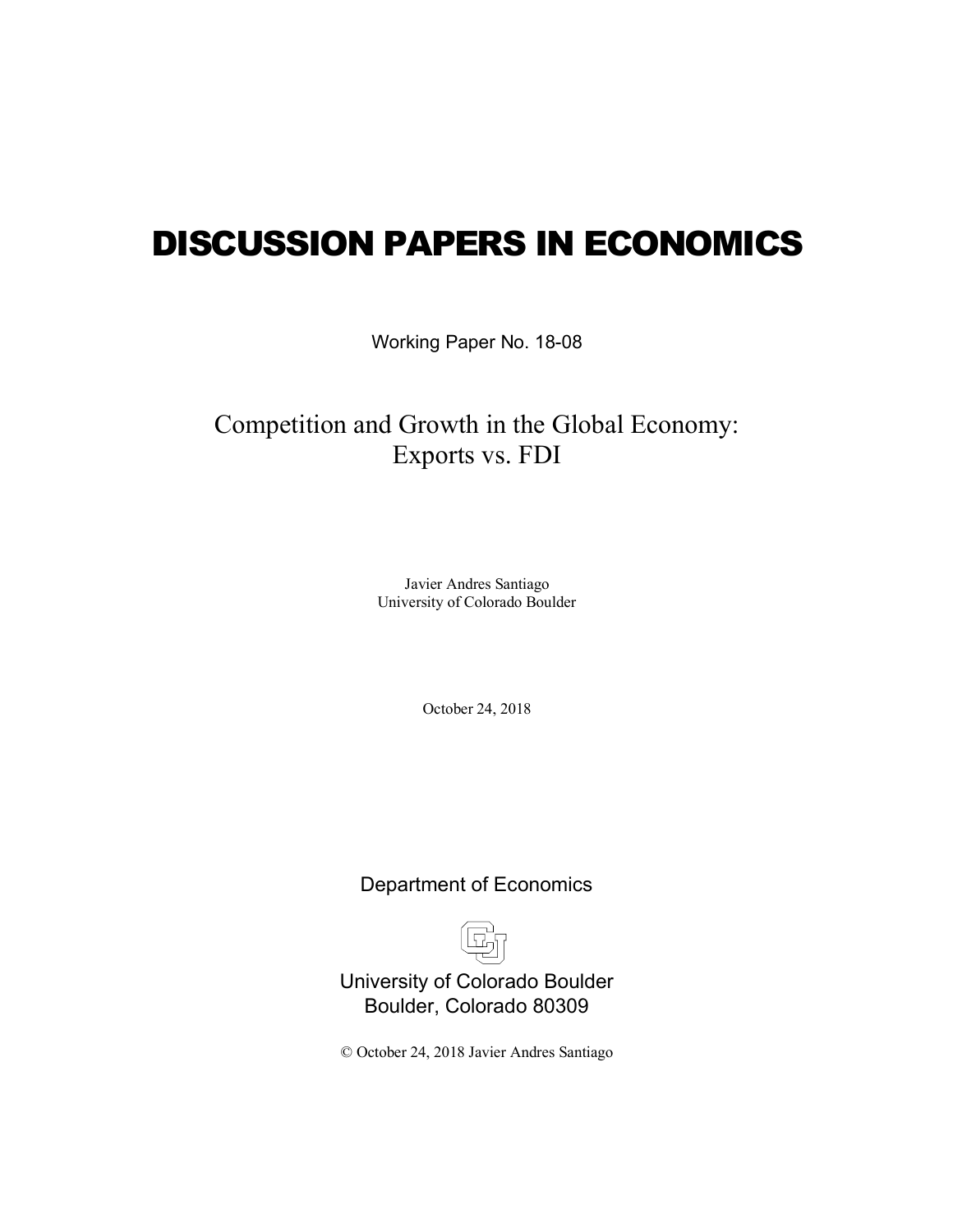## <span id="page-1-0"></span>Competition and Growth in the Global Economy: Exports vs. FDI

Javier Andres Santiago <sup>∗</sup>

University of Colorado at Boulder †

JOB-MARKET PAPER

This version: October 24, 2018 [Latest version here](https://sites.google.com/a/colorado.edu/javierandres/research/)

#### Abstract

This paper develops a two-country model of endogenous growth with step-by-step innovation and oligopolistic competition where firms serve their foreign market via exports or horizontal FDI. The process of international competition equalizes long-run growth across countries, which depends on the innovation rates of individual firms and the distribution of industries over international technological differences. A quantitative analysis of the model based on some long-run salient features of high-income countries shows that the effects of changes in trade barriers on economic growth vary with the size of barriers to FDI. Bilateral trade liberalization from high to moderate barriers yields an increase in growth from 1.79% to 2.33% when FDI barriers are high, but leaves growth unaffected when FDI barriers are low. Subsequent liberalization towards free trade decreases growth for both high and low FDI barriers because of an excessive-competition effect. Unilateral movements to higher or lower trade protection when trade and FDI costs are low decrease growth in both countries through an additional *relative-market-size effect*. The results highlight the importance of considering the size of barriers to both trade and FDI when analyzing the effects of trade or investment liberalization on economic growth.

Keywords: Economic growth, competition, innovation, international trade, foreign direct investment JEL codes: F43, O31, L11, L22

<sup>∗</sup>I am very grateful to Wolfgang Keller, Keith Maskus, James Markusen, Jeronimo Carballo, Sergey Nigai, Carol Shiue, Taylor Jaworski, and Alessandro Peri for invaluable guidance and support. I also thank participants at the University of Colorado International Trade and Macroeconomics workshops for many helpful comments. Finally, I am very grateful to the Department of Economics and the Graduate School at the University of Colorado for all the generous funding during the realization of this project. All remaining errors are my own.

<sup>†</sup>Department of Economics, 256 UCB, 80309-0256; javier.andressantiago@colorado.edu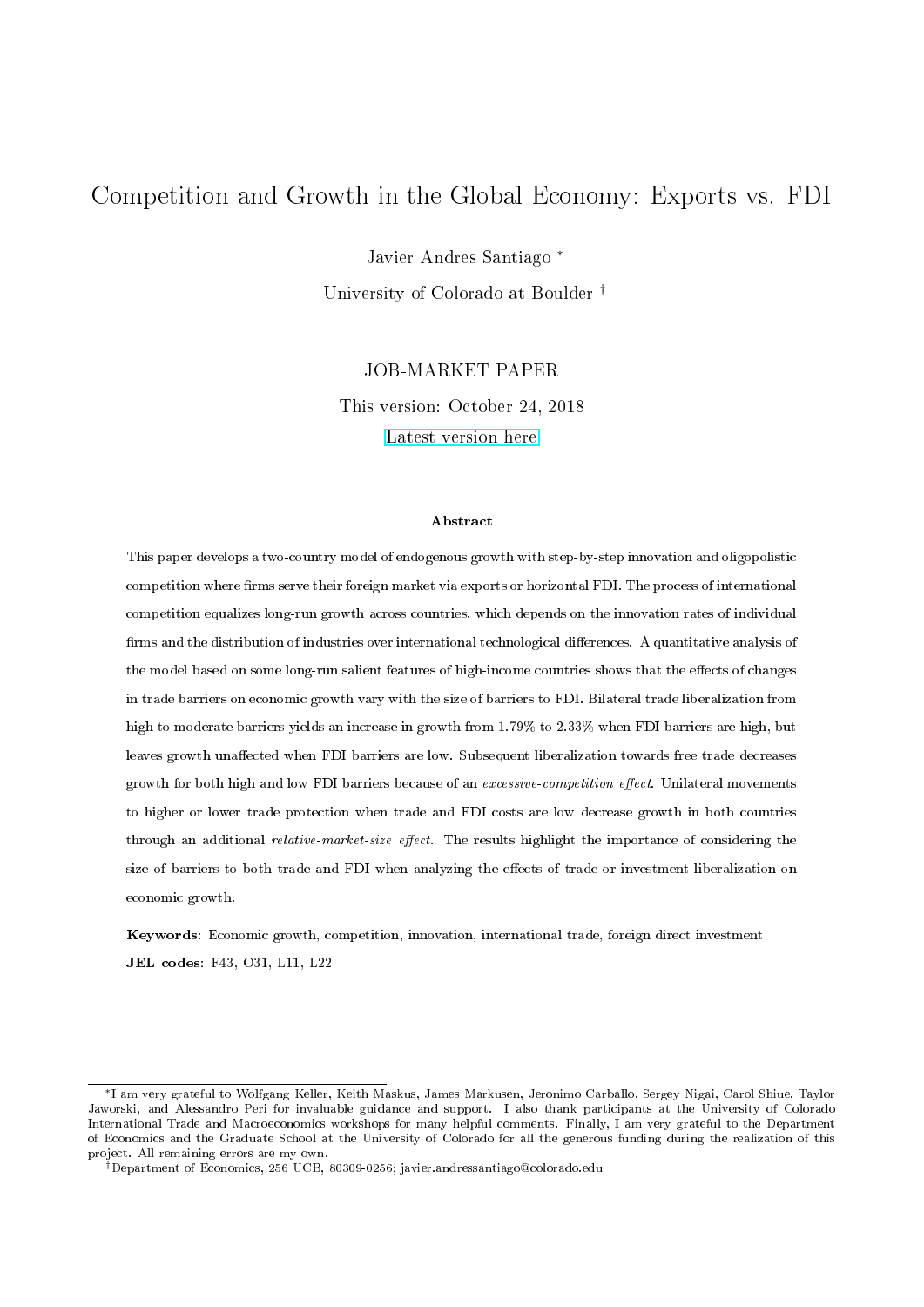## 1 Introduction

How does openness to trade and multinational production among high-income countries affect competition and economic growth in those countries? This is a very important issue, particularly in the context of the current wave of protectionism, that can affect the standard of living of future generations in developed countries. To address this question, in this paper I develop and quantitatively solve a model of endogenous growth to examine the long-run effects of reducing or increasing barriers to trade and foreign direct investment (henceforth FDI) on economic growth, focusing on the effects that are mediated by changes in the competitive environment.

Most of the trade and FDI flows in the world take place among high-income countries (Markusen 2002, United Nations 2017). Moreover, despite some evidence of complementarity between trade and FDI from intra firm trade (Lipsey and Weiss 1984, Clausing 2000), "horizontal" FDI seems to be the more prevalent form of foreign direct investment among those countries (Brainard 1997, Markusen 2002, Helpman et al. 2004, Ramondo et al. 2013). Horizontal FDI refers to investments in foreign production plants that allow a firm to serve the customers in the foreign market locally, without having to transport the product from the home country of the firm, and avoiding all the variable costs associated with exports (transportation costs, tariffs, etc.).<sup>[1](#page-1-0)</sup>

One of the major roles of trade and FDI for countries that open their borders to foreign firms is fostering productivity growth via technological spillovers. This channel has been explored both empirically (Keller and Yeaple 2009, Branstetter 2006, Griffith et al. 2006) and theoretically (Wu 2015). In this paper I study, from a theoretical point of view, the role of trade and FDI as drivers of economic growth via another channel: the competition channel.

The role of trade in generating pro-competitive effects has been studied in depth (see, for example, Tybout 2003's survey). There is also empirical evidence of foreign competition via horizontal FDI and deregulation of entry spurring incentives for innovation and productivity growth by making competition for domestic incumbent firms tougher (Nicoletti and Scarpetta 2003, Aghion and Griffith 2005, Aghion et al. 2009, Griffith et al. 2010). But while there are several theoretical analyses of the mechanisms through which the higher competition brought about by trade can increase economic growth (see, for example, Impullitti and Licandro 2018), there is a scarcity in the theoretical literature on how globalization affects economic growth through competition when both trade and FDI are available for firms as alternative modes of accessing foreign markets.

In order to start bridging this gap in the literature, I develop and quantitatively solve a two-country model of endogenous growth with step-by-step innovation and oligopolistic competition, in which firms can sell to foreign customers either by exporting or by doing horizontal FDI. Each country is home to a representative household that supplies labor inelastically and consumes a final good to maximize lifetime utility. The final good, which can also be used for research or intermediate good production, is produced in each country by

 $1$ The other main form of foreign direct investment, vertical FDI, involves a fragmentation of the supply chain, locating different stages of the production process in different countries. This form of FDI is more common between high-income countries on the one hand, and emerging or low-income countries on the other.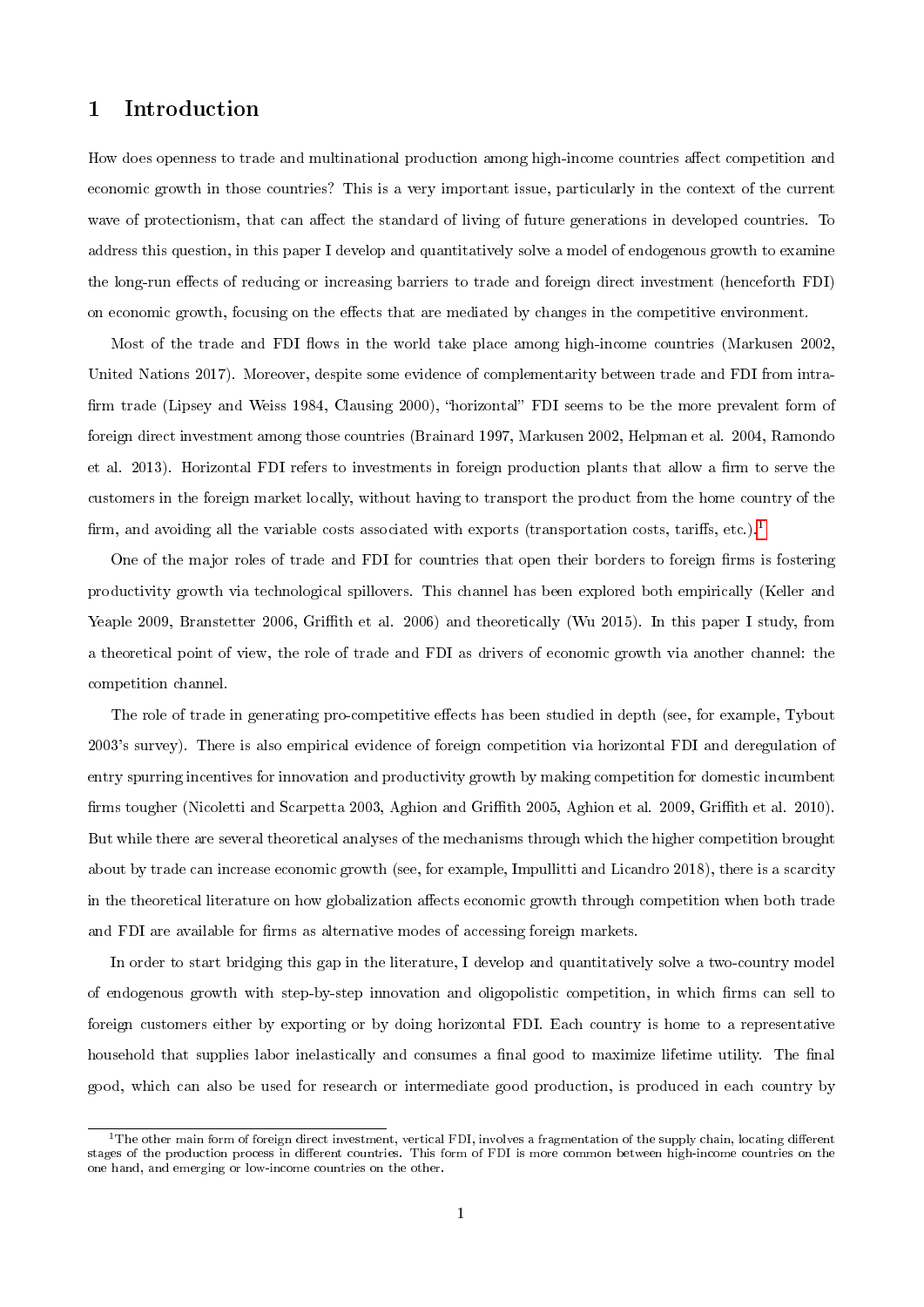a perfectly-competitive sector by means of a production function that combines domestic labor and a large number of domestic and foreign intermediate inputs. Both countries produce the same range of intermediate inputs, so the model abstracts from any gains from variety. Within each intermediate input industry there are two firms, one from each country, that differ in terms of productivity and that compete in prices à la Bertrand for both the domestic and the foreign markets. Serving the domestic market only involves production costs determined by technology. But firms face a trade-off when deciding how to serve the foreign market. They can do so via exports, bearing the variable costs associated with trade (transportation costs, tariffs, etc.), or they can do horizontal FDI, which avoids those variable costs but is subject to fixed costs related to producing and selling in the foreign country (such as the costs of maintaining production facilities or a distribution network abroad). It is the size of these barriers to trade and FDI that determines which alternative is chosen by firms to serve their foreign markets, and how competitive both the domestic and foreign markets are.

While firms can in general differ in terms of their production technologies, they can invest resources in research and development (henceforth R&D) to gradually improve that technology over time. This generates a steady-state equilibrium with a stationary distribution of intermediate good industries over international technological differences. Some industries will be characterized by firms that have the same productivity, while other industries will have one of the firms (from either country) ahead of the other in terms of productivity.

In the steady-state equilibrium, economic growth in each country is a function of the size of innovations, the innovation intensities of domestic firms, and the international distribution of industries over technology gaps. Interestingly, regardless of the size of barriers to trade and FDI, and in the absence of technological spillovers, the rates of economic growth are equalized across countries. This equalization result is explained by the process of international competition in each industry. For any given country, and any given industry, the good will be produced by either the domestic or the foreign firm. If produced by the foreign firm, the dependence of domestic growth on foreign technology is evident. But even if the good is produced by the domestic firm, foreign technology also plays a role by determining how much competitive pressure the foreign firm exerts on the domestic firm, and hence the price charged and quantity produced by the latter.

The fact that the rates of economic growth are equal across countries regardless of the size of barriers to trade and FDI does not mean that both countries will have the same relative economic size. The latter depends crucially on how high or low trade and FDI costs are, although this dependence is mediated by the endogenous distribution of industries across technological differences. While this cannot be solved for analytically, I perform numerical analyses that illustrate this property of the equilibrium.

I calibrate the model using reasonable parameter values from the endogenous growth literature to match some salient features of high-income countries such as a long-run growth rate of about 2% per year, and I perform experiments where I analyze the effect of different combinations of trade and FDI barriers on economic growth. The results of bilateral experiments, where the two countries are symmetric in terms of their barriers to both trade and FDI, show that the effect of trade liberalization on economic growth varies with the size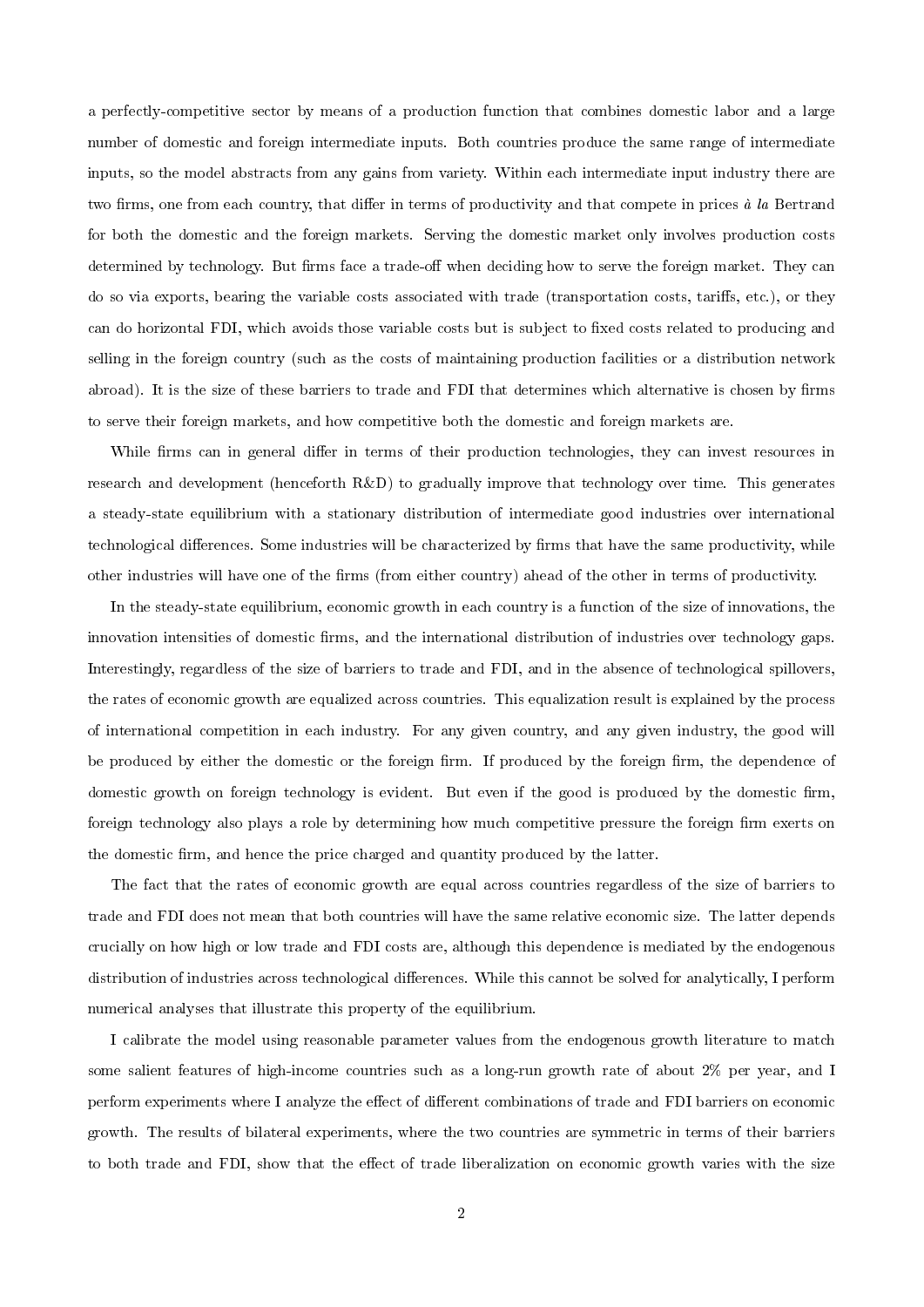of barriers to FDI. For example, reducing trade barriers from very high to moderate levels increases long-run economic growth from 1.79% to 2.33% if barriers to FDI are high. However, if barriers to FDI are low in the first place, changes in trade barriers in the moderate-to-high range have no effect on economic growth. This is because trade and horizontal FDI are substitute ways for firms to sell to foreign customers. If FDI barriers are sufficiently low, then no matter how low trade barriers are, FDI will be a more profitable way of competing in foreign markets.

Further reductions in trade barriers from a moderate level to free trade actually decrease economic growth, regardless of whether FDI barriers are high or low. This is because reducing market-access barriers to a very low level gives rise to what I call an *excessive-competition effect*, whereby the increase in competition brought about by the lower barriers makes firms with similar technologies innovate so much, and firms in industries with high technology gaps so little, that the equilibrium distribution of industries over technology gaps features a large proportion of industries of the second type, which lowers aggregate innovation and economic growth. The excessive-competition effect is closely related to the inverted-U effect highlighted in closed-economy endogenous growth models (see, for example, Aghion et al. 2005). The difference is that in open economies with barriers to trade or FDI, innovation incentives are determined, not just by technological differences, but also by the size of those barriers. The results of my experiments show that retaining moderate barriers to competition by foreign firms generates a more uniform distribution of innovators and higher growth than if competition is entirely based on technology, which is the case in the absence of barriers to trade and FDI.

I also perform unilateral experiments where I fix the barriers to FDI at a low (the same) level in both countries, the barriers to trade at a low level in one of the countries, and I vary trade barriers in the other country. The results of these experiments show that unilateral changes in trade barriers in that context (either towards autarky or free trade) decrease economic growth. But in this case the excessive-competition effect interacts with a *relative-market-size effect*. A unilateral change in trade barriers introduces an asymmetry between the two countries that makes one of them more competitive than the other, making the size of the two markets different through an increase in total output in the more competitive one, altering the profitability of selling in foreign markets and the innovation incentives of firms from different countries. This results in an equilibrium distribution where most industries are dominated with large technology gaps by the firms of the country with the relatively small and uncompetitive market. But since firms with higher technological advantages tend to have low innovation incentives, aggregate innovation and economic growth decrease.

This paper represents a contribution to the economic literature in several ways. To the best of my knowledge the paper provides the first endogenous growth model of step-by-step innovation that analyzes the role of both trade and FDI in determining long-run economic growth via changes in the competitive environment. Most models of competition and growth with step-by-step innovation focus on closed economies (Aghion et al. 1997, Aghion et al. 2001, Acemoglu and Akcigit 2012). Some models of endogenous growth and competition do consider open economies in the analysis, but focus on the role of trade liberalization alone (Peretto 2003,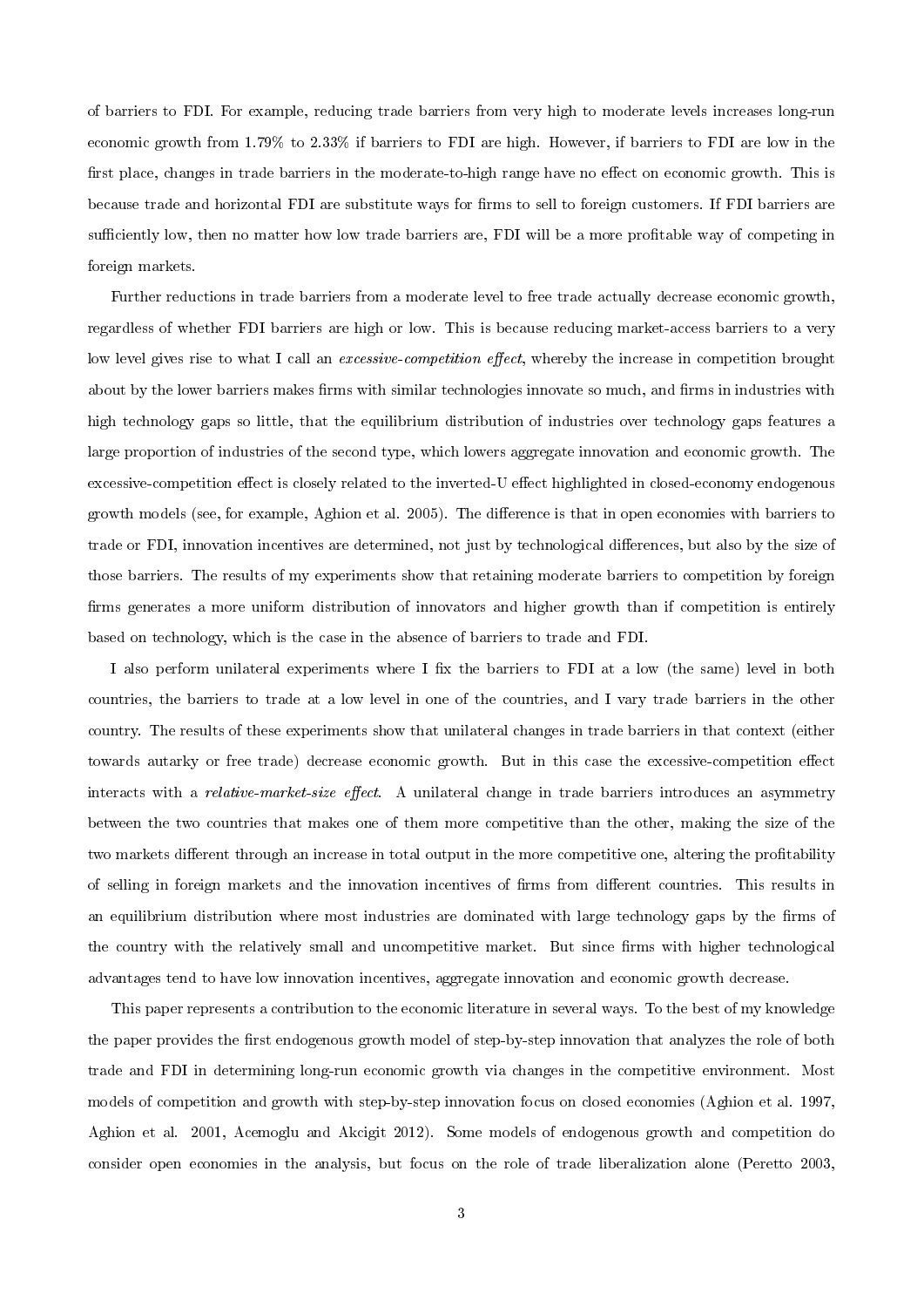Impullitti and Licandro 2018). The results of this paper show the importance of considering both trade and FDI when analyzing the effects of globalization on economic growth. This is a first step in that direction.

The paper also contributes to the international trade and economic growth literature by focusing on the role of trade and FDI in shaping the competitive environment firms compete in. Most of the trade and growth literature (pioneered by Grossman and Helpman 1991) puts the emphasis on the role of higher openness in generating technological spillovers from either importing goods or allowing foreign firms to establish their production plants in the local market. For example, Baldwin and Robert-Nicoud (2008) show that the effect of trade liberalization on economic growth is ambiguous and varies with the nature of these technological spillovers. Sampson (2016) focuses on the effects of lower trade barriers on growth via selection-based spillovers. Wu (2015) models the trade-off between exports and horizontal FDI and how it affects economic growth by changing the quality of technological spillovers generated by either importing goods or buying them from local foreign affiliates. My paper provides a complementary role of trade and horizontal FDI by focusing on the competition channel.

Beyond its contributions to the international trade and endogenous growth literature, the paper also provides a framework to analyze the effects on regional growth of physical, regulatory, or political barriers to the movement of goods or the establishment of production facilities in different regions within a country. For example, a country whose regions are characterized by different levels of political autonomy might find that firms prefer to locate their production processes in regions where they receive a more favorable treatment and "export" their goods to less favorable regions. Another example would involve regions within a country separated by some geographical barrier (i.e., mountains, rivers, etc.) that favor location of the production process next to the customers. While exports and FDI have an inherent international dimension, the trade-off between proximity to customers, on the one hand, and exploiting economies of scale by concentrating production in one location, on the other hand, can also be analyzed within the borders of a particular country. The model developed in this paper can certainly be used to perform that kind of analysis.

The rest of the paper is organized as follows. In Section 2, I describe the model. There, I layout the assumptions and derive some analytical results. After that, in Section 3, I explain the calibration and numerical procedure to quantitatively solve the model. I also present and discuss the baseline numerical results. Section 4 is devoted to some robustness analysis with alternative model specifications. In Section 5, I provide some concluding remarks. After the references, there are two appendices. Appendix A contains all the tables and figures of the paper. In Appendix B, I provide the proofs and derivations of some analytical results.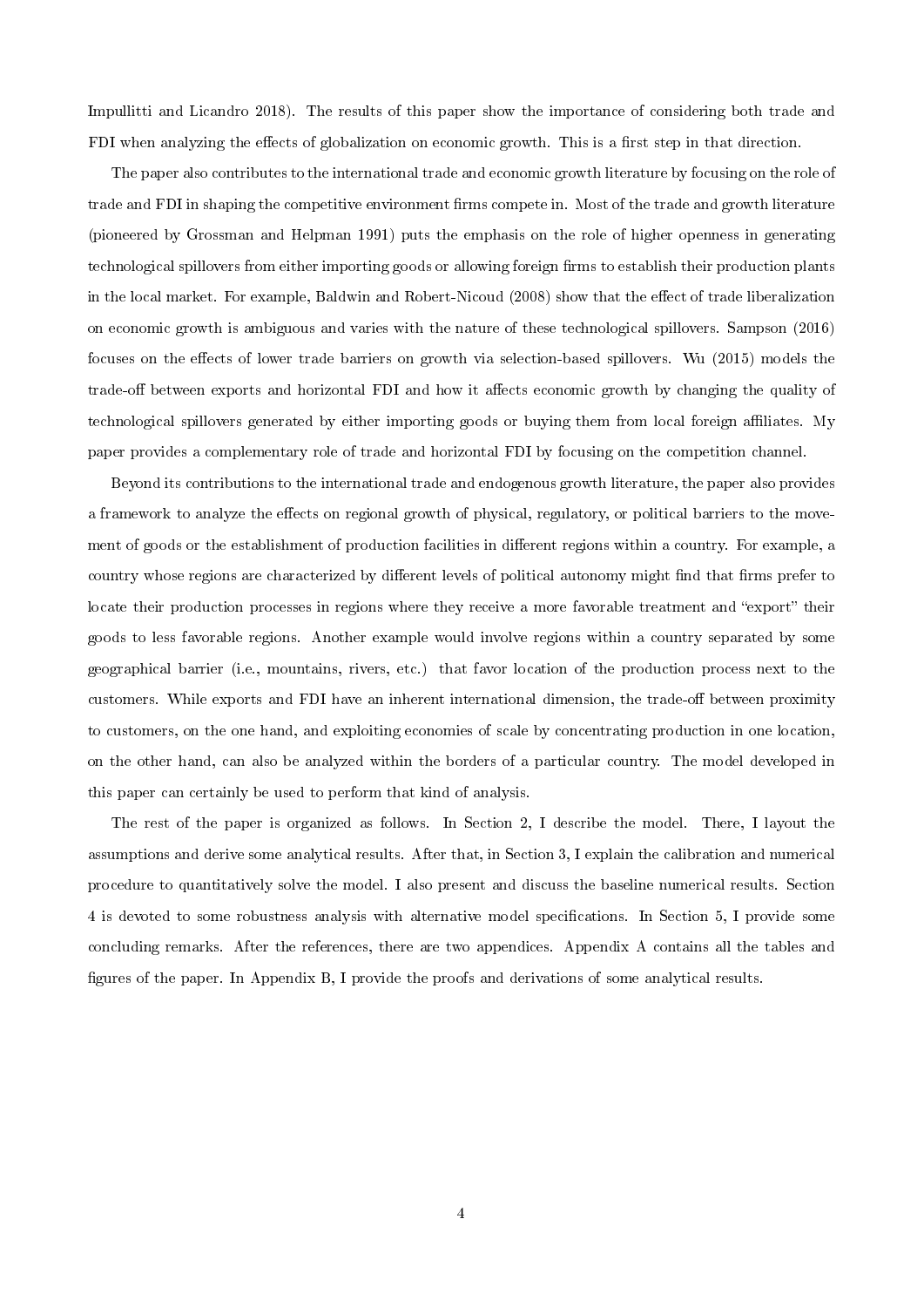## 2 The Model

#### 2.1 Economic Environment

Time is continuous and denoted by t. There are two countries, H and F. In each country there is a representative household that supplies labor inelastically and consumes a final (consumption) good to maximize lifetime utility subject to a dynamic budget constraint. The country's final good, which can be used for consumption, research, and intermediate good production, is produced by many firms operating in a perfectly-competitive sector (hereafter the final good sector) using labor and a continuum of intermediate inputs. The range of intermediate inputs is the same for both countries. Each intermediate input is produced by a small number of firms in an oligopolistic environment. For simplicity, I assume that within each intermediate good industry there are two firms, one from each country. That is, in each industry there is an international duopoly. These two firms are heterogeneous in terms of their marginal production costs and can sell to their domestic market and to their foreign market. Selling to the latter can be done in two alternative ways: exports or horizontal FDI. In addition to produce for each market, each intermediate firm can invest resources in  $R\&D$  in order to gradually improve their production technology. The model builds on the step-by-step innovation models of Aghion et al.  $(2001)$  and Acemoglu and Akcigit  $(2012)$ . In what follows I discuss each of the three sectors (households, final goods, and intermediate goods) in turn.

#### 2.2 Households

The representative household in country  $i \in \{H, F\}$  chooses the entire path of consumption in order to maximize the present discounted value of lifetime utility,

$$
U_i = \int_0^\infty e^{-\rho t} \ln(C_i(t)) dt,\tag{1}
$$

subject to the dynamic budget constraint,

$$
\dot{B}_i(t) = r_i(t)B_i(t) + w_i(t)L_i - C_i(t),
$$
\n(2)

where  $C_i(t)$  denotes consumption of the representative household of country i at time t,  $w_i(t)$  is the wage rate paid in country- $i$ 's final good sector,  $L_i$  is the size of the labor force (population) in country  $i, \ r_i(t)$  is the country's interest rate, and  $B_i(t)$  denotes asset holdings by the household. The representative household in each country holds a balanced portfolio of all the domestic firms from that country (so that profit income is nonstochastic). There is no international trade in assets, and households in both countries discount future flows of utility at the common rate of time preference  $\rho$ . The size of the labor force is assumed to be constant over time, but can be different across countries. Households supply this labor inelastically to their domestic final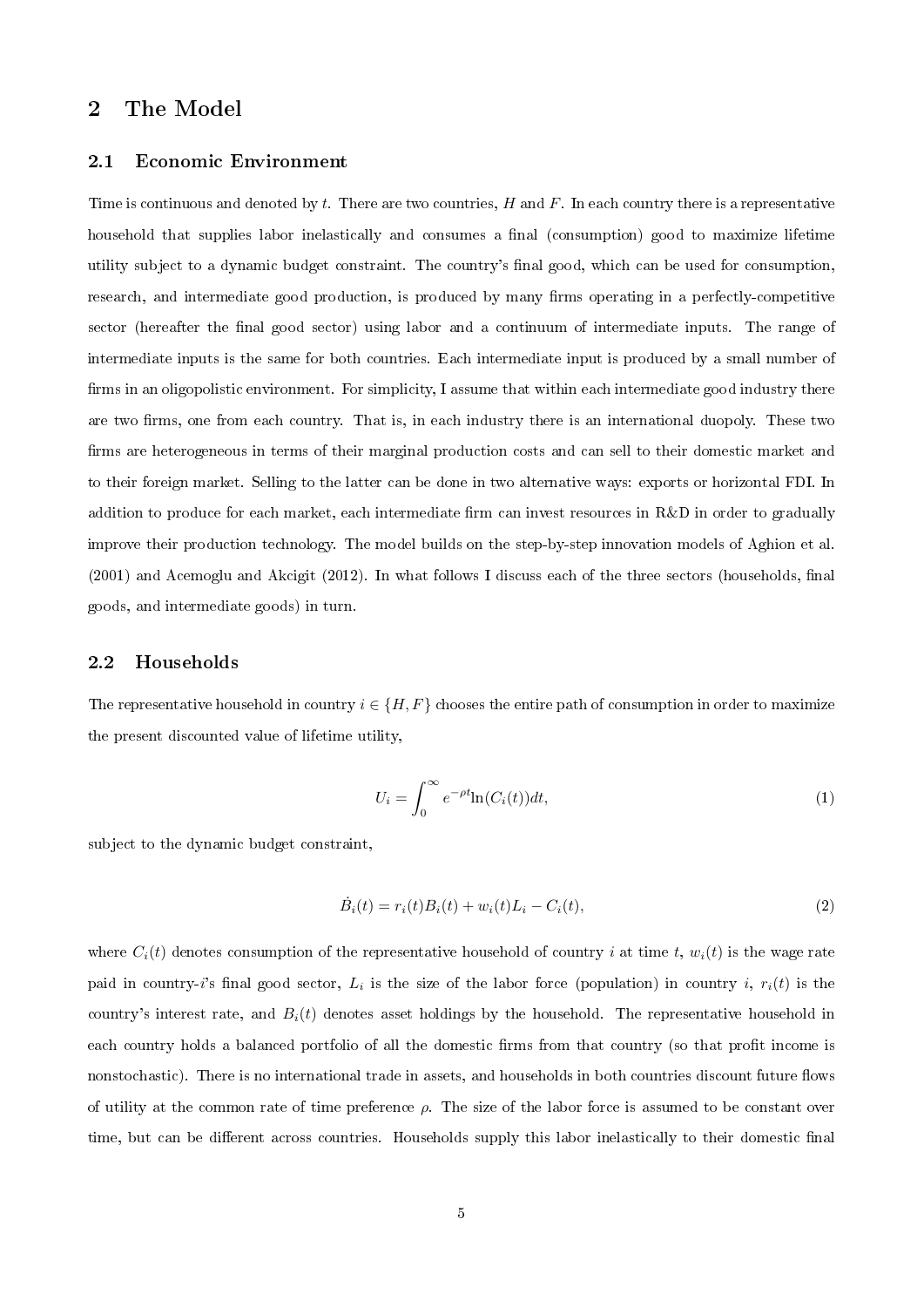good sector. Workers cannot work in the intermediate good sector or migrate to the other country. Utility maximization yields the standard Euler equation:

$$
g_i^C(t) \equiv \frac{\dot{C}_i(t)}{C_i(t)} = r_i(t) - \rho
$$
\n(3)

where  $g_i^C(t)$  denotes the growth rate of consumption in country  $i$  at time  $t$ . This growth rate will be constant in the steady-state equilibrium derived below.

#### 2.3 Final Goods

The final good in country  $i$  is produced by many firms in a perfectly-competitive environment by combining labor and a continuum of intermediate inputs according to a constant-returns-to-scale production function,

$$
Y_i(t) = (A_i L_i)^{1-\alpha} \exp\left(\alpha \int_0^1 \ln\left(X_i(j,t)\right) df\right), \qquad 0 < \alpha < 1,\tag{4}
$$

where  $Y_i(t)$  denotes final output,  $A_i$  is an efficiency parameter (constant over time), and  $\alpha$  is the elasticity of final output with respect to intermediate inputs (or the share of expenditure on intermediate inputs).  $X_i(j, t)$ denotes the quantity of intermediate good j used in the production of the final good in country i. Intermediate goods can be sourced from domestic firms, or from foreign firms by either importing the product or buying it locally from a foreign affiliate plant. The final good, in turn, can be used for consumption, research, and intermediate good production by either domestic firms or foreign firms that serve country- $i$ 's final good sector. If the latter serve country  $i$  via exports, they import the required units of country- $i$ 's final good to produce the units of their intermediate good that will be exported to country  $i$ .<sup>[2](#page-1-0)</sup>

The representative firm from country  $i$  chooses the amount of labor and each intermediate input to maximize profits. That is, it solves the following problem:

$$
\max_{L_i, [X_i(j,t)]_{j \in [0,1]}} Y_i(t) - w_i(t) L_i - \int_0^1 p_i(j,t) X_i(j,t) dj \tag{5}
$$

subject to (4), where  $p_i(j, t)$  denotes the price of intermediate good j in country i at time t. Both  $p_i(j, t)$  and  $X_i(j, t)$  have a unique subscript that indicates the country (i) the intermediate good is used in (regardless of the nationality of the supplier of that intermediate good). The price of the final good is normalized to 1, taking it as the numéraire.<sup>[3](#page-1-0)</sup> The first-order conditions of the problem yield the following inverse demand functions for labor and intermediate inputs:

 $^2$ Similarly, country-i exporters will import the final good from the foreign country to undertake the production of their intermediate good for that market. This assumption simplies the derivation of the aggregate resource constraint for each country (see section 2.5 below).

 $3$ The final good can be traded internationally at no cost so that its price is equalized across countries. The analysis of barriers to trade and FDI focuses on the intermediate good sector.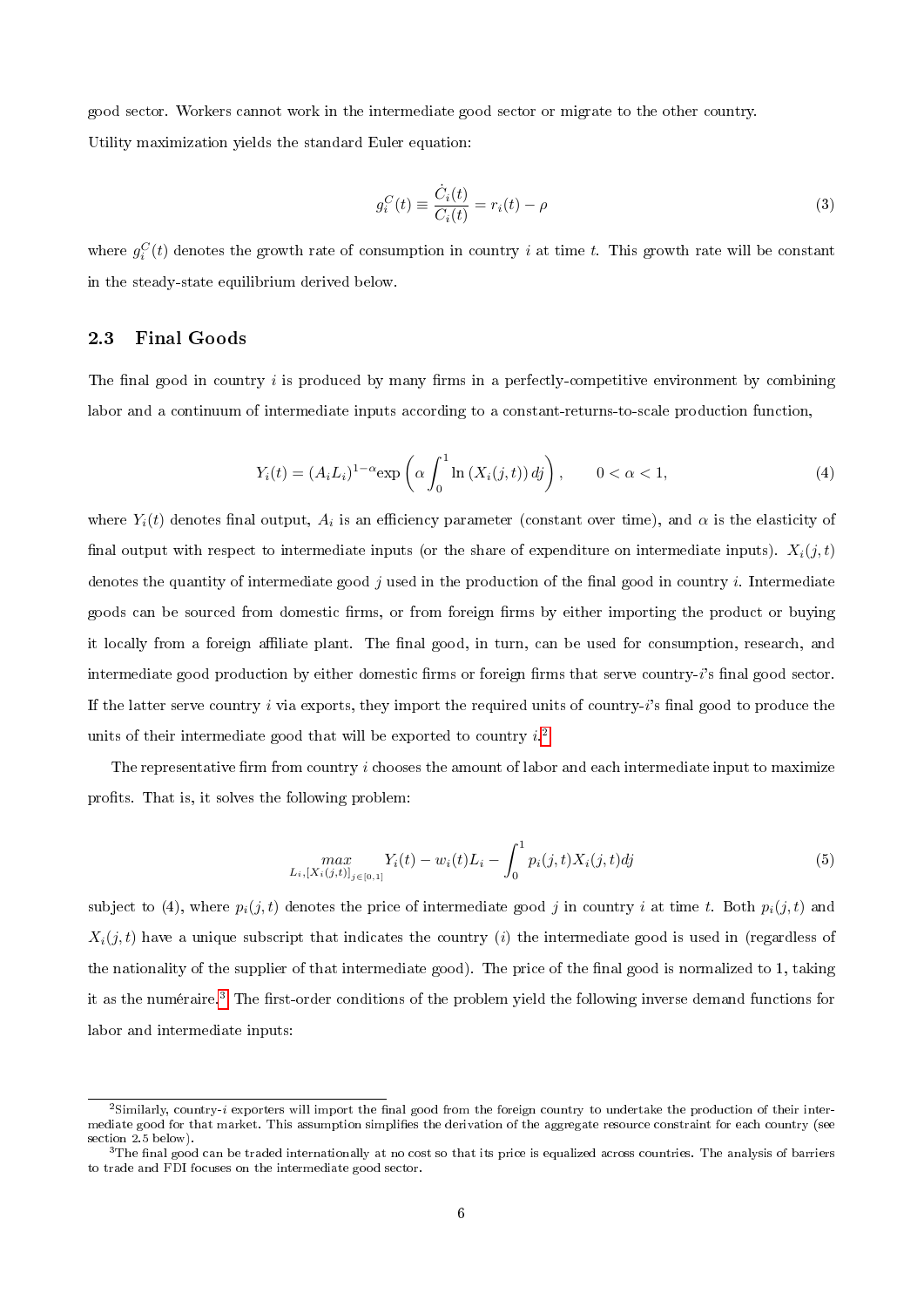$$
w_i(t) = (1 - \alpha) \frac{Y_i(t)}{L_i} \tag{6}
$$

$$
p_i(j,t) = \frac{\alpha Y_i(t)}{X_i(j,t)} \qquad j \in [0,1] \tag{7}
$$

Rearranging (7) yields the demand for intermediate input j coming from country-i's final good sector:

$$
X_i(j,t) = \frac{\alpha Y_i(t)}{p_i(j,t)} \qquad j \in [0,1] \tag{8}
$$

Intermediate good producers for variety j take (8) as given (for both markets,  $i = H$  and  $i = F$ ) when solving their own profit-maximization problems.

#### 2.4 Intermediate Goods

#### 2.4.1 Technology and Costs

Each intermediate good industry is characterized by an oligopolistic environment in which two infinitely-lived firms, one from each country, compete  $\dot{a}$  la Bertrand for their domestic and foreign markets. Within an industry, each firm produces its own variety of intermediate product, but the two varieties are assumed to be perfect substitutes. Since there is only one firm per country producing intermediate good  $j$ , firms are indexed by their country of origin  $i \in \{H, F\}.$ 

Production by each firm is done by means of a linear technology that requires  $MC_i(j, t) = 1/q_i(j, t)$  units of the final good to produce 1 unit of its intermediate good variety, where  $q_i(j, t)$  denotes the productivity level of firm i producing intermediate good j. This productivity level is indexed by t because it can be improved upon if the firm invests resources in  $R\&D$  and undertakes a successful innovation. Firms are heterogeneous in terms of their productivity (i.e., of their marginal production cost,  $MC_i(j, t)$ ), defined as

$$
q_i(j,t) = \lambda^{n_i(j,t)},\tag{9}
$$

where  $\lambda > 1$  and  $n_i(j, t) \in \mathbb{Z}_+$  denotes the number of succesful innovations undertaken by firm i up to time t. In other words,  $n_i(j, t)$  indexes firm i's technology level at time t. Industries are completely characterized by the technology gap between firms  $H$  and  $F$ :

$$
n(j,t) \equiv n_H(j,t) - n_F(j,t), \quad n(j,t) \in \mathbb{Z}
$$
\n
$$
(10)
$$

Industries where  $n(j, t) > 0$  have firm H as the technological leader, while  $n(j, t) < 0$  represents the case in which F is the technological leader. I refer to industries where  $n(j, t) = 0$  as neck-and-neck industries and to industries with  $n(j, t) \neq 0$  as leader-and-follower industries. This is the standard terminology in models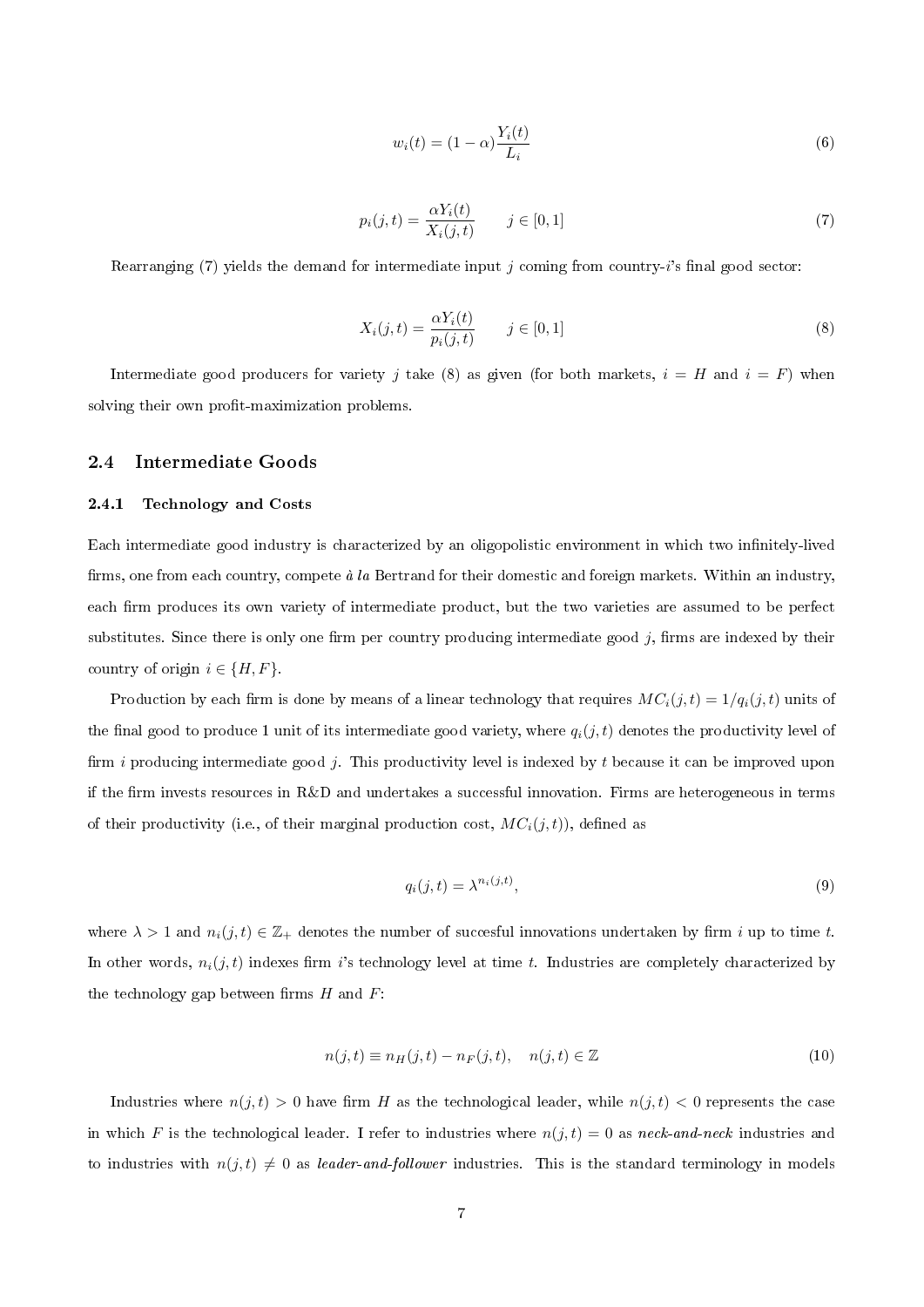of competition and growth in closed economies such as Aghion et al. (2001) or Acemoglu and Akcigit (2012), where the technology gap is defined as a nonnegative integer because the identities of the leader and the follower are irrelevant. In this open-economy setting, however, the existence of barriers to trade and FDI (see below) that differ across countries makes it convenient to define the technology gap as in  $(10)^{4}$  $(10)^{4}$  $(10)^{4}$ .

Markets are segmented. When a firm competes for its domestic market, it faces no other cost than the one from producing its own variety  $(MC_i(j, t))$ . When competing for its foreign market, however, each firm has two alternative options to serve that market. On the one hand, a firm can produce in its own country and export its product to the foreign market. In that case, the firm faces not only its production cost but also a variable trade cost. Trade costs are assumed to be of the "iceberg" form, with  $\tau_d MC_i(j, t) \geq MC_i(j, t)$  denoting the total variable unit cost of serving country  $d \in \{H, F\}$   $(i \neq d)$  via exports.<sup>[5](#page-1-0)</sup> This trade cost can be interpreted in a broad way encompassing both transportation costs or import tariffs.<sup>[6](#page-1-0)</sup>

On the other hand, a firm competing for its foreign market can avoid bearing the variable trade cost  $\tau_d$ by engaging in horizontal FDI, that is, by setting up a production plant in the foreign country to serve the customers (the final good sector) of that country locally. However, this alternative is subject to a fixed cost  $K_d(t) = \kappa_d \alpha Y_d(t)$  that depends on the size of the destination market,  $\alpha Y_d(t)$ , and an index of barriers to FDI in that market,  $\kappa_d \in [0,1]$ . The latter captures various barriers that make maintaining production facilities or an efficient distribution network abroad costly. One could think of different barriers such as language or cultural differences that make it difficult to maintain relationships with foreign workers, or overcome regulatory barriers in the destination market.[7](#page-1-0) Although establishing and maintaining distribution channels abroad also matters for exporters, their fixed costs of doing so are normalized to zero. Thus, the fixed cost of FDI in the model captures the cost above and beyond the fixed cost faced by exporters. The index can also reflect difficulties in transferring technology from the firm's headquarters to the affiliate production plant. Here it is assumed those costs don't vary with the distance to the destination market, although as shown by Keller and Yeaple (2013), gravity is an important factor in determining technology transfer costs. As with the trade costs, FDI barriers in the model are broadly defined.

Notice that while the index of barriers to FDI is constant over time, the total fixed costs of FDI do vary over time because of the market size component. One can interpret this as reflecting the difficulties in maintaining capacity, a distribution network, or transferring technology to a larger market, which are all the more difficult in the presence of the barriers captured by  $\kappa_d$ . While dealing with a larger market is a problem that domestic firms would presumably also have to face, here I simplify the analysis by assuming the latter don't have to incur

<sup>&</sup>lt;sup>4</sup>The fact that the technology gap is defined as the difference between  $n_H(j,t)$  and  $n_F(j,t)$  and not the other way around is without loss of generality.

<sup>&</sup>lt;sup>5</sup>That is, for 1 unit of the good to arrive at the destination market,  $\tau_d \ge 1$  units have to be produced. The extra units  $\tau_d - 1 \ge 0$ "melt" in transit.

 $6$ For welfare analysis the distinction between the two is important. While tariff revenue can be rebated to households, transportation costs cannot. Here the distinction is not relevant because the focus of the paper is on the effect of barriers to trade and FDI (broadly defined) on economic growth, not welfare analysis.

 $7$  Even if those regulations also affect domestic producers, they can overcome them more easily given their deeper knowledge of the domestic market.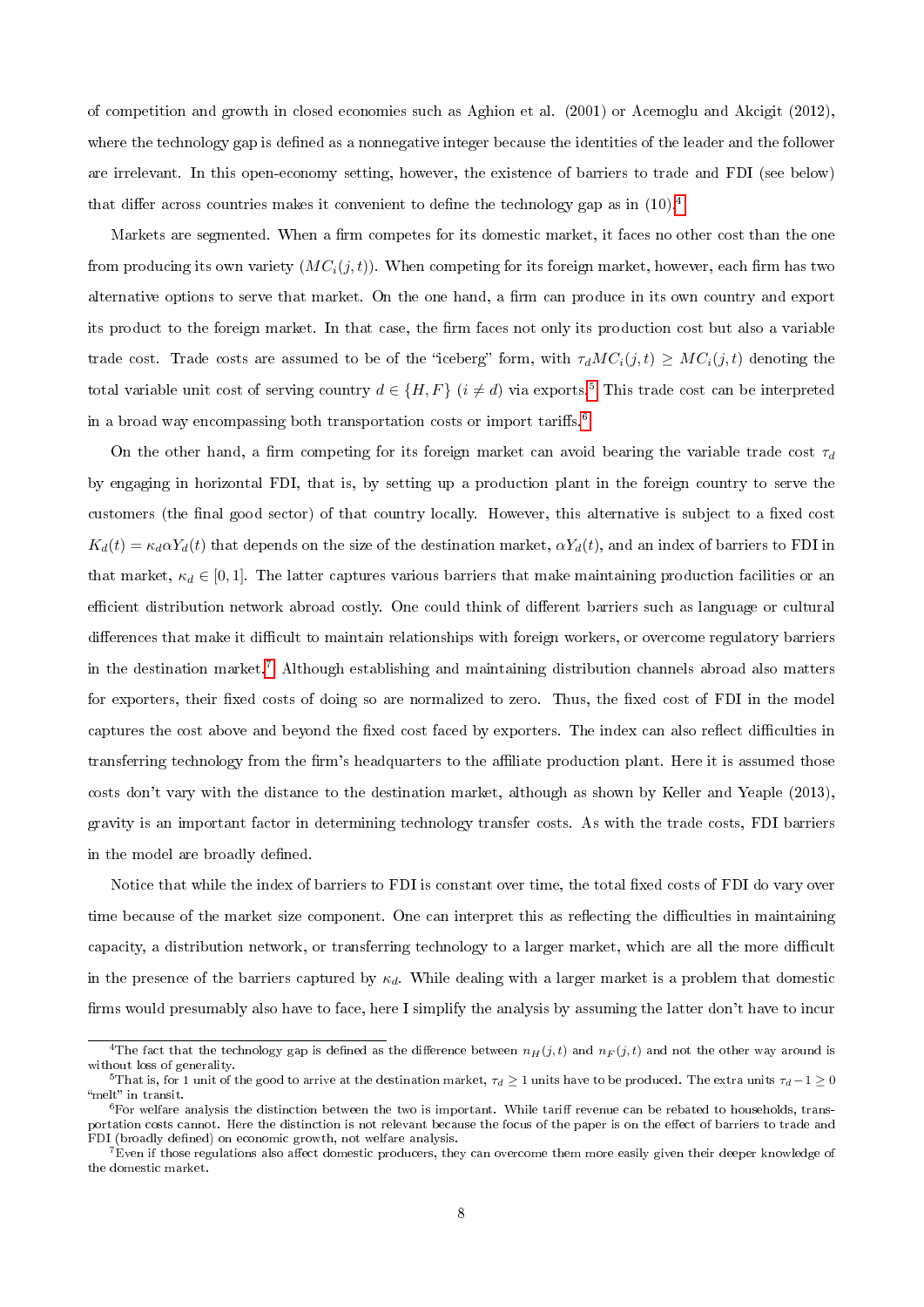any fixed costs when producing for the domestic final good sector (or that  $\kappa_d = 0$  for domestic production). The lack of fixed costs for both domestic producers and exporters allows me to focus on the effects of the trade-off between the variable costs of trade and the fixed costs of FDI.

One more comment about the FDI costs is in order. Here I assume that, every period, firms only have to pay the FDI cost if they actually produce for the foreign market in that period. That is, the cost of FDI in the model is fixed but not sunk. This has important implications for the analysis. In particular, it makes the decision of serving the foreign market through exports or FDI a static one. This allows me to model in a simple way the effects of global competition on innovation, while still capturing the trade-off between exports and FDI.

#### 2.4.2 Static Profit Analysis

In this subsection, I derive the static profits made by firms in industries characterized by different technology gaps. To simplify the notation, in what follows I drop the industry and time indicators, j and t. I start with industries where firm  $H$  is the technological leader. Then, I analyze the industries where firm  $F$  is the technological leader. For all leader-and-follower industries, I first analyze the domestic market of the technological leader, and then the foreign market. I conclude this subsection with the analysis of neck-and-neck industries.

#### H Leaders  $(n > 0)$

When firm  $H$  is the technological leader, it has a lower marginal production cost than firm  $F$ . In the absence of trade and FDI costs, the logic of Bertrand competition would guarantee firm  $H$  capturing both markets. However, which firm has the lowest total variable unit cost and which firm will produce for a particular market depends on the size of trade and FDI costs. This is illustrated in Figures 1-3 in Appendix A. In the figures, the middle vertical line represents marginal production costs for both firms. Since firm  $H$  is the technological leader,  $MC_H$  is below  $MC_F$ . The other two lines represent total variable unit costs for each firm in each market.

Domestic firms' total variable unit costs coincide with marginal production costs. The same happens for foreign firms when they consider doing FDI (red circles). For exporters, however, total variable unit costs include production and trade costs (blue circles). Having the lowest marginal production cost guarantees firm H capturing its domestic market regardless of the barriers to access that market through trade or FDI. But the price it charges in that market does depend on the size of trade and FDI costs. If FDI costs are too high (how high will be established below), then firm H will charge  $\tau_H M C_F$  (blue circle on the left part of Figures 1-3). It can't charge anything higher than that because then firm  $F$  would undercut  $H$  with exports. It won't charge anything lower because it can make higher profits by raising the price. However, if FDI costs are low enough, then the price charged by H will be somewhere between  $MC_F$  (red circle) and  $\tau_H M C_F$  (blue circle). This is because a low fixed cost of FDI would allow firm  $F$  to undercut  $H$  via FDI if the latter tried to charge a price of  $\tau_H M C_F$ , making variable profits high enough to compensate the fixed cost.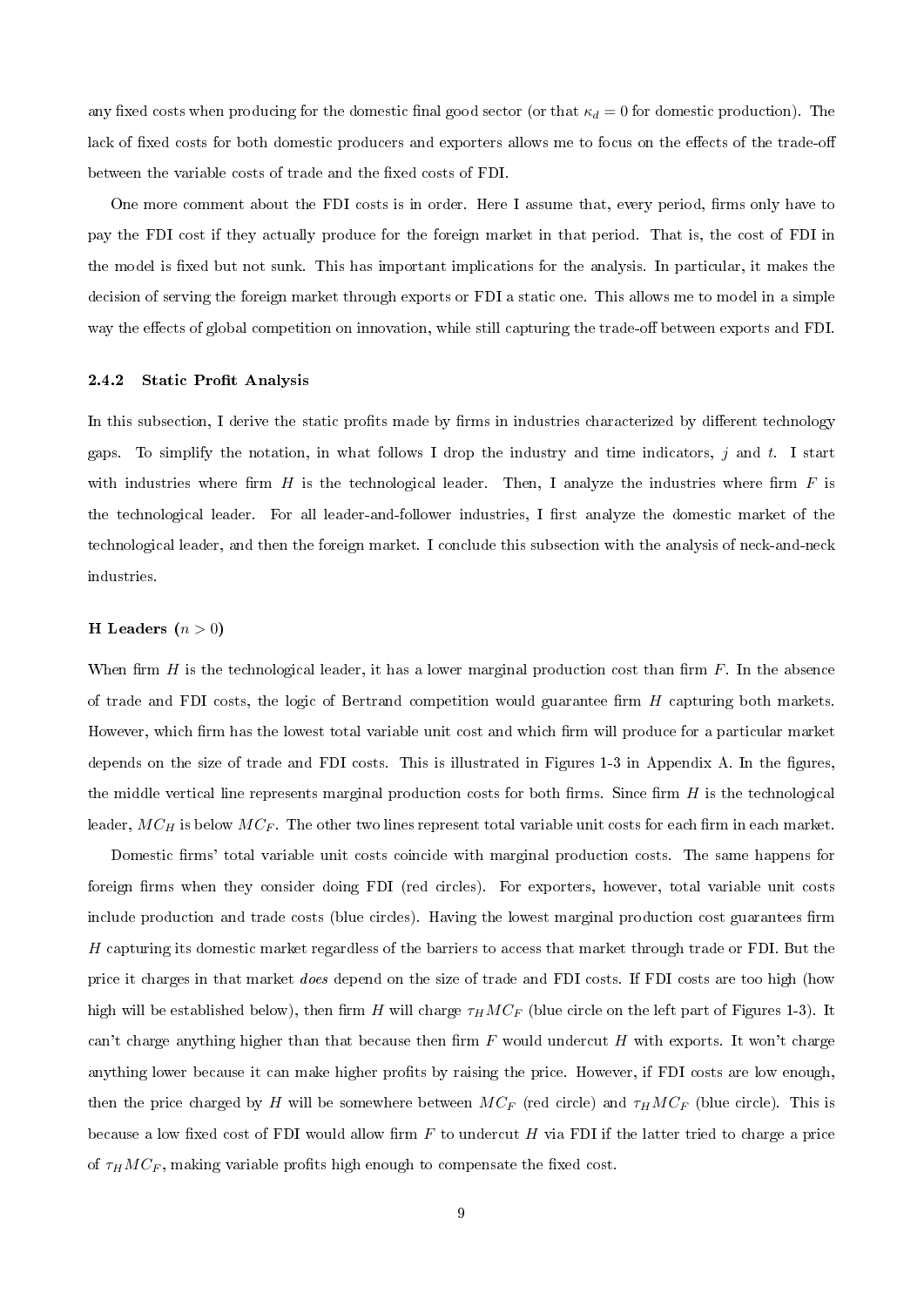If the costs of exporting to country F are high (Figure 1), firm H cannot win in the foreign market by exporting. It could win by doing FDI if the variable profit made in that market (an increasing function of the technology gap) is enough to compensate the fixed cost of FDI. If not, the high barriers to trade and FDI will allow firm  $F$  to capture its domestic market.

If trade costs to access market  $F$  are sufficiently low (Figure 2), then firm  $H$  has lower unit costs whether it exports or does FDI. So, even if FDI costs are very high, it will capture market F via exports. If FDI costs are low enough, it will capture it via FDI instead. If trade and FDI costs are such that firm  $H$  is indifferent between the two options, I assume it chooses to produce at home and export to the foreign country.

Finally, if trade costs are such that firm H's total unit cost of exports exactly matches  $MC_F$  (Figure 3), then firm H could at best tie with firm F by exporting. If FDI costs are too high, then I assume firm  $F$  captures its domestic market but makes zero profits (because of the threat of firm  $H$  undercutting with exports). If FDI costs are low enough, firm  $H$  captures the market by doing FDI.

With all this in mind, in what follows I establish the threshold values of trade and FDI costs in each country that delineate the different regimes described above. Tables 1 and 2 in Appendix A provide a summary of all the possible outcomes that arise from different combinations of trade and FDI costs in markets  $H$  and  $F$ , respectively. Appendix B provides derivations of all these expressions.

**Market H** Firm  $H$  is the winner in this market regardless of trade and FDI barriers, but the price it charges depends on the size of those barriers. If  $\kappa_H \geq 1 - 1/\tau_H$  (FDI costs are high relative to trade costs), the threat of firm F exporting to market H determines the limit price charged by firm H to be  $p_H = \tau_H M C_F$  (see Table 1, column 1). From (8), the quantity produced by firm H will be  $X_H = \alpha Y_H / \tau_H M C_F$ . Firm H's profits in this market will be

$$
\Pi_{HH} = \left[1 - \frac{1}{\tau_H} \lambda^{-n}\right] \alpha Y_H,\tag{11}
$$

where the first subscript in  $\Pi_{HH}$  indicates the nationality of the firm, and the second subscript indicates the market in which it makes the profits. Analogous notation is used for other combinations of nationality and market served. Firm F makes  $\Pi_{FH} = 0$  since the market is captured by firm H. Notice that firm H's profits in (11) are increasing in market size,  $Y_H$ , the technology gap with firm F, n, and the size of the trade cost,  $\tau_H$ . The higher the trade cost, the higher the price firm  $H$  can charge in its domestic market.

But there is a limit to how high trade costs can be. If they are too high, such that  $\kappa_H < 1-1/\tau_H$  (FDI costs are low relative to trade costs), then the relevant threat of firm  $F$  undercutting in market  $H$  comes from FDI, not exports. In that case, the limit price charged by firm  $H$  would be determined by the following zero-profit condition of firm  $F$  undercutting with FDI: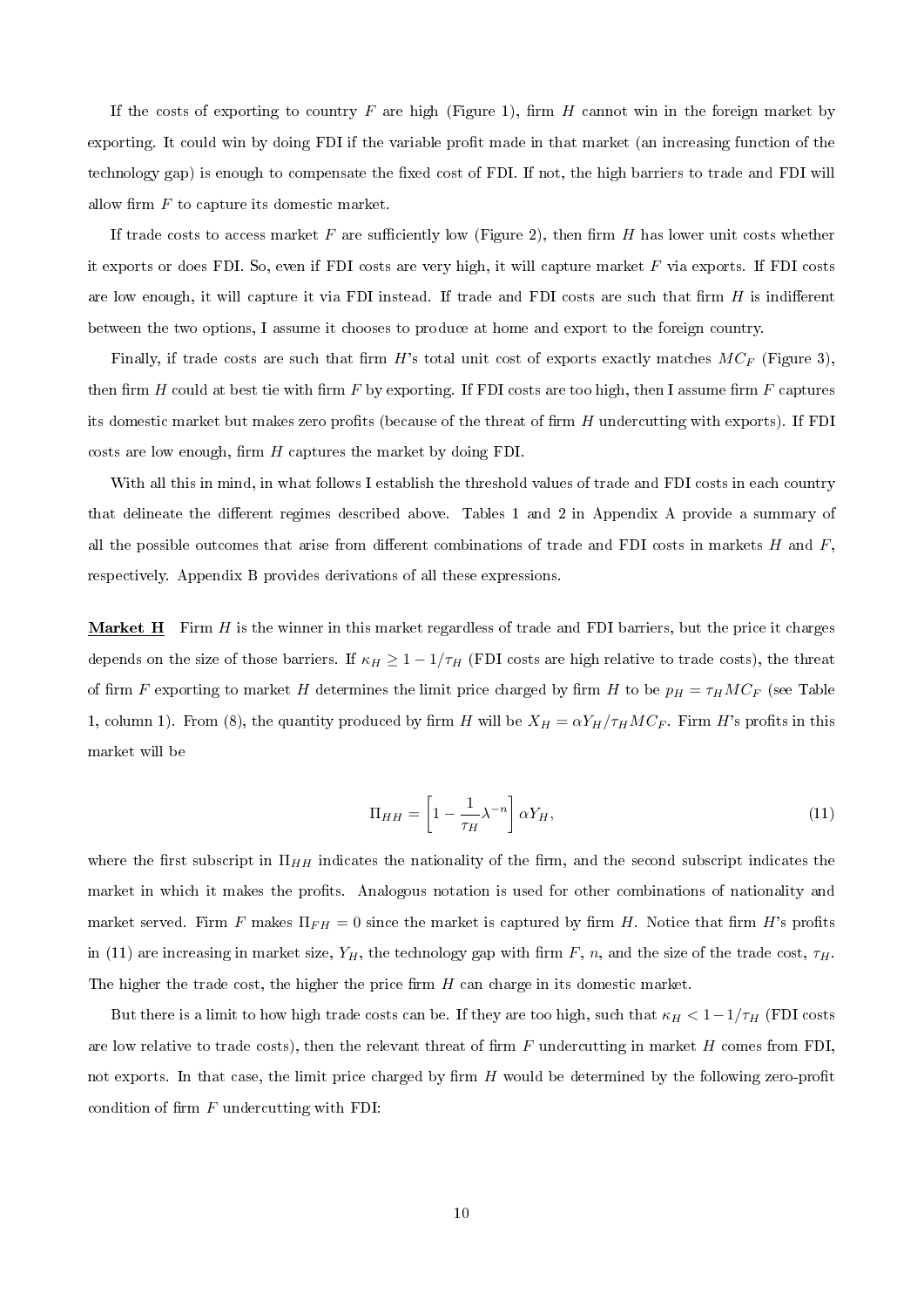$$
[p_H - MC_F]X_H = K_H \Leftrightarrow p_H = \frac{MC_F}{1 - \kappa_H} \tag{12}
$$

So, if FDI costs are low relative to trade costs, firm  $H$  will charge the price given in (12). From (8), the quantity produced by firm H will be  $X_H = \frac{\alpha Y_H}{MC_F}(1 - \kappa_H)$ . Firm H's profits in this case will be

$$
\Pi_{HH} = \left[1 - (1 - \kappa_H)\lambda^{-n}\right] \alpha Y_H,\tag{13}
$$

and  $\Pi_{FH} = 0$ . It is important to note that the zero-profit condition in (12) just determines the price charged by firm  $H$ . Firm  $F$  does not actually do FDI (or exports) in market  $H$  when firm  $H$  is the technological leader. As before, (13) shows that the latter's profits (when FDI costs are low) are increasing in market size and the technology gap. But now prots depend on the size of FDI costs. The higher the protection received by FDI barriers, the higher the profit made in the domestic market, as long as those barriers are not too high, in which case profits would be given by  $(11)$ .

**Market F** As discussed above, which firm wins the competition in market F depends on the size of trade and FDI barriers to access that market. Table 2 summarizes all the possibilities. For a given technology gap, if trade costs are sufficiently low such that  $\tau_F < \lambda^n$ , then firm H will have lower unit costs than firm F regardless of the alternative chosen to serve market  $F$ . Whether it engages in exports or FDI depends on which option is more profitable. Firm  $H$  will be indifferent between the two options (in which case I assume it exports) if and only if both exports and FDI yield the same profits (inclusive of fixed costs):

$$
\underbrace{\left[p_F - \tau_F M C_H\right] X_F}_{\text{Exports}} = \underbrace{\left[p_F - M C_H\right] X_F - K_F}_{\text{FDI}} \Leftrightarrow \left[1 - \tau_F \lambda^{-n}\right] \alpha Y_F = \left[1 - \lambda^{-n} - \kappa_F\right] \alpha Y_F \tag{14}
$$

This is equivalent to  $\kappa_F = [\tau_F - 1]\lambda^{-n}$ . So, if FDI costs are too high, so that  $\kappa_F \geq [\tau_F - 1]\lambda^{-n}$ , firm H will serve market F via exports. If  $\kappa_F < [\tau_F - 1]\lambda^{-n}$ , then it will serve the market with FDI. In either case, firm F makes zero profits ( $\Pi_{FF} = 0$ ), the price charged by firm H is  $p_F = MC_F$ , and the quantity produced is  $X_F = \alpha Y_F / M C_F$ . Profits for firm H from each alternative are given in (14) and in Table 2 (columns 1 and 2). These are increasing in market size and the technology gap with firm  $F$ , and decreasing in the size of barriers to access the market.

If trade costs are high  $(\tau_F \geq \lambda^n)$ , then firm H will never capture market F with exports because its unit costs would be at least as high as  $MC_F$ . If FDI costs are low  $(\kappa_F < 1 - \lambda^{-n})$ , firm H will win the competition with FDI. Price, output, and profits are in this case the same as in the previous case of high trade costs and low FDI costs (see Table 2, column 5). However, if FDI costs are such that  $\kappa_F \geq 1 - \lambda^{-n}$ , the high protection from both import and FDI competition will make firm  $F$  the winner in its domestic market. As in the case of Market  $H$ , the price charged by the domestic firm depends on the relative size of trade and FDI costs (see columns 3)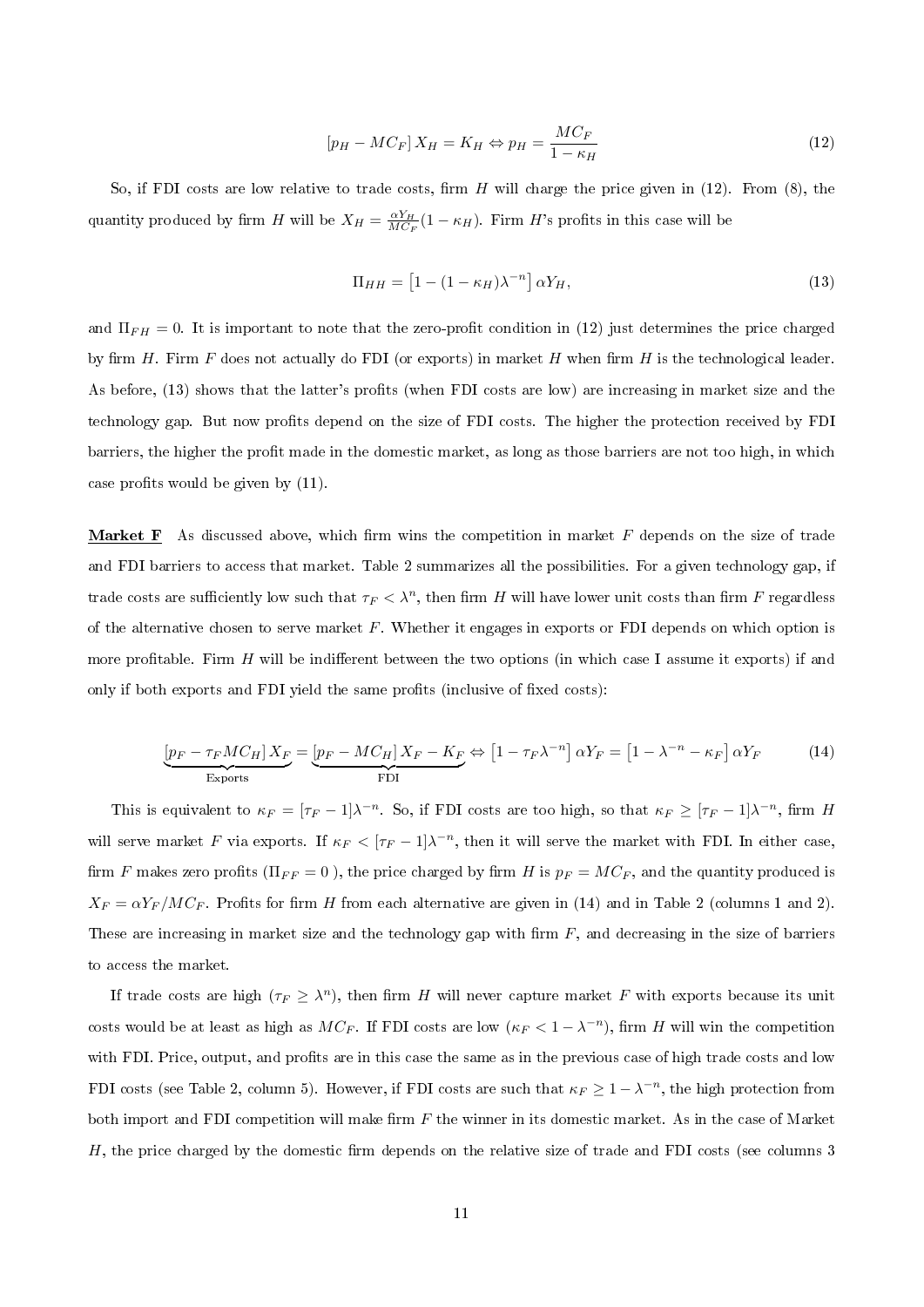and 4 in Table 2). For very high FDI costs ( $\kappa_F \geq 1 - \frac{1}{\tau_F}$ ), the price charged by firm F is determined by the threat of firm H exporting. For intermediate FDI costs,  $\kappa_F \in [1 - \lambda^{-n}, 1 - \frac{1}{\tau_F})$ , the threat of FDI dictates what price firm  $F$  charges. The price, output and profit expressions are analogous to those in the Market  $H$ analysis, but reversing the roles of the subscripts  $H$  and  $F$ , and noticing that firm  $F$  makes higher profits when its technological disadvantage is smaller (when n gets closer to zero).

#### F Leaders  $(n < 0)$

The analysis of industries in which firm  $F$  has the technological advantage is analogous to the cases where firm H is the leader, but with the roles of the H and F subscripts reversed. All the possible outcomes in markets  $F$  and  $H$  are given in Tables 3 and 4, respectively. As before, profits for the leader in its domestic market are increasing in the size of the market, the technology gap (a more negative  $n$ ), and barriers to trade and FDI for firm  $H$  to access that market. Profits for the leader in the foreign market (when it wins the competition) depend negatively on the barriers to access that market.

## Neck-and-Neck Industries  $(n = 0)$

In industries where both firms have the same technology, each firm will always capture its domestic market and never the foreign market (see Figure 4). The best-case scenario in the foreign market is when barriers to trade and/or FDI are absent. In that case, I assume the domestic firm produces for that market but makes zero profits (because of the threat of the foreign firm undercutting with either trade or FDI). When there are barriers to trade and FDI, the price charged by the domestic firm depends on the relative sizes of those barriers. Price, output, and profit expressions for markets  $H$  and  $F$  are identical to those given in Tables 1 and 3, respectively.

#### 2.4.3 Innovation and Dynamics

At any given point in time, firms have a certain level of productivity determined by their production technology, and I assume that technology is protected forever by a patent. But they can upgrade their technology by spending resources in R&D according to the innovation function

$$
z_i(j,t) = \eta\left(\frac{R_i(j,t)}{Y_i(t)}\right) = \eta(e_i(j,t)),\tag{15}
$$

where  $z_i(j,t)$  denotes the Poisson flow rate of innovation of firm i in industry j at time t. As shown in (15), the innovation rate is a function of R&D expenditures  $R_i(j, t)$ , adjusted for an aggregate measure of the level of productivity in country i, proxied by the level of final output in that country,  $Y_i(t)$ . Since the latter grows over time, reaching a certain probability of innovation requires higher expenditures in R&D. This intends to capture the idea that innovation requires more resources the more advanced the existing technology in the country is. I denote the productivity-adjusted R&D expenditures by  $e_i(j, t)$ .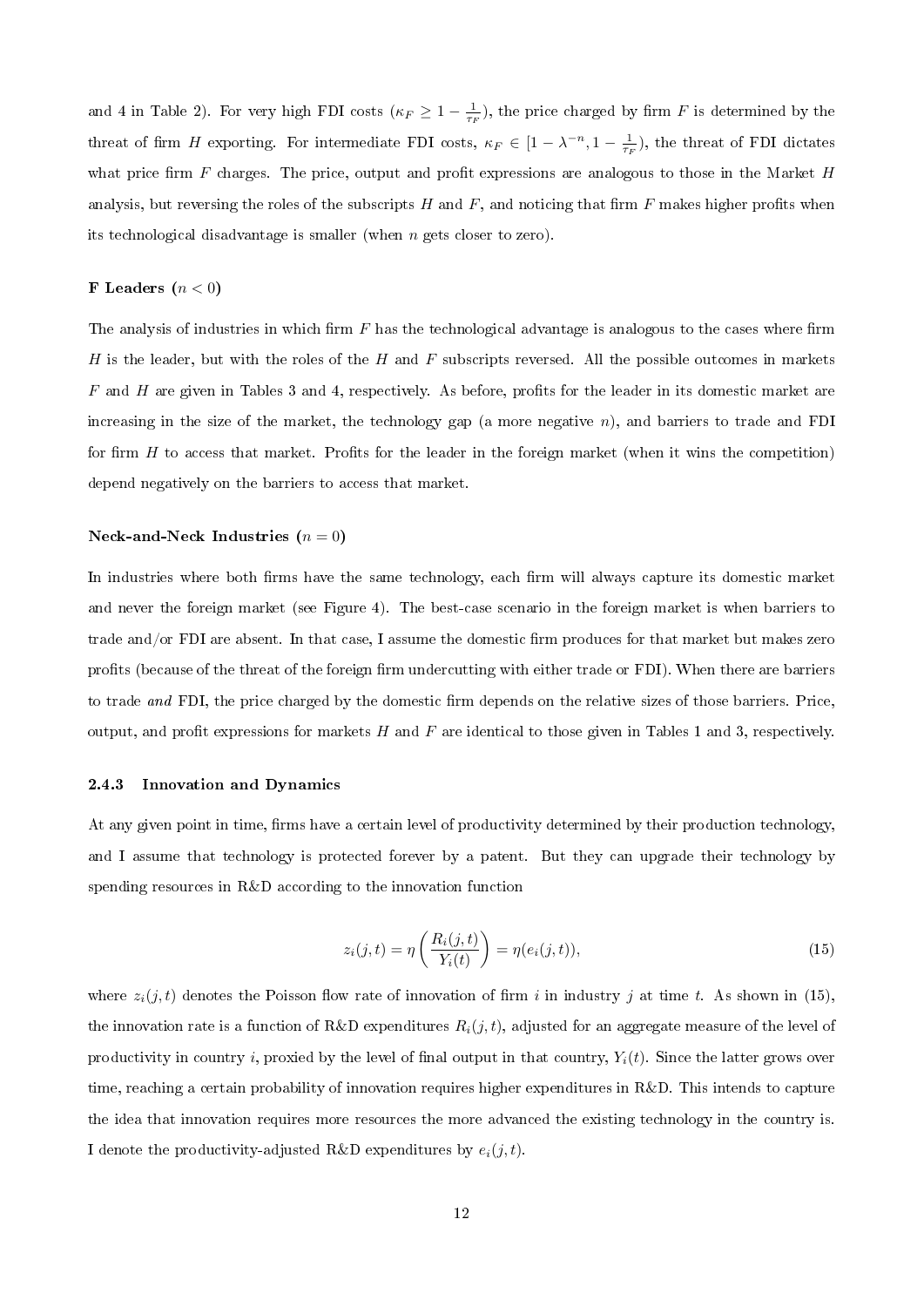The function  $\eta(\cdot)$  is twice-continuously differentiable and has the following properties: 1)  $\eta(0) = 0$  (no R&D, no innovation); 2)  $\eta'(e) > 0$  for  $e \in [0,\bar{e})$  (higher productivity-adjusted R&D, up to a certain level, increases the probability of innovation); 3)  $\eta'(e) = 0$  for  $e \in [\bar{e}, \infty)$  (spending  $\bar{e}$  or more doesn't increase the probability of innovation); and 4)  $\eta''(e) < 0$  for  $e \in [0, \bar{e})$  (diminishing returns to R&D).

From (15), the R&D expenditures required to reach a certain innovation rate are given by the function

$$
R_i(j,t) = \eta^{-1}(z_i(j,t))Y_i(t) = \Gamma(z_i(j,t))Y_i(t),
$$
\n(16)

where  $\Gamma(\cdot) = \eta^{-1}(\cdot)$ . From the properties of  $\eta(\cdot)$ , the function  $\Gamma(\cdot)$  is characterized by the following properties: 1)  $\Gamma(0) = 0$ ; 2)  $\Gamma'(z) > 0$  for  $z \in [0, \bar{z})$ , where  $\bar{z} \equiv \eta(\bar{e})$ ; 3)  $\Gamma'(z) \to \infty$  as  $z \to \bar{z}$ ; and 4)  $\Gamma''(z) > 0$  for  $z \in [0, \bar{z})$ (convex R&D cost).

A firm with technology level  $n_i(j, t)$  at time t, upgrades to level  $n_i(j, t) + 1$  at time  $t + \Delta t$  with probability  $z_i(j, t)\Delta t + o(\Delta t)$  by spending  $R_i(j, t)$  (adjusted by  $Y_i(t)$ ), where  $o(\Delta t)$  captures second-order terms such that  $\lim_{\Delta t\to 0}\frac{o(\Delta t)}{\Delta t}=0.$  Thus, for an industry with technology gap  $n(j,t)$  at time t, the gap at  $t+\Delta t$  is given by

$$
n(j, t + \Delta t) = \begin{cases} n(j, t) + 1 & \text{with prob. } z_H(j, t) \Delta t + o(\Delta t) \\ n(j, t) - 1 & \text{with prob. } z_F(j, t) \Delta t + o(\Delta t) \\ n(j, t) & \text{with prob. } 1 - z_H(j, t) \Delta t - z_F(j, t) \Delta t - o(\Delta t) \end{cases} \tag{17}
$$

That is, within a small interval  $(t, t + \Delta t)$ , at most one innovation (by H or by F) can happen. If firm H innovates, the technology gap defined in  $(10)$  increases by one step (firm H has a higher technological advantage, or a lower disadvantage if  $n < 0$ ). If firm F is the succesful innovator, n decreases (firm F catches up with firm H if  $n > 0$ , or increases its advantage if  $n < 0$ ). The gap stays constant if both firms fail to make a succesful innovation.

At any point in time, there is a distribution of industries over technology gaps, with  $\mu_n(t) \geq 0$  denoting the proportion of industries with technology gap  $n$  at time  $t$ , and

$$
\sum_{n=-\infty}^{+\infty} \mu_n(t) = 1
$$
\n(18)

Industries flow in and out of a particular state (technology gap) n in the way described in (17).

#### 2.5 Equilibrium

#### 2.5.1 Definition

Since the technology gap is the only payoff-relevant variable that determines firms' choices, the focus is on Markov Perfect Equilibria (MPE). This rules out collusive behavior between the two firms, which makes the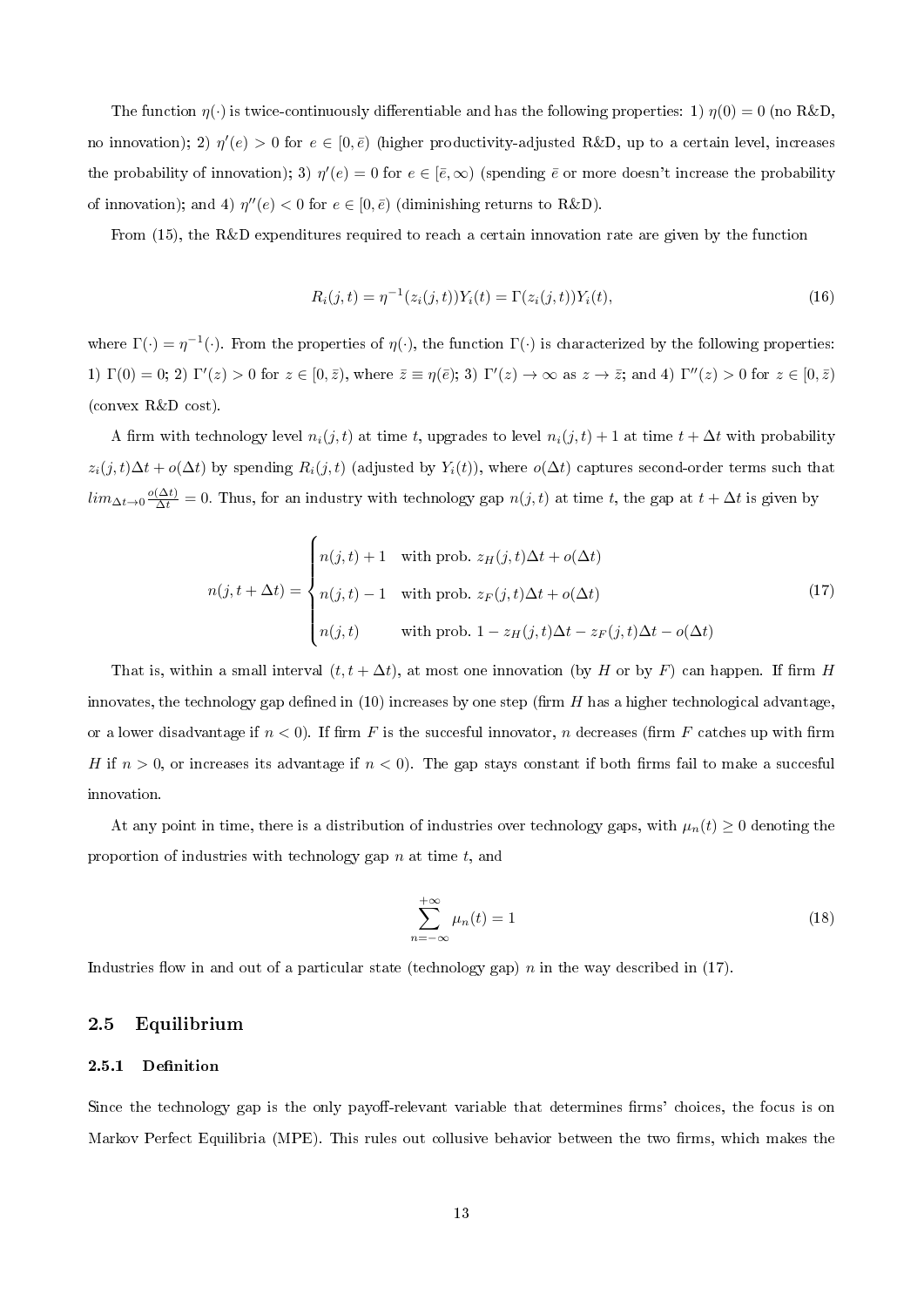analysis simpler. From now on, I drop all the intermediate industry indices  $j$  and identify all the firm- and industry-level variables with the corresponding technology gap  $n$ . For example, at the firm level,  $z_H^n(t)$  denotes the innovation rate of firm  $H$  at time  $t$  in an industry with technology gap  $n$ . At the industry level,  $p_i^n(t)$  denotes the price charged by the winner of the competition for market i at time t in an industry with technology gap  $n$ .

**DEFINITION** (Allocation). Given the levels of trade and FDI costs  $(\tau_H, \tau_F, \kappa_H, \kappa_F)$ , an allocation is defined as a list of pricing, production, and innovation decisions  $(p_i^n(t), X_i^n(t), z_i^n(t))$  for  $i \in \{H, F\}, n \in \mathbb{Z}$ , and  $t \geq 0$ , a sequence of interest rates  $r_i(t)$ , and a distribution of industries across technology gaps  $\mu_n(t)$  for all  $t \geq 0$ .

From the static profit analysis of section 2.4.2, the output of intermediate goods for the final sector of country i in industries with technology gap n can be written as<sup>[8](#page-1-0)</sup>

$$
X_i^n(t) = \alpha Y_i(t) q_i^n(t) \phi_i(n, \tau_i, \kappa_i), \qquad (19)
$$

where

$$
\phi_H(n, \tau_H, \kappa_H) = \begin{cases}\n(1 - \kappa_H)\lambda^{-n} & \text{for } n \ge 0, \tau_H \ge 1, \text{ and } \kappa_H \in [0, 1 - \frac{1}{\tau_H}) \\
& \text{for } n < 0, \tau_H > \lambda^{-n}, \text{ and } \kappa_H \in \left(1 - \lambda^n, 1 - \frac{1}{\tau_H}\right) \\
\frac{1}{\tau_H}\lambda^{-n} & \text{for } n \ge 0, \tau_H \ge 1, \text{ and } \kappa_H \in [1 - \frac{1}{\tau_H}, 1] \\
& \text{for } n < 0, \tau_H > \lambda^{-n}, \text{ and } \kappa_H \in [1 - \frac{1}{\tau_H}, 1]\n\end{cases}
$$
\n
$$
\text{for } n < 0, \tau_H > \lambda^{-n}, \text{ and } \kappa_H \in [0, 1 - \lambda^n]
$$
\n
$$
\text{for } n < 0, \tau_H \le \lambda^{-n}, \text{ and } \kappa_H \in [0, 1]\n\end{cases}
$$
\n
$$
(20)
$$

and

$$
\phi_F(n, \tau_F, \kappa_F) = \begin{cases}\n(1 - \kappa_F)\lambda^n & \text{for } n \le 0, \tau_F \ge 1, \text{ and } \kappa_F \in [0, 1 - \frac{1}{\tau_F}) \\
& \text{for } n > 0, \tau_F > \lambda^n, \text{ and } \kappa_F \in \left(1 - \lambda^{-n}, 1 - \frac{1}{\tau_F}\right) \\
\frac{1}{\tau_F}\lambda^n & \text{for } n \le 0, \tau_F \ge 1, \text{ and } \kappa_F \in [1 - \frac{1}{\tau_F}, 1] \\
& \text{for } n > 0, \tau_F > \lambda^n, \text{ and } \kappa_F \in [1 - \frac{1}{\tau_F}, 1]\n\end{cases}
$$
\n
$$
(21)
$$
\n
$$
\text{for } n > 0, \tau_F > \lambda^n, \text{ and } \kappa_F \in [0, 1 - \lambda^{-n}]
$$
\n
$$
\text{for } n > 0, \tau_F \le \lambda^n, \text{ and } \kappa_F \in [0, 1]
$$

The functions  $\phi_H(\cdot)$  and  $\phi_F(\cdot)$  capture, in a general way, all the possible competition regimes for each market in an industry with a given technology gap  $n$  and different combinations of trade and FDI barriers (see Tables

<sup>&</sup>lt;sup>8</sup>Technically, the actual productivity level of firm i in industries with technology gap n can vary across those kinds of industries. I sometimes slightly abuse the notation and denote that level of productivity by  $q_i^n(t)$ .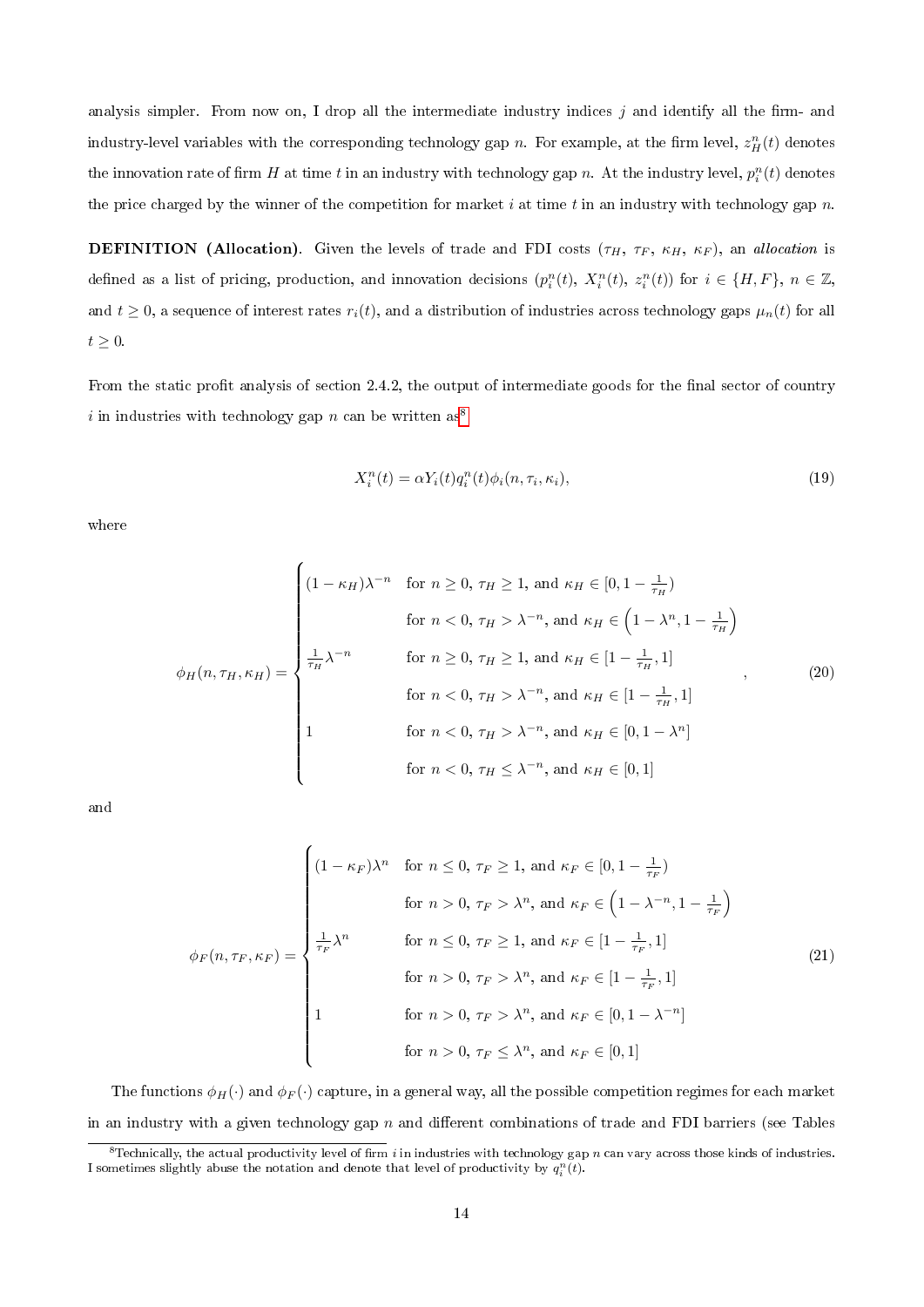1-4 in the Appendix for details). For example,  $\phi_H(n, \tau_H, \kappa_H) = (1 - \kappa_H)\lambda^{-n}$  for industries where market H is captured by the domestic firm because, regardless of which firm is the technological leader, trade and FDI costs are such that firm H has the lowest unit costs of serving that market, and the threat of firm  $F$  doing FDI determines the price charged by firm H. Similarly,  $\phi_H(n, \tau_H, \kappa_H) = \frac{1}{\tau_H} \lambda^{-n}$  for industries where, again, trade and FDI costs give firm  $H$  the lowest unit costs to serve its domestic market, but the price it charges is determined by the threat of firm F exporting to country H. Finally,  $\phi_H(n, \tau_H, \kappa_H) = 1$  for industries in which firm  $F$  is the technological leader and trade and FDI costs are not high enough to protect firm  $H$  from foreign competition. The function  $\phi_F(\cdot)$  has a similar interpretation for competition in market F. Both functions take values between zero and one, with higher values indicating higher competition.

Before providing the formal definition of equilibrium for this model, I introduce some more notation for aggregate variables. Let  $R_i(t)$ ,  $M_i(t)$ ,  $NX_i(t)$  denote, respectively, the aggregate level of R&D expenditures, the total cost of intermediate good production for the domestic market (by domestic or foreign firms), and net exports, in country i at time t. By definition, aggregate  $R&D$  expenditures are given by:

$$
R_i(t) = \sum_{n = -\infty}^{+\infty} \mu_n(t) R_i^n(t)
$$
\n(22)

The total cost of intermediate good production for market  $i$  by either domestic firms or foreign firms (from  $d \neq i$ ) is

$$
M_i(t) = \sum_{n = -\infty}^{+\infty} \mu_n(t) [\chi_i^{DOM}(n, \tau_i, \kappa_i) MC_i(t) X_i^n(t) + \chi_i^{EX}(n, \tau_i, \kappa_i) \tau_i MC_d(t) X_i^n(t) + \chi_i^{FDI}(n, \tau_i, \kappa_i) (MC_d(t) X_i^n(t) + K_i)],
$$
\n(23)

where, letting  $\xi(i) = -1$  if  $i = H$  and  $\xi(i) = 1$  if  $i = F$ ,

$$
\chi_i^{DOM}(n, \tau_i, \kappa_i) = \begin{cases} 0 & \text{if } \phi_i(n, \tau_i, \kappa_i) = 1 \\ 1 & \text{otherwise} \end{cases}
$$
 (24)

$$
\chi_i^{EX}(n, \tau_i, \kappa_i) = \begin{cases} 1 & \text{if } \phi_i(n, \tau_i, \kappa_i) = 1 \text{ , } \tau_i < \lambda^{\xi(i)n} \text{ , and } \kappa_i \geq [\tau_i - 1] \lambda^{-\xi(i)n} \\ 0 & \text{otherwise} \end{cases} \tag{25}
$$

$$
\chi_i^{FDI}(n, \tau_i, \kappa_i) = \begin{cases} 1 & \text{if } \phi_i(n, \tau_i, \kappa_i) = 1 \text{ and } \chi_i^{EX}(n, \tau_i, \kappa_i) = 0\\ 0 & \text{otherwise} \end{cases}
$$
(26)

The functions given in  $(24)-(26)$  are indicators of whether market i is served by the domestic firm, the foreign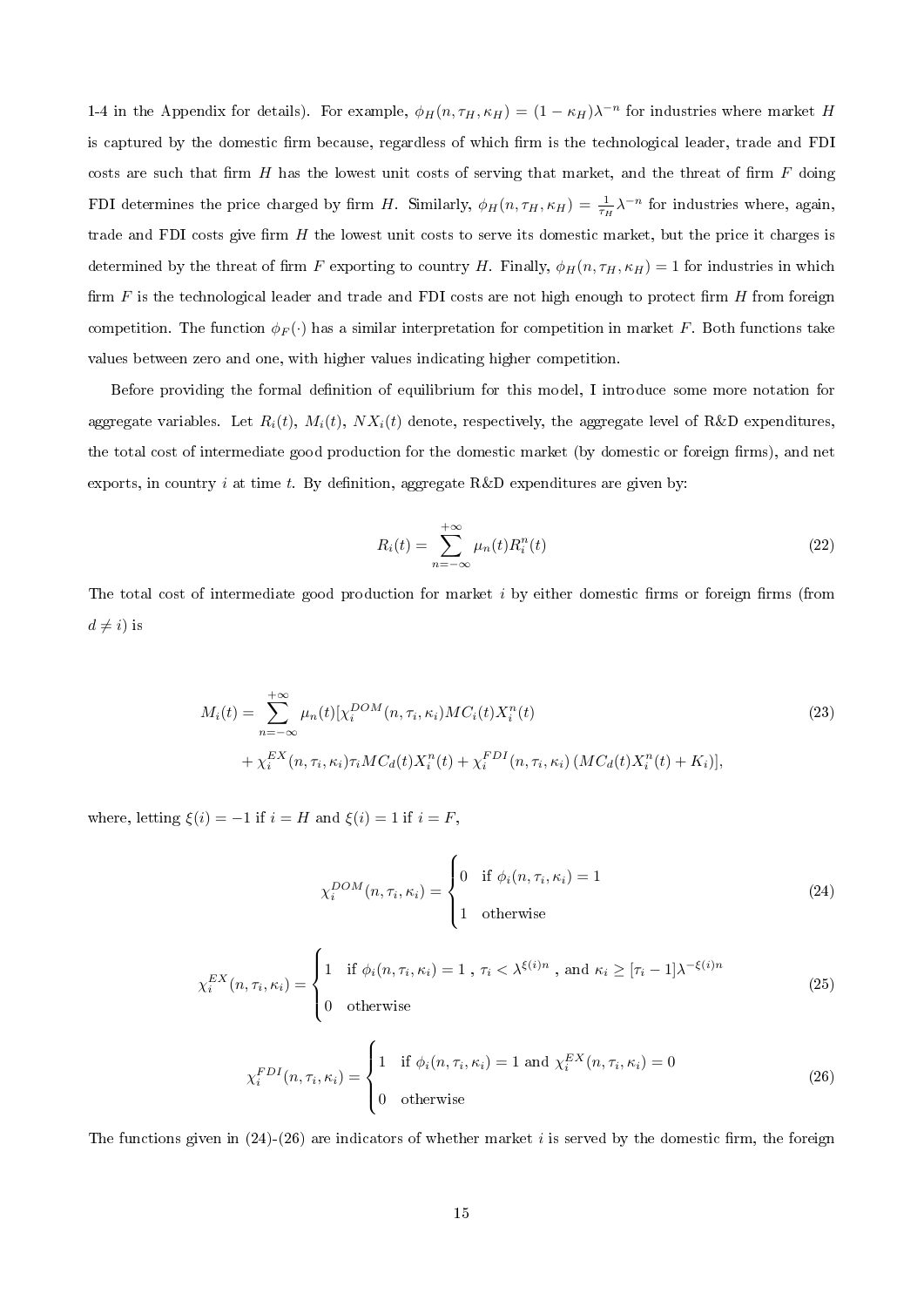firm via exports, or the foreign firm via FDI. As can be seen from (23), the cost for domestic producers is based on technology alone, while the cost for foreign producers also involves either variable trade costs or fixed costs, depending on whether they capture market  $i$  with exports or FDI.

Net exports are given by the negative of net repatriated profits from serving the foreign market.

$$
NX_i(t) = \sum_{n = -\infty}^{+\infty} \mu_n(t) \left[ \left( \chi_i^{EX}(n, \tau_i, \kappa_i) \Pi_{di}^{EX} - \chi_d^{EX}(n, \tau_d, \kappa_d) \Pi_{id}^{EX} \right) + \left( \chi_i^{FDI}(n, \tau_i, \kappa_i) \Pi_{di}^{FDI} - \chi_d^{FDI}(n, \tau_d, \kappa_d) \Pi_{id}^{FDI} \right) \right],
$$
\n(27)

where

$$
\Pi_{id}^{EX} = \left[1 - \tau_d \lambda^{\xi(i)n}\right] \alpha Y_d \tag{28}
$$

$$
\Pi_{id}^{FDI} = \left[1 - \lambda^{\xi(i)n} - \kappa_d\right] \alpha Y_d \tag{29}
$$

are the profits made by firm i in market d by exporting and doing FDI, respectively (see Tables 2 and 4 in the Appendix). Since the final good is the numéraire, profits made in foreign markets are repatriated (imported) in units of the final good. Similarly, profits made by foreign firms from exports or FDI are exported back to their country in units of the final good. When the firms from country i make higher profits in market  $d$  than the profits firms from country d make in market i, country i is a net importer of the final good and country d is a net exporter. In equilibrium, the world market for the final good clears so that  $NX_H = -NX_F$ .

Given all these definitions, I formally define an equilibrium as follows:

**DEFINITION** (Equilibrium). Given the levels of trade and FDI costs ( $\tau_H$ ,  $\tau_F$ ,  $\kappa_H$ ,  $\kappa_F$ ), an equilibrium is defined as an allocation, and aggregate variables  $(Y_i(t), C_i(t), R_i(t), M_i(t), N X_i(t))$ , for  $i \in \{H, F\}$  such that 1)  $p_i^n(t)$  and  $X_i^n(t)$  satisfy (7) and (19)-(21); 2) innovation rates  $z_i^n(t)$ ,  $i \in \{H, F\}$ , maximize the net present discounted value of lifetime profits given the innovation decisions of rivals  $z_d^n(t)$ ,  $d \in \{H, F\}$ ,  $d \neq i$ ; 3) industry proportions  $\mu_n(t)$  satisfy (18); 4) the Euler equation (3) is satisfied; 5) aggregate R&D satisfies (22); 6) the cost of intermediate good production  $M_i(t)$  satisfies (23); 7) final output  $Y_i(t)$  satisfies (4); and 8) all markets (assets, final good, intermediate goods) clear.

Since there is no international trade in assets, the market clearing condition for assets in country  $i$  is  $\dot{B}_{i}(t) = R_{i}(t)$ . This means that new savings by the representative household finance the R&D expenditures of the domestic rms. In Appendix B I show that this condition, together with the representative household's budget constraint  $(2)$ , the cost of intermediate good production  $(23)$ , and the definitions of profits in the final and intermediate good sectors, imply the aggregate resource constraint in each country is satisfied. That is,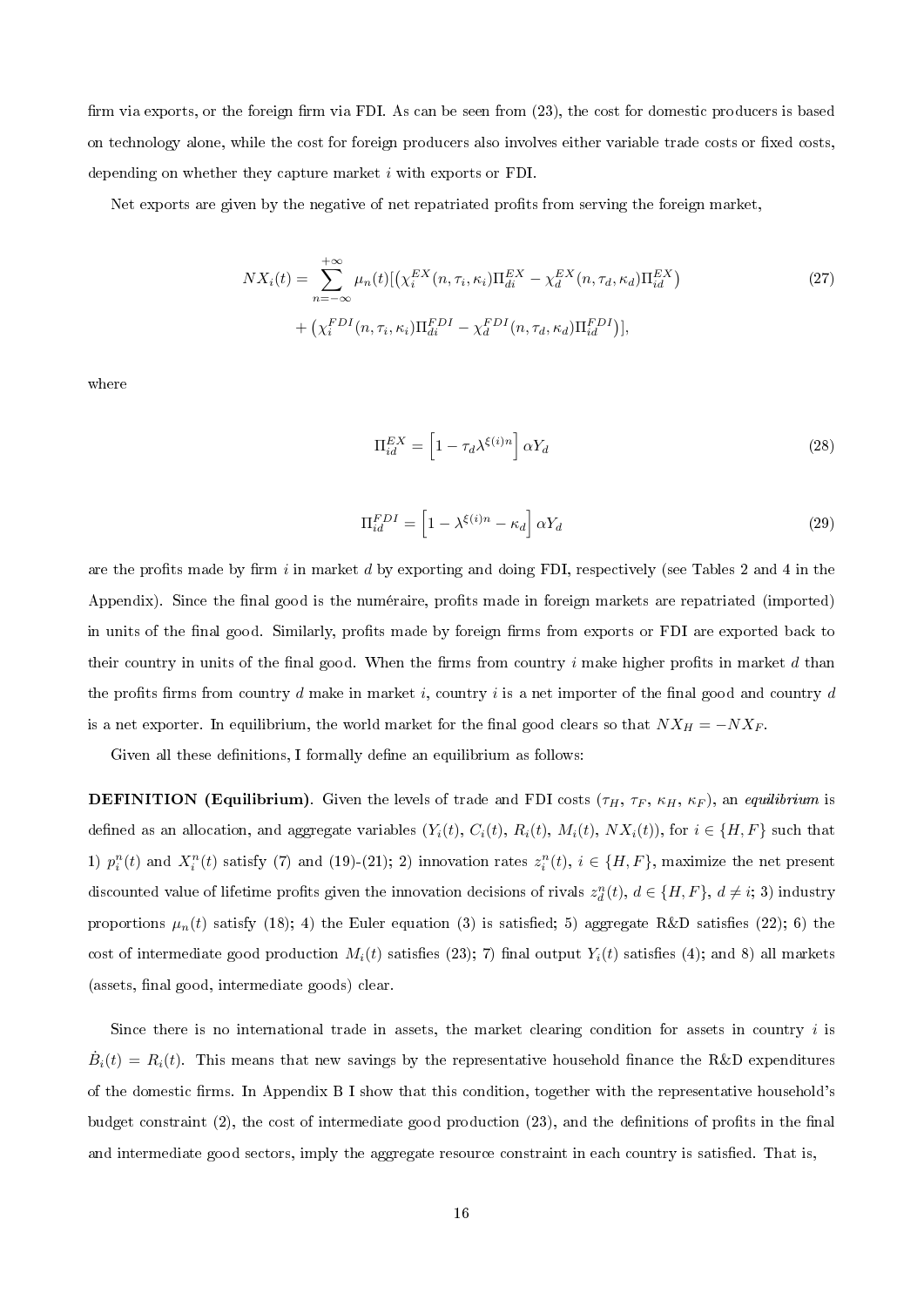$$
Y_i(t) = C_i(t) + R_i(t) + M_i(t) + N X_i(t)
$$
\n(30)

Substituting  $(19)$  into the final output production function  $(4)$  and rearranging yields equilibrium final output in country i:

$$
Y_i(t) = A_i L_i \alpha^{\frac{\alpha}{1-\alpha}} \left[ Q_i(t) \right]^{\frac{\alpha}{1-\alpha}} \left[ \Phi_i(t, \tau_i, \kappa_i) \right]^{\frac{\alpha}{1-\alpha}}, \tag{31}
$$

where  $Q_i(t)$  and  $\Phi_i(t,\tau_i,\kappa_i)$  are defined such that

$$
\ln\left(Q_i(t)\right) \equiv \int_0^1 \ln\left(q_i(j,t)\right) dj,\tag{32}
$$

and

$$
\ln (\Phi_i(t, \tau_i, \kappa_i)) \equiv \sum_{n = -\infty}^{+\infty} \mu_n(t) \ln (\phi_i(n, \tau_i, \kappa_i))
$$
\n(33)

 $Q_i(t)$  is an index of the technology of all the domestic intermediate good firms, while  $\Phi_i(t,\tau_i,\kappa_i)$  is a weighted average of the competition regime indices of industries at different technology gaps. In general, the latter varies over time because it depends on the proportions  $\mu_n(t)$ , which vary with the innovation rates of all firms as described in the previous section.

#### 2.5.2 Steady-State Equilibrium

For the rest of the paper I focus on steady-state equilibria where aggregate variables grow at constant rates and the international distribution of industries over technology gaps is stationary, so that  $\mu_n(t) = \mu_n$  is constant over time. The latter implies that the aggregate indices of competition,  $\Phi_i(t,\tau_i,\kappa_i)$ , are constant over time. Thus,

$$
g_i^Y \equiv \frac{\dot{Y}_i}{Y_i} = \frac{\alpha}{1 - \alpha} \frac{\dot{Q}_i}{Q_i},\tag{34}
$$

where  $g_i^Y$  denotes the growth rate of final output in country  $i.$  Since growth of final output depends only on the evolution of the technology index of domestic firms,  $Q_i(t)$ , in general the two countries could grow at different rates. The following proposition rules out that possibility.

PROPOSITION 1 (Equality of Growth Rates). Given a stationary distribution of industries across technology gaps, so that  $\mu_n(t) = \mu_n$  is constant over time for all  $n \in \mathbb{Z}$ , the growth rate of final output (34) is equal in both countries.

Proof. See Appendix B.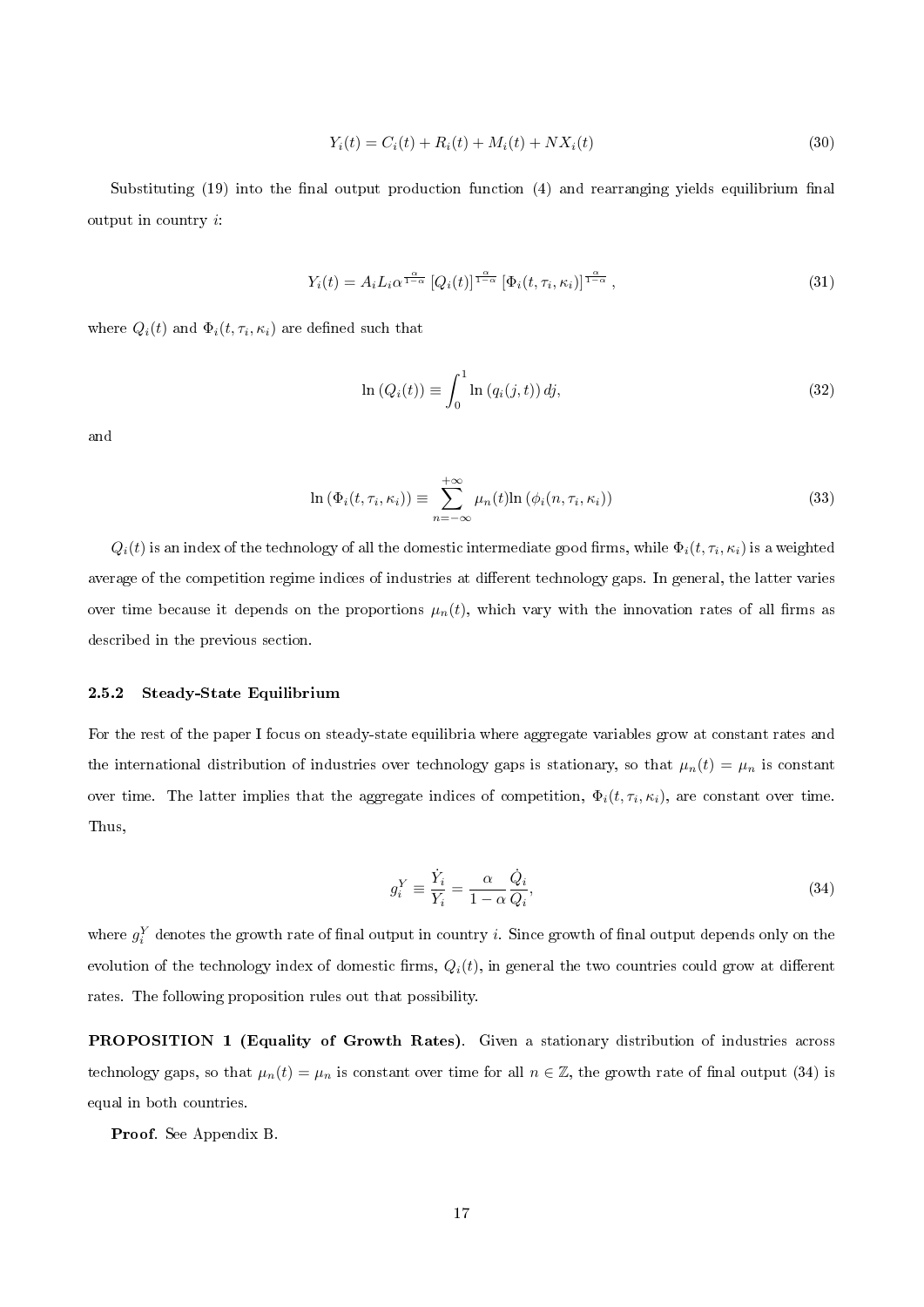The intuition behind this result comes from the process of international competition in each industry. As discussed above, the output of each intermediate good sold in a particular country depends on the price chosen by the winner of the competition in that market. If the winner is the domestic firm, the price charged will depend on the marginal production cost and hence the technology of the foreign firm. If the foreign firm is the winner, the price that firm charges will be equal to the marginal production cost of the domestic firm. But the latter can be interpreted as a function of the marginal cost of the foreign firm and the technology gap between them. Thus, the final output produced with all the intermediate inputs depends on the level of foreign technology and the distribution of industries across technology gaps. But since the latter is assumed to be stationary, final output growth depends only on the evolution of foreign technology. Since, from (34), final output growth in the foreign country depends on the evolution of that same technology index, growth in both countries must be equal. It is remarkable that this happens even in the absence of any technological spillovers in the intermediate goods sector. The next proposition establishes what the growth rate of final output equals to.

PROPOSITION 2 (Steady-State Growth Rate). Given a stationary distribution of industries across technology gaps, so that  $\mu_n(t) = \mu_n$  is constant over time for all  $n \in \mathbb{Z}$ , the steady-state growth rate of final output in both countries is given by

$$
g^{Y} = \frac{\alpha}{1 - \alpha} \ln(\lambda) \sum_{n = -\infty}^{+\infty} \mu_n z_i^n, \qquad i \in \{H, F\}
$$
\n(35)

Proof. See Appendix B.

Proposition 2 says that final output growth, which is proportional to the growth rate of the domestic (or foreign) technology index, depends on the size of innovations  $(\lambda)$ , the innovation rates of domestic (or foreign) firms in industries with different technology gaps  $(z_i^n)$ , and the distribution of industries  $(\mu_n)$ . Before deriving the conditions that determine the innovation rates and the steady-state distribution, I establish one more result.

PROPOSITION 3 (Equality of Interest Rates). Given a stationary distribution of industries across technology gaps, so that  $\mu_n(t) = \mu_n$  is constant over time for all  $n \in \mathbb{Z}$ , the steady-state growth rates of consumption in each country are equal to  $g^Y$  and given by (35). Moreover, interests rates in both countries are equal and given by

$$
r^* = g^Y + \rho \tag{36}
$$

**Proof.** The result comes from the fact that aggregate R&D, the total cost of intermediate good production, and net exports, are all proportional to final output. Therefore, they all grow at the rate  $g^Y$ . From the aggregate resource constraint (30), consumption in both countries must also grow at the rate  $g^Y$ . This, combined with the Euler equation (3), implies (36).  $\blacksquare$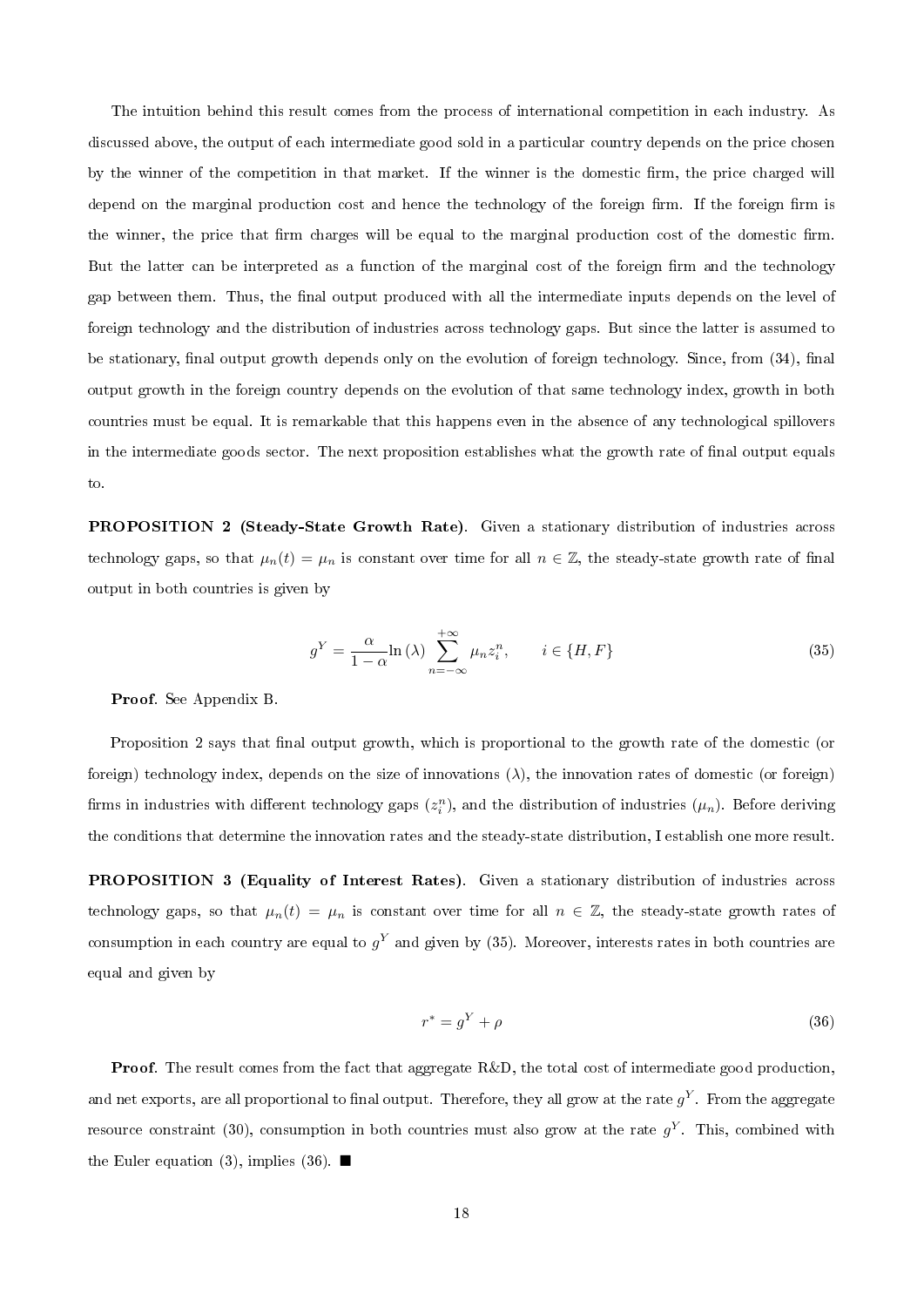Notice that interest rates are equalized across countries even in the absence of international trade in assets. This is entirely driven by the process of international competition that equalizes the growth rates of final output.

The innovation rates of firms in industries with a given technology gap  $n$  are chosen to maximize the net present discounted value of lifetime profits (net of R&D costs). The value of the firms competing in an industry with technology gap  $n$  can be written as (see Appendix B)

$$
r^*V_H^n(t) - \dot{V}_H^n(t) = \max_{z_H^n(t) \ge 0} \left\{ \begin{array}{l} \Pi_{HH}^n(t) + \Pi_{HF}^n(t) - \Gamma(z_H^n(t))Y_H(t) \\ + z_H^n(t) \left[V_H^{n+1}(t) - V_H^n(t)\right] \\ + z_F^n(t) \left[V_H^{n-1}(t) - V_H^n(t)\right] \end{array} \right\}
$$
(37)

$$
r^*V_F^n(t) - \dot{V}_F^n(t) = \max_{z_F^n(t) \ge 0} \left\{ \begin{array}{l} \Pi_{FF}^n(t) + \Pi_{FH}^n(t) - \Gamma(z_F^n(t))Y_F(t) \\ + z_H^n(t) \left[V_F^{n+1}(t) - V_F^n(t)\right] \\ + z_F^n(t) \left[V_F^{n-1}(t) - V_F^n(t)\right] \end{array} \right\},
$$
(38)

where  $V_i^n(t)$  denotes the net present discounted value of firm i in an industry with technology gap n, at time t, and  $\dot{V}_i^n(t)$  denotes the change in that value. Equations (37) and (38) can be interpreted as (rearranged) arbitrage equations that equate the return of investing in an intermediate good firm (dividends plus capital) gains) to the return of investing the amount  $V_i^n(t)$  in a risk-free asset that yields  $r^*$ . The first line on the right-hand side of both equations gives the static profits in the domestic and foreign markets net of R&D costs. The second and third lines show the expected change in firm values depending on which firm makes a succesful innovation. If firm  $H$  innovates, which happens al the flow rate  $z_H^n(t)$ , the industry transitions to a state with a higher technology gap  $n + 1$ . If firm F innovates, which happens at the flow rate  $z_F^n(t)$ , the gap decreases to  $n-1$ .

Since profits and R&D costs are proportional to final output,  $V_i^n(t)$  grows over time at the steady-state rate  $g^Y$ . To find the steady-state innovation rates, I define stationary values as

$$
v_i^n \equiv \frac{V_i^n(t)}{Y_i(t)} \qquad i \in \{H, F\} \tag{39}
$$

These are constant over time since  $V_i^n(t)$  grows at the same rate as  $Y_i(t)$ . With the newly defined values, and using  $(36)$ , the value equations  $(37)$  and  $(38)$  can be written as (see Appendix B):

$$
\rho v_H^n = \max_{z_H^n \ge 0} \left\{ \begin{array}{l} \pi_{HH}^n + \pi_{HF}^n \left( \frac{1}{\omega} \right) - \Gamma(z_H^n) \\ + z_H^n \left[ v_H^{n+1} - v_H^n \right] \\ + z_F^n \left[ v_H^{n-1} - v_H^n \right] \end{array} \right\} \tag{40}
$$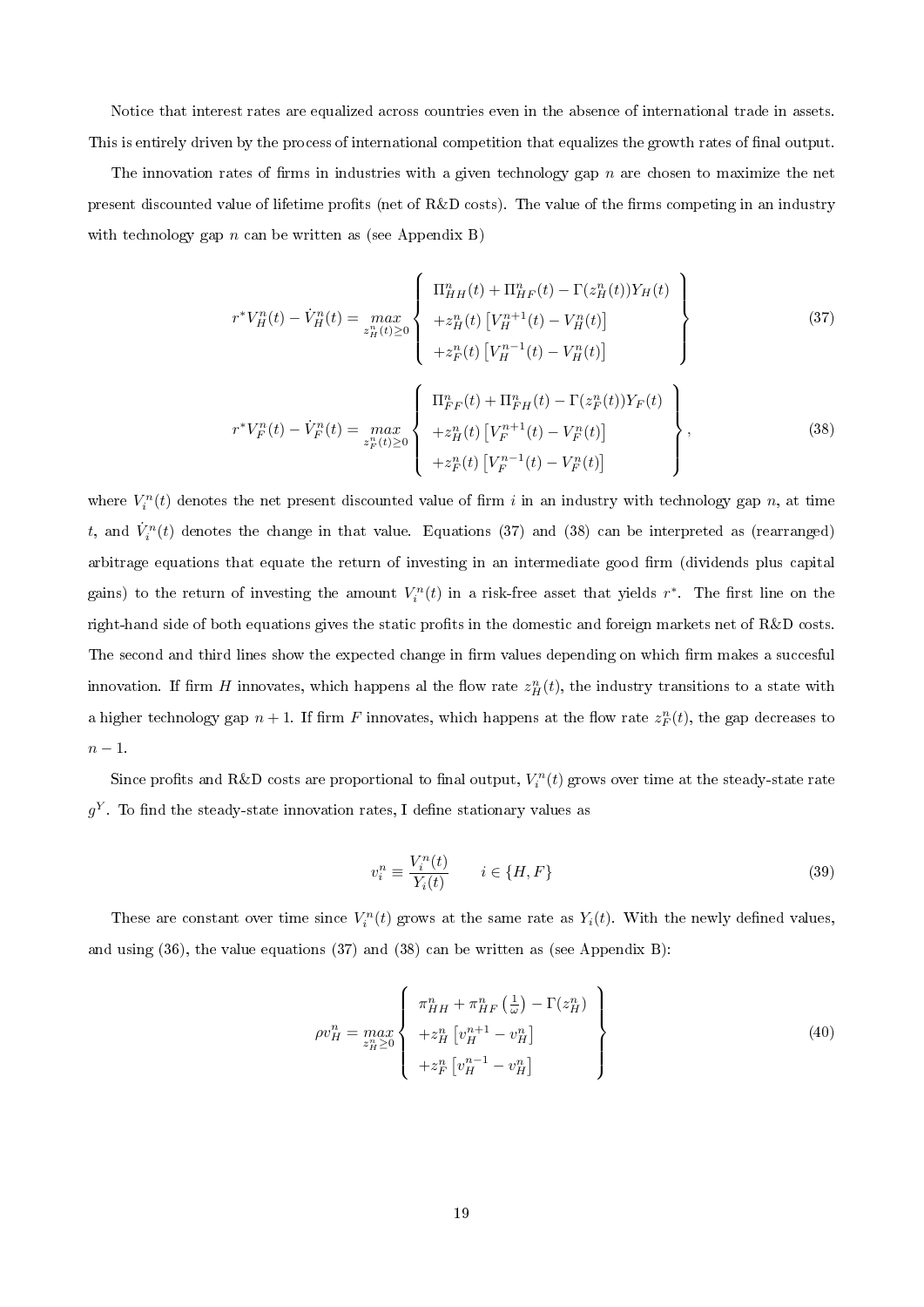$$
\rho v_F^n = \max_{z_F^n \ge 0} \left\{ \begin{array}{l} \pi_{FF}^n + \pi_{FH}^n \omega - \Gamma(z_F^n) \\ + z_H^n \left[ v_F^{n+1} - v_F^n \right] \\ + z_F^n \left[ v_F^{n-1} - v_F^n \right] \end{array} \right\},
$$
\n(41)

where  $\pi_{id}^n \equiv \Pi_{id}^n(t)/Y_d(t)$  denote profits per unit of final output in market d, and  $\omega \equiv Y_H(t)/Y_F(t)$ . Since final output grows at the same rate in both countries,  $\omega$  is constant over time in steady-state. The first-order conditions of the right-hand side problems in (40) and (41) imply the following innovation rates:

$$
z_H^n = \max\left\{0, \Gamma^{'-1}(v_H^{n+1} - v_H^n)\right\} \tag{42}
$$

$$
z_F^n = \max\left\{0, \Gamma^{'-1}(v_F^{n-1} - v_F^n)\right\} \tag{43}
$$

Since  $\Gamma''(z) > 0$  (convexity of the R&D cost function), the innovation rates are increasing in the incremental value of a successful innovation (higher n for firm  $H$ , lower for firm  $F$ ). The max operator takes care of the fact that for very high technology leads, the incremental value of additional innovations gets smaller and smaller and eventually is equal to zero. In that case, leaders choose zero innovation rates.

The innovation intensities determine the entry and exit flows of industries in and out of a given state  $n$ . Since the steady-state distribution of industries over technology gaps is stationary, entry and exit flows must offset each other so that  $\mu_n(t) = \mu_n$  for all t. This is shown by the following equation:

$$
(z_H^n + z_F^n)\mu_n = z_H^{n-1}\mu_{n-1} + z_F^{n+1}\mu_{n+1} \qquad \forall n \in \mathbb{Z}
$$
\n(44)

There is one such equation for each state (technology gap). An industry with technology gap n will flow out of that state at the flow rate  $z_H^n + z_F^n$  since either firm H or firm F can make a successful innovation. Since there is a proportion of  $\mu_n$  industries with technology gap n, exit flows are given by the left-hand side of (44). Entry flows into state n are given in the right-hand side of (44) and can happen from either state  $n-1$  (if firm H innovates), or from state  $n+1$  (if firm F innovates). Given the innovation rates from equations (42) and (43), equations (44) and (18) pin down the proportions of industries at different technology gaps. The innovation rates and the proportions provide all that is needed to calculate the steady-state growth rate  $g^Y$ . However, the static profits in the value equations (40) and (41) depend on the ratio of final outputs across countries  $\omega$ , which is endogenous. In the next proposition I summarize the characterization of the steady state equilibrium.<sup>[9](#page-1-0)</sup>

**PROPOSITION 4 (Steady-state equilibrium)**. Given the levels of trade and FDI costs,  $(\tau_H, \tau_F, \kappa_H, \kappa_F)$ , a steady-state equilibrium is an equilibrium in which 1) firms' innovation rates are given by  $(42)$ - $(43)$  and firm

 $9$ Given the mathematical similarity of the model with the one in Acemoglu and Akcigit (2012), the existence of the steady-state equilibrium is guaranteed for reasonable parameter values. The reader is referred to the Appendix of Acemoglu and Akcigit (2012) for details on how such a proof can be constructed.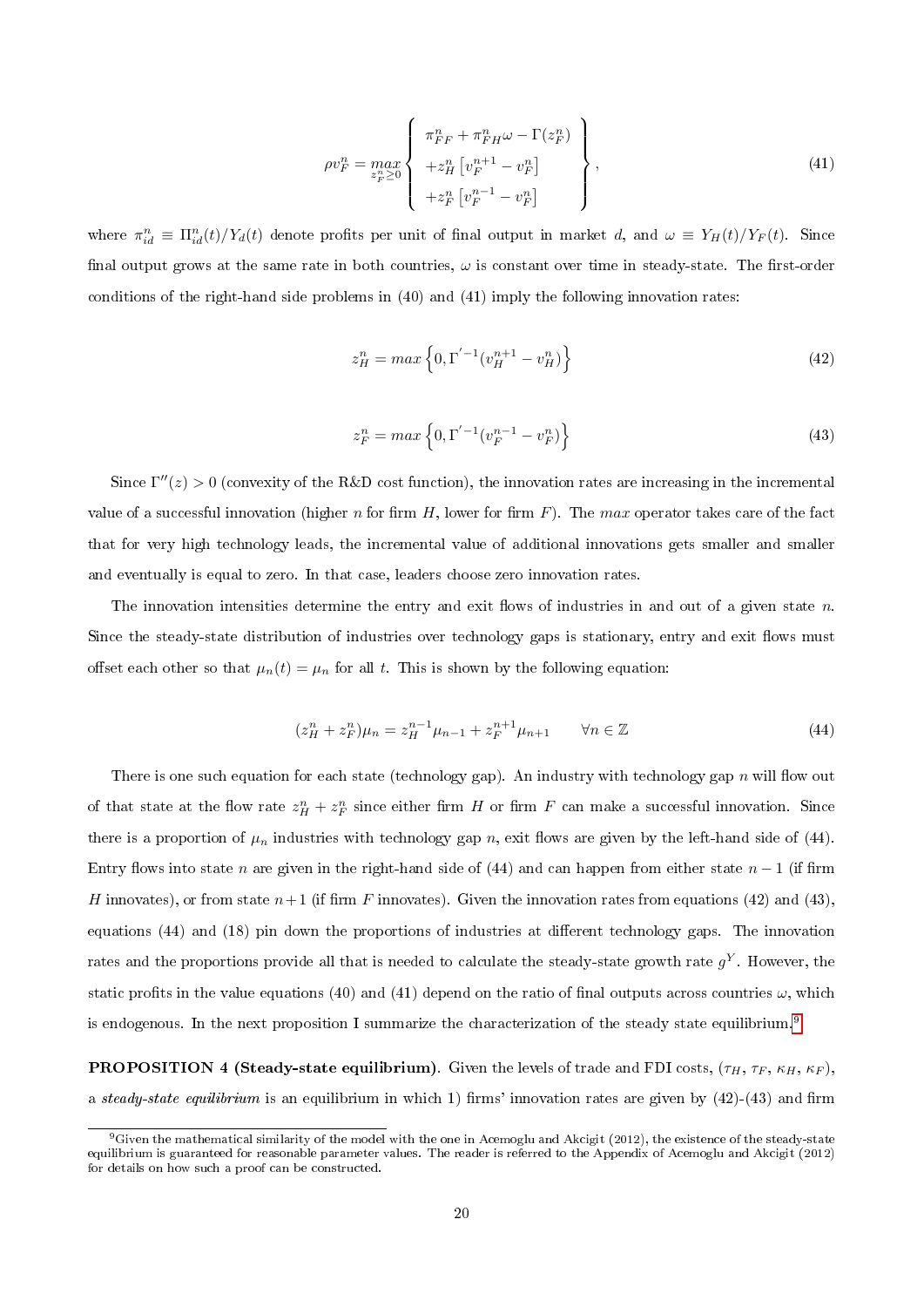values satisfy (40)-(41); 2) the industry proportions  $\mu_n$  are uniquely determined by equations (18) and (44) for all  $n \in \mathbb{Z}$ ; 3) final output (and all aggregate variables) in both countries grow at the constant rate given by (35); 4) the interest rate is the same across countries and given by (36); and (5)  $\omega \equiv Y_H(t)/Y_F(t)$  is constant over time.

The next section provides a numerical solution for the steady-state equilibrium of the model.

## 3 Quantitative Analysis

#### 3.1 From the Model to Numerical Analysis

To solve the model of the previous section numerically, I make some adjustments that I describe in what follows. First, as in Acemoglu and Akcigit (2012), the numerical solution relies on a uniformization procedure (see Appendix B) that turns the value functions in (40)-(41) into contraction mappings. That allows me to use a value function iteration procedure to solve for the innovation rates and values of intermediate good firms. Second, I specify an exact form for the innovation and R&D cost functions,  $\eta(\cdot)$  and  $\Gamma(\cdot)$ :

$$
z = \eta(e) = \begin{cases} \theta e^{\sigma} & \text{for } e \in [0, \bar{e}) \\ \theta \bar{e}^{\sigma} & \text{for } e \in [\bar{e}, \infty) \end{cases}, \qquad \theta > 0, \ 0 < \sigma < 1 \tag{45}
$$

$$
e = \eta^{-1}(z) = \Gamma(z) = \left(\frac{z}{\theta}\right)^{1/\sigma} \text{ for } z \le \bar{z} \equiv \eta(\bar{e})
$$
\n(46)

In (45),  $\theta$  and  $\sigma$  are parameters that capture the efficiency and concavity (diminishing returns to productivityadjusted  $R\&D$ ) of the innovation process. (46) just inverts (45) to give productivity-adjusted  $R\&D$  expenditures as a function of the desired innovation intensity.

Finally, I put a limit on the technological advantage that a firm can have over its foreign competitor. That is, I fix the maximum and minimum technology gaps (as defined in the model) to be finite. In particular, and to save in computing time, I assume  $n \in \{-3, -2, -1, 0, 1, 2, 3\}$ . This allows me to show the main mechanisms of the model while making the computation relatively fast. In section 4 I provide alternative results with a higher maximum technology gap.

The imposition of a maximum technology gap can be interpreted in economic terms as a patent policy that relaxes the protection of old technologies, so that followers can freely adopt them, once the leaders reach a certain technological advantage. This implies that the innovation rates of leaders at the maximum technology gap will be zero, since they cannot increase their value and innovation is costly.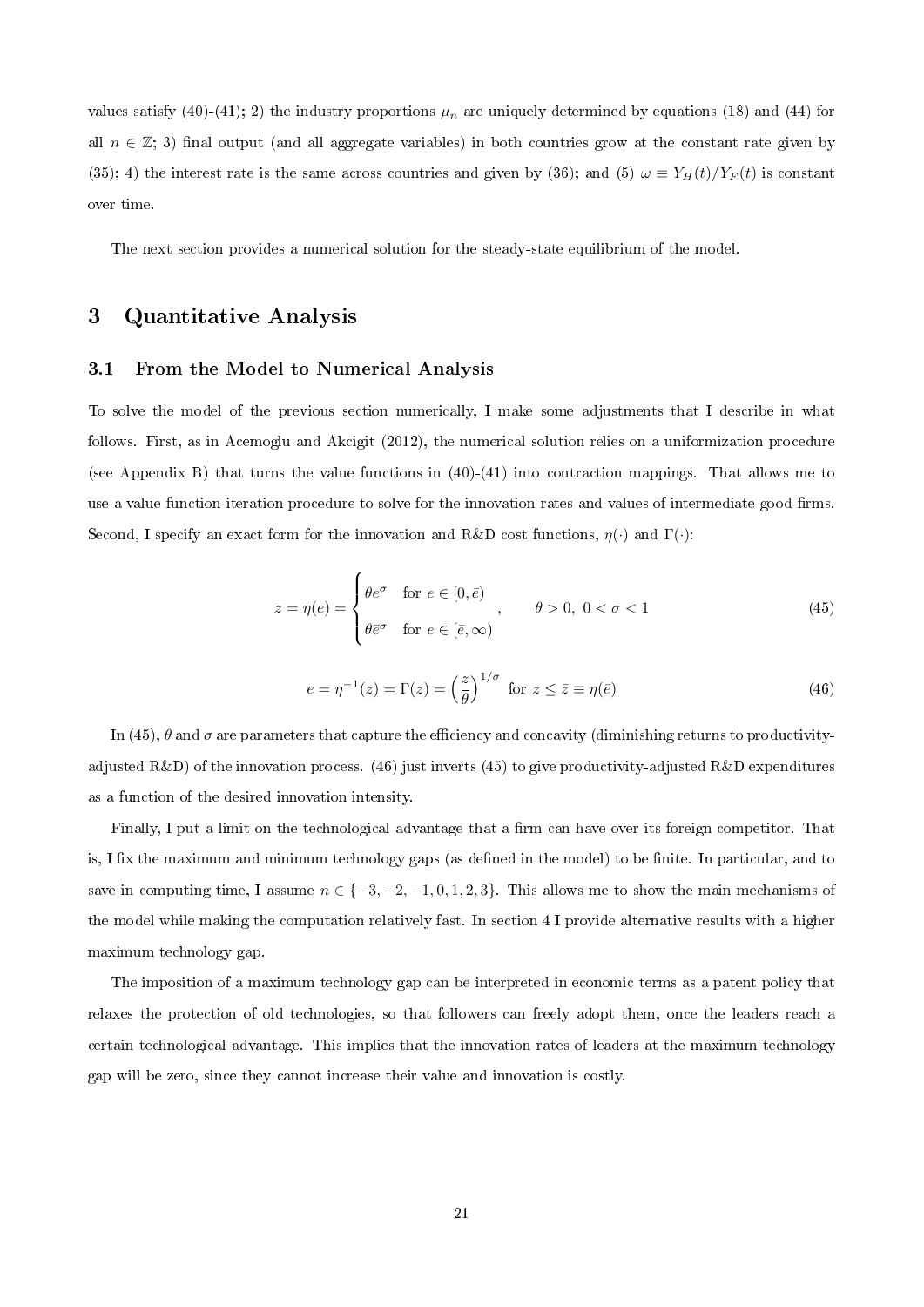#### 3.2 Calibration of Parameter Values

To perform the numerical analysis, I choose some of the parameter values based on the literature on endogenous growth. I also calibrate the efficiency parameter of the innovation function (45),  $\theta$ , to target a long-run growth rate of 2%, which is the standard figure for long-run growth in high-income countries. The baseline parameter values are given in Table 5 in Appendix A.

The parameter  $\alpha$  from the final goods production function (4) is chosen to be equal to 0.3 so that the share of labor in total final output revenue is  $70\%$ . As in Acemoglu and Akcigit (2012), I choose a value for the concavity parameter of the innovation function in the range of estimates by Kortum (1993),  $\sigma = 0.3$ . I also choose the households' discount rate to be  $\rho = 0.05$ , which together with the target growth rate of 2%, yields and interest rate of 7%. The parameter that controls the size of innovations,  $\lambda$ , is set equal to 1.1, similar to its value in Aghion et al. (2001). In section 4 I also explore alternative specifications in terms of other values of  $\lambda$ . Finally, I normalize the maximum innovation rate  $\bar{z}$  to 1.

In the baseline calibration, I assume that both countries have the same trade barriers and I fix those to have a low value of 1.11. FDI barriers are also the same for both countries but I fix them at the maximum value of 1. I focus on this baseline specification to make the model comparable with other trade and growth models that focus on the competition channel but don't include FDI. As a result of that, the numerical solution in the baseline case yields a somewhat too high proportion of exporters in both countries (39%). More in line with other endogenous growth models, the solution yields a percentage of industries with technology gaps such that  $| n \nvert < 1$  of  $21\%$ .

I also assume that countries have the same population size and efficiency parameters in the final good production function (4) and are symmetric in every other respect. One could think of this baseline specification as an application of the model to two countries (regions) of similar sizes such as the United States and the European Union prior to its extension to Eastern Europe (EU-15). I also solve the model for alternative specifications where country  $H$  has twice as high a population as country  $F$ . In that case, the model would be a better fit to analyze the interplay between the U.S. (country  $H$ ) and some other smaller country such as Japan (country  $F$ ).

#### 3.3 Baseline Experiments

#### 3.3.1 Bilateral Experiments

I first present the results of experiments where, for the baseline calibration, I solve the model for different combinations of trade and FDI barriers assuming the two countries are symmetric in terms of those barriers and all other parameters of the model. I refer to these as bilateral experiments. For these, and the unilateral experiments that follow in the next subsection, the results should be understood as a comparison of steady states for different sizes of trade and FDI barriers. These don't include transitional dynamics of changes in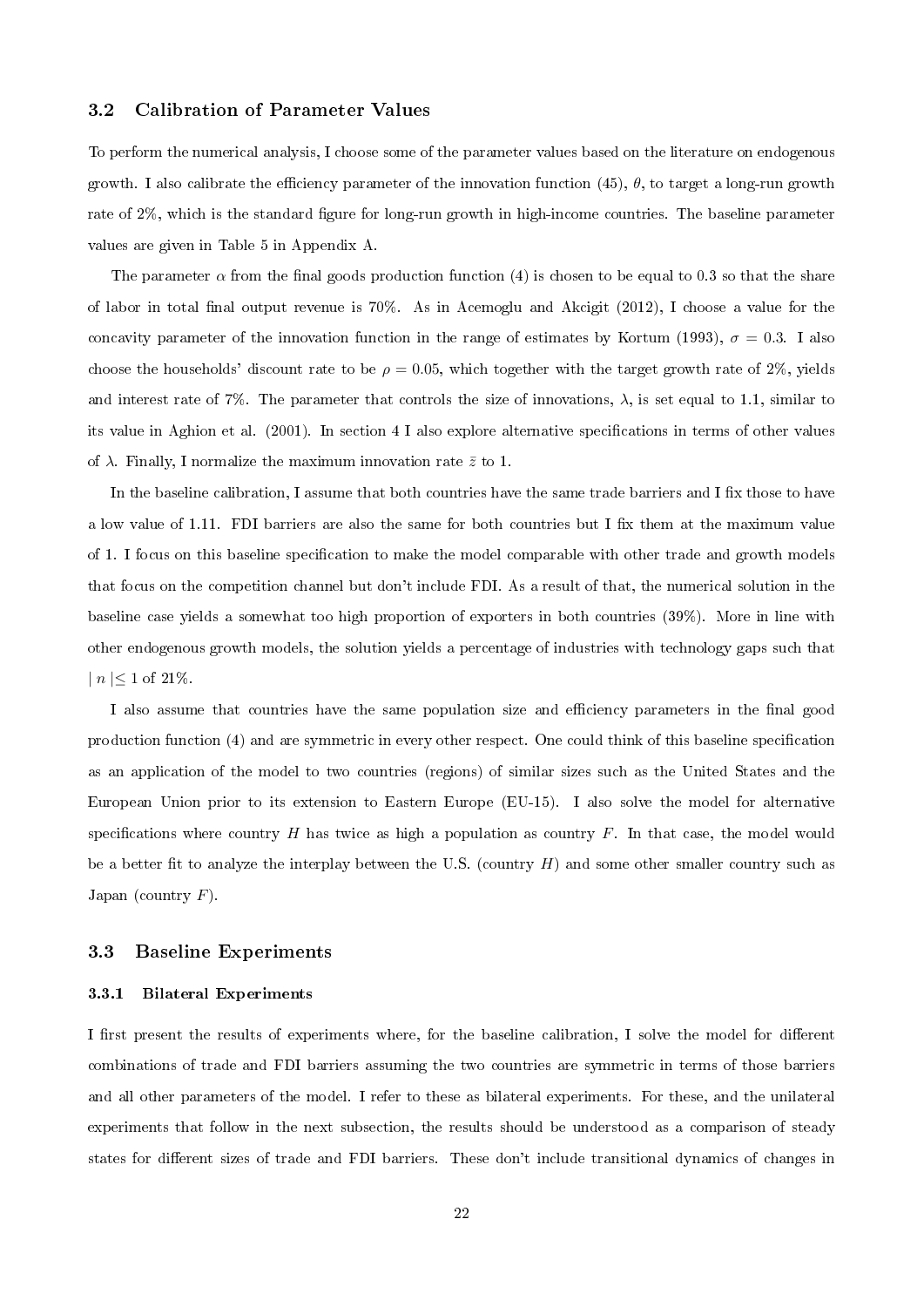those barriers. While those transitions are interesting and important, they go beyond the scope of this paper, whose focus is on long-run economic growth.

Figure 5 in Appendix A shows graphically the effect of bilateral changes in trade and FDI barriers on the common rate of economic growth. In the graph,  $\tau_H = \tau_F = \tau \in [1,3]$  while  $\kappa_H = \kappa_F = \kappa \in [0,1]$ . Fixing FDI barriers to its highest level of 1, the graph shows that moving from autarky ( $\tau = 3$ ) to free trade ( $\tau = 1$ ) increases the rate of economic growth from 1.79% to 1.94%, which is a sizable increase if sustained for long periods of time. However, the growth rate reaches a maximum of 2.33% (for high FDI barriers) when  $\tau = 1.33$ , not in free trade. Similarly, fixing trade barriers at its maximum and allowing FDI costs to vary, we can see that moving from  $\kappa = 1$  to  $\kappa = 0$  also increases the growth rate from 1.79% to 1.94%. Again, the maximum growth rate is not reached for the lowest level of barriers, but for  $\kappa = 0.25$ , when the growth rate is again 2.33%. This suggests that when only one mode of accessing foreign markets (either exports or FDI) is available, reducing barriers to that available mode from an autarky position to free trade/FDI increases economic growth, but retaining some (relatively small) barriers yields the maximum growth rate.

What if there are no barriers to FDI in the first place? That is, suppose that FDI barriers are fixed at  $\kappa = 0$ , and trade barriers are reduced from autarky to free trade. In that case, the rate of economic growth remains constant at 1.94%. This is because, no matter how low the trade barriers get, the absence of barriers to FDI makes the latter the most profitable option for competing in the foreign market for technological leaders, and the most credible threat of undercutting for technological followers. The same result is achieved if there are no barriers to trade in the first place, and FDI costs are reduced from 1 to 0. Trade and horizontal FDI are alternative modes of accessing foreign markets and firms only consider the most profitable one. But it is important to consider barriers to both alternatives when analyzing the effects of reducing or increasing those barriers on economic growth.

What explains this non-monotonicity in the rate of economic growth when barriers to trade and/or FDI are reduced? As shown in equation (35), reproduced here for convenience, the steady-state growth rate depends on the distribution of industries across technology gaps and the innovation rates of firms in those industries.

$$
g^{Y} = \frac{\alpha}{1 - \alpha} \ln(\lambda) \sum_{n = -\infty}^{+\infty} \mu_n z_i^n, \qquad i \in \{H, F\}
$$

Figure 6 shows the distribution of industries across technology gaps for  $\kappa = 1$  and three different levels of trade barriers: autarky ( $\tau = 3$ ), free trade ( $\tau = 1$ ), and the growth-maximizing level of trade costs ( $\tau = 1.33$ ). As can be seen in the figure, the distribution has a U-shaped form for all three levels of trade costs, with the highest mass for leader-and-follower industries with high technology gaps. This U-shaped pattern can be explained by looking at Figures 7 and 8. They show the innovation rates of firms  $H$  and  $F$ , respectively, at different technology gaps and for the same three levels of trade costs as in Figure 6. For a fixed level of trade costs, both firms have the highest innovation rates when they face neck-and-neck competition and low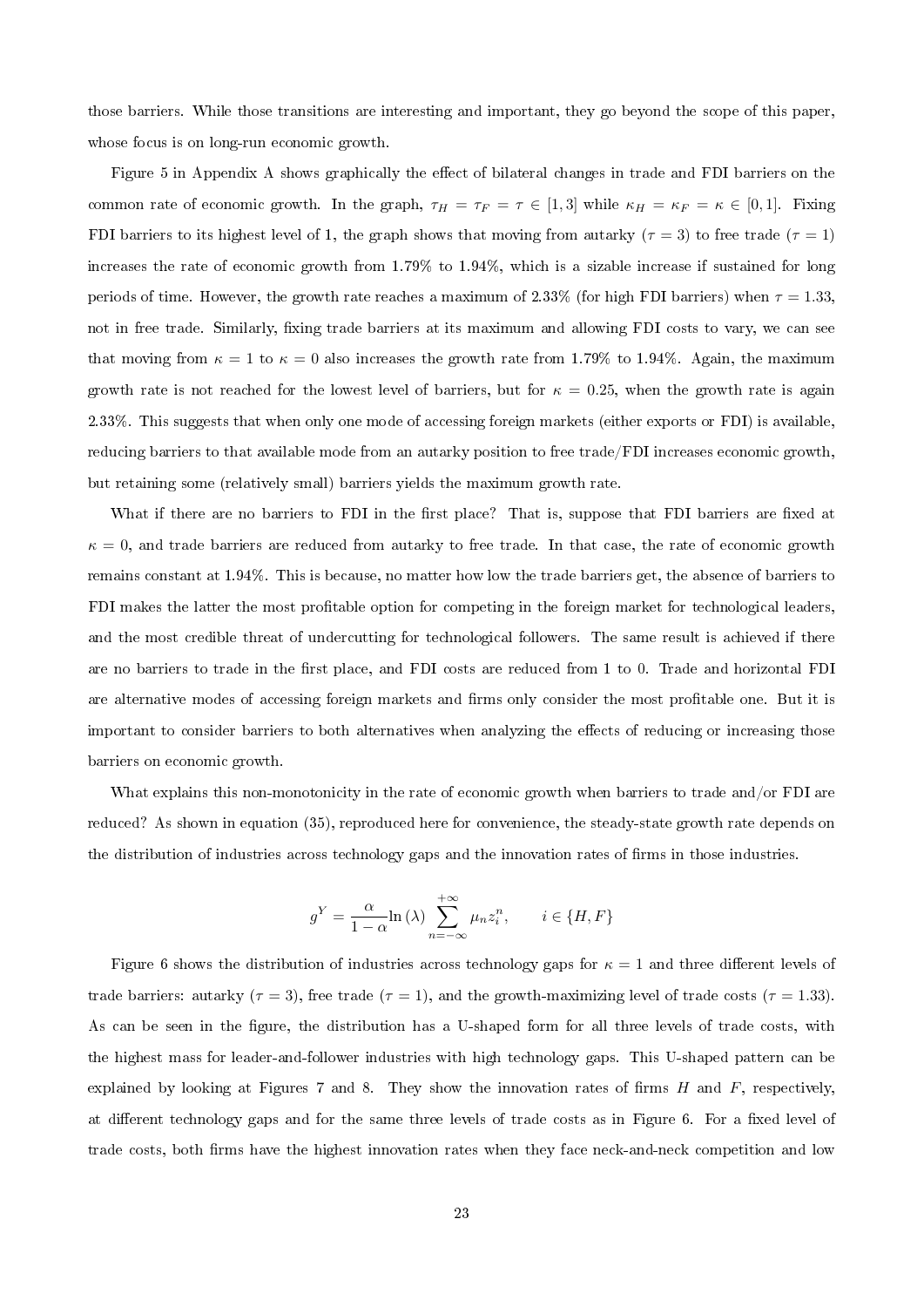innovation rates when they have big technological advantages or disadvantages. This is the inverted-U pattern found in Schumpeterian models of endogenous growth such as Aghion et al. (2001) or Acemoglu and Akcigit (2012). Firms are discouraged to innovate when they are far away from their rivals, and have large incentives to innovate when competition is fierce (escape-competition effect).

The reason the distribution of industries has a U-shaped form is that innovation rates are very high in neck-and-neck industries and leader-and-follower industries with low technology gaps, and very low in leaderand-follower industries with high technology gaps. This makes low-gap (closer to zero) states very unstable, with industries transitioning out of them very frequently to absorbent high-gap states (closer to  $n = 3$  or  $n = -3$ ).

However, this process is much more intense in free trade than when  $\tau = 3$  or  $\tau = 1.33$ . This is because in free trade, competition is entirely based on technological differences. When there are barriers to trade, firms with high technological advantages have even higher advantages in the domestic market (which lowers the incentives to innovate) and lower advantages (or even disadvantages) in the foreign market (which raises incentives to innovate when barriers are moderate and lowers them when barriers are too high). The balance of the effects on both the domestic and foreign markets turns out to yield lower innovation rates at technology gaps  $n \ge -1$  for H firms and  $n \leq 1$  for F firms. For two-step followers, raising barriers to 1.33 actually increases their innovation rates because the effect of moderate domestic protection dominates (they were not selling in the foreign market in free trade). But moving to autarky makes the domestic market less competitive for them than in free trade, so innovation rates decrease. For 3-step followers, raising barriers to either 1.33 or 3 gives higher incentives to innovate than in free trade, although barely so for autarky barriers.

How does all this explain the inverted-U pattern of economic growth in Figure 5? When trade barriers are very high (autarky), the distribution of industries and the innovation rates of firms across technology gaps are relatively uniform, but the latter are too low to generate much growth. When barriers are lowered to a moderate level, the distribution of industries is almost as uniform as in autarky, but the innovation rates are much higher, which yields higher growth. When barriers are lowered to free trade (or to very low levels), the innovation rates of firms with low or no technological advantage increase substantially, but the distribution of industries becomes concentrated on low-innovation industries, which yields lower growth than when barriers are moderate (although still higher than in autarky). I call this the excessive-competition effect, whereby there are a few industries that are very competitive and highly innovative, and a majority of industries where the leaders have too much market power and there are little incentives for innovation for leaders and followers. Ironically, the excessive competition in neck-and-neck industries yields an equilibrium distribution of industries where leaders have too much market power.

As noted above, the effects of reductions in trade barriers on economic growth depend on the level of FDI barriers. To be sure, I perform the same exercise as in Figures 6-8 but with the growth-maximizing level of FDI costs,  $\kappa = 0.25$ . The results are shown in Figures 9-11. The only difference with Figures 6-8 is that now reducing trade barriers from  $\tau = 3$  to  $\tau = 1.33$  is irrelevant. When  $\kappa = 0.25$ , reducing trade costs from autarky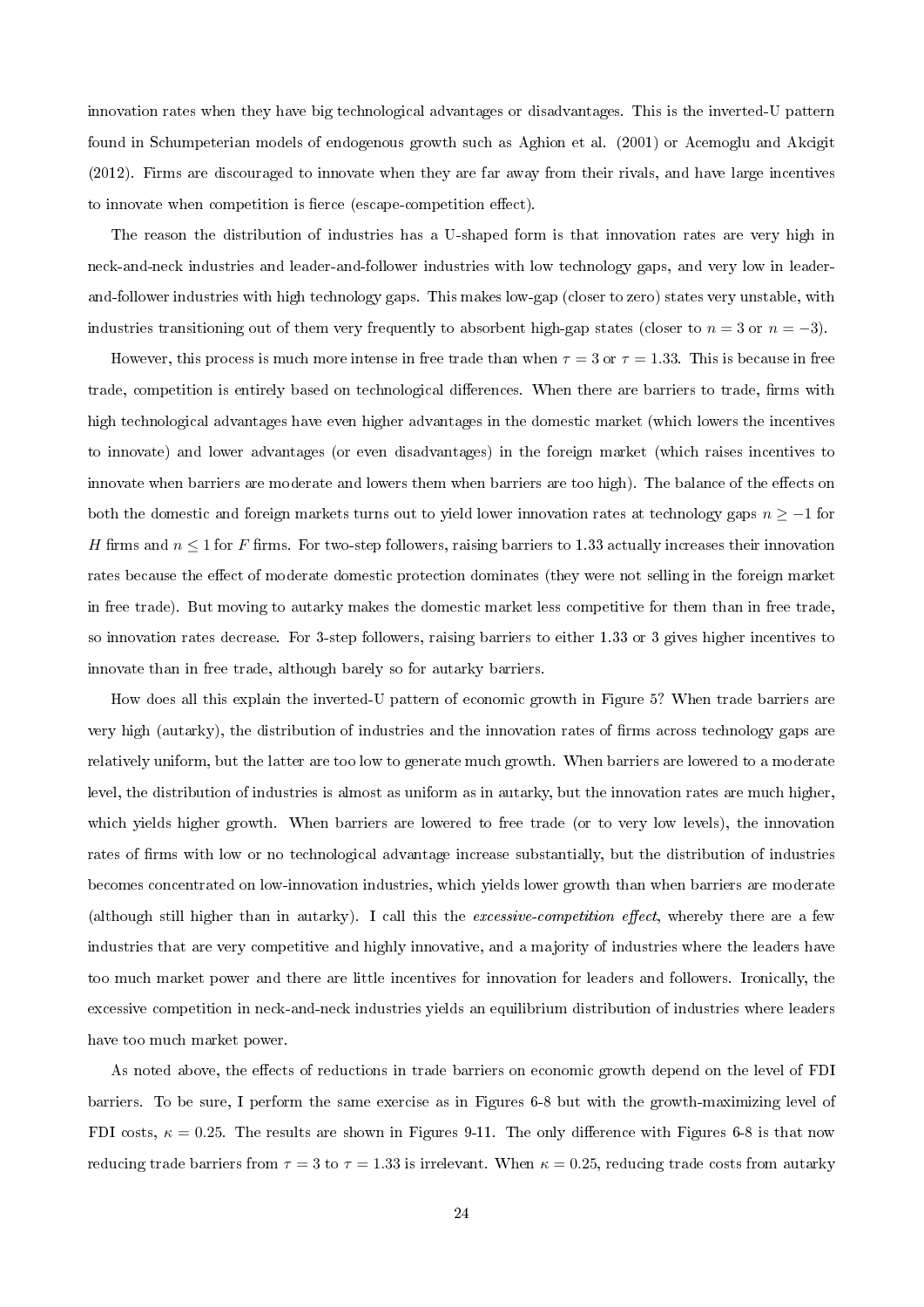to a moderate level still leaves FDI as the more profitable way of serving the foreign market, so neither the incentives to innovate nor the distribution of industries is affected by that reduction in trade barriers. That explains the constant growth rate for that range of trade costs in Figure 5. When trade barriers are reduced even further, then trade becomes more profitable than FDI. But since FDI barriers were moderate in the first place, the same excessive-competition effect as in Figures 6-8 takes place and growth decreases when moving to free trade. This time autarky trade barriers yield higher growth than free trade, not because autarky is necessarily growth enhancing, but because FDI costs were low enough that trade was never an option considered by firms to access foreign markets.

#### 3.3.2 Unilateral Experiments

In addition to the bilateral experiments of the previous section, I perform experiments in which I fix FDI barriers for both countries at the same level, trade barriers for country F at the baseline value ( $\tau_F = 1.11$ ), and I allow trade costs to vary for country H, with  $\tau_H \in [1, 3]$ . I refer to these as unilateral experiments.

In the baseline unilateral experiment I assume that both countries are symmetric in terms of all parameters of the model, including FDI barriers, which I fix at the level  $\kappa_H = \kappa_F = 0.1$ . This value is close to the data for the OECD's FDI restrictiveness index for the United States and the high-income countries of the European Union (Kalinova et al. 2010), so this experiment can be understood as how different levels of trade barriers to access the U.S. market affect economic growth in both the U.S. and the European Union (given their relatively low values of FDI barriers).

Consistently with the results of the bilateral experiments discussed above, Figure 12 shows that departing from the moderate level of trade barriers in the baseline reduces economic growth, although only slightly so when going towards autarky. This mild effect of higher trade barriers is explained by the low level of FDI barriers in place. At the baseline, both trade and FDI barriers are identical in both countries, and trade is the preferred option by firms to access foreign markets, but barely so because of the low FDI barriers. The increase in trade barriers in country  $H$  does not need to be very high for FDI to become the preferred way for  $F$  firms to access market  $H$ . Once this happens, additional increases in trade barriers have no effect on competition and economic growth. Moving towards free trade is a different story. A reduction in trade barriers from the baseline has a substantial negative effect on economic growth.

The mechanism behind this result is more nuanced than in the bilateral experiments. In the latter, countries were symmetric in every respect. But as shown in equations  $(40)-(41)$ , firms' profits in foreign markets, and their incentives to innovate, depend on the relative final output of both countries  $\omega$ . This ratio, in turn, depends on the competition indices  $\Phi_H$  and  $\Phi_F$  given in (33). In a symmetric equilibrium, those indices are identical and  $\omega = 1$ , so it has no effect on profits. The same is true in the baseline specification of this unilateral experiment. But the moment barriers to trade change in country H, the competition indices become different and  $\omega$  starts having an effect on profits and innovation incentives. The change in the competition indices and  $\omega$  can be seen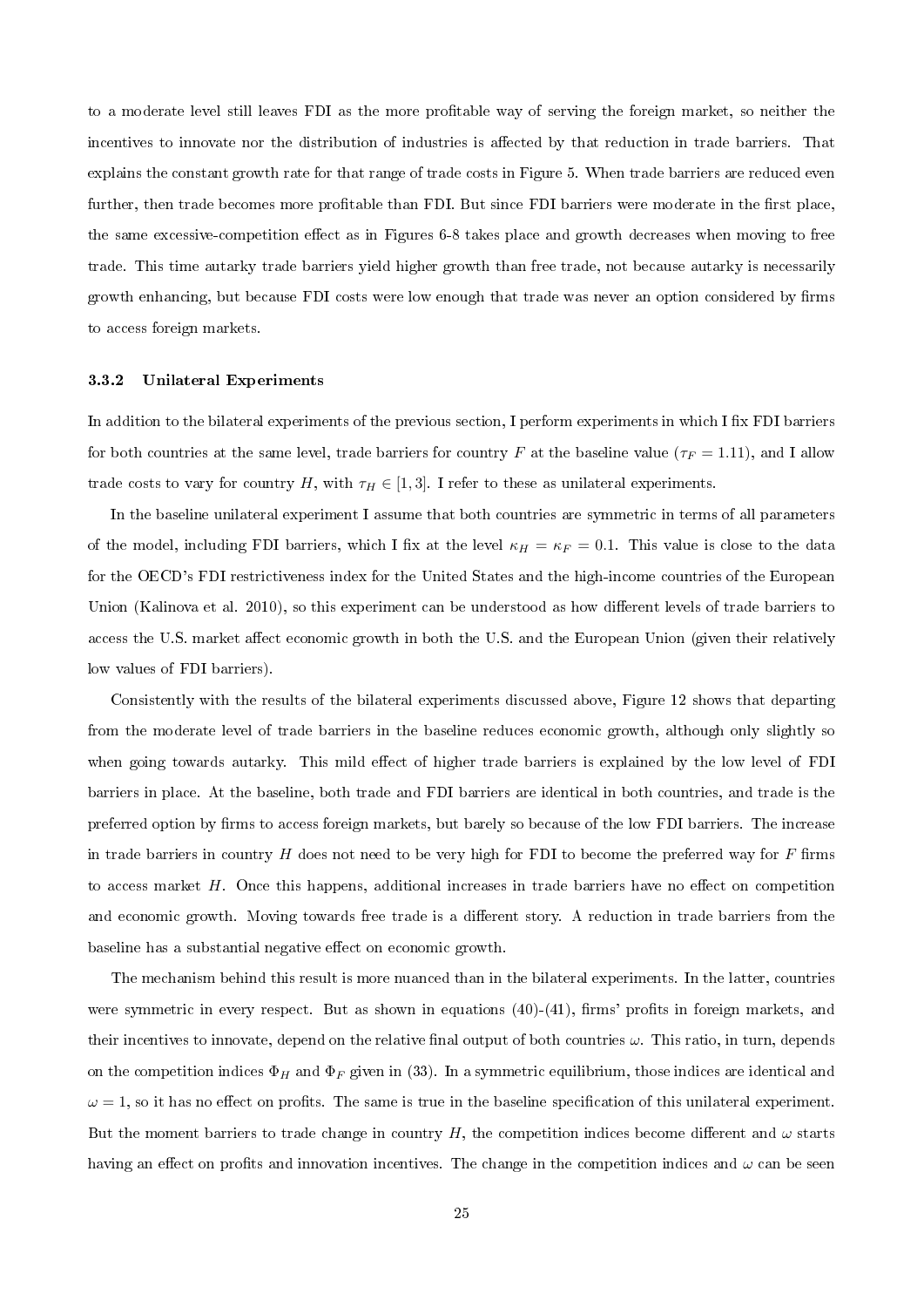in Figure 13. Moving towards autarky decreases competition in market  $H$  and increases it in market  $F$ . As a result of that,  $\omega$  decreases, and profits in foreign markets become higher for H firms and smaller for F firms. This is a relative-market-size effect. Figures 14-15 show that this gives higher incentives to innovate to  $H$  firms and lower incentives to  $F$  firms, which explains why in Figure 16 the distribution of industries shifts towards higher concentration on industries with  $H$  leaders. This is consistent with the decrease in competition in market  $H$  and the increase in market  $F$ .

The movement towards free trade has the opposite effects on the competition indices and  $\omega$ . But these effects have a higher magnitude now, so innovation incentives are much higher now for  $F$  firms and much lower for  $H$  firms. As a result of that, the distribution of industries shifts towards a very high proportion of industries dominated by  $F$  firms. Since in free trade competition is based on technological differences, and leaders with high advantages have low incentives to innovate, economic growth is much lower than in the baseline or autarky, due to the excessive-competition effect in market  $H$ .

#### 3.4 Discussion

Before exploring alternative specifications of the model, it is worth at this point discussing some of the main implications of the results of the baseline experiments.

The main message from those experiments is that changes in barriers to either trade or FDI have different effects on economic growth depending on the size of barriers to the alternative modes of serving foreign markets. For example, if FDI barriers are high, trade liberalization from autarky will increase growth until trade barriers reach a moderate level, but will decrease growth in the subsequent movement towards free trade. However, if FDI barriers are low in the first place, so that FDI is the most profitable option of selling in foreign markets, then the initial rounds of trade liberalization will have no effect on economic growth, and the subsequent movement towards free trade, when trade becomes more attractive than FDI, will have the same growth-decreasing effect as when barriers to FDI are high in the first place. So, when analyzing the effects of globalization through trade or investment liberalization on economic growth, it is important to consider the size of barriers to both trade and FDI, because firms will always choose the most profitable alternative to access foreign markets.

As far as the mechanisms behind the results are concerned, the results of the bilateral experiments in the previous section suggest that it is important to consider, not just how innovative firms are within certain industries, but how different innovation incentives can result in an equilibrium distribution of industries with low competition and innovation, which can be detrimental to growth. From a policy perspective, if the goal of a country is to maximize its long-run growth rate, having a few competitive industries with very innovative firms and many industries whose leaders have very high market power and very low innovation rates, is probably not the way to go. The results of the bilateral experiments seem to suggest this is the case when barriers to trade and/or FDI are very low, due to the excessive-competition effect. Moderate barriers to foreign competition seem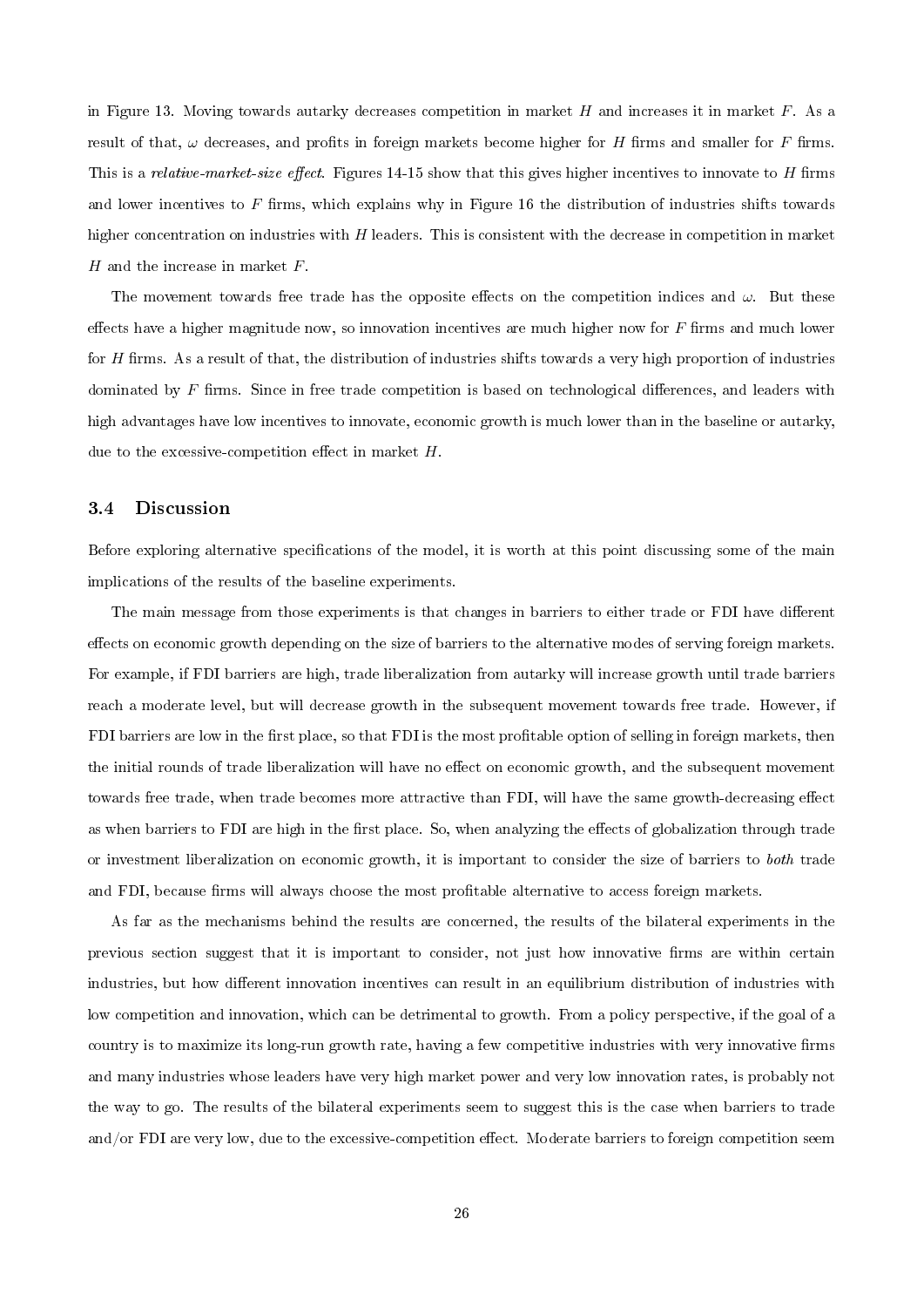to yield a more balanced distribution of industries in terms of competition and innovation incentives, which results in higher growth. Finally, maintaining high barriers to trade and FDI retains the property of having a more uniform distribution of industries, but with much lower innovation incentives and growth.

The results of the unilateral experiments with otherwise symmetric countries also suggest that moderate barriers are growth maximizing. But in this case, the relative-market-size effect has to be taken into account. A unilateral change in trade barriers, deviating from a scenario with symmetric barriers for both trade and FDI, makes one market more competitive than the other, leading to higher output in the more competitive market, and generating asymmetric incentives for innovation for firms in different countries. This biases the distribution of industries in a way that most industries are dominated by the firms of the country whose market is less competitive. For example, when country  $H$  unilaterally raises trade barriers, market  $F$  becomes more competitive than market  $H$ , increasing final output in the former, and lowering final output in the latter. The higher relative demand in market  $F$ , together with the high barriers to access market  $H$ , gives higher innovation incentives to  $H$  firms, which end up having large technological advantages in a high share of intermediate good industries. This lowers economic growth in both countries.

The excessive-competition and relative-market-size effects reinforce each other to lower economic growth when the unilateral move is towards free trade. In that case, the country that lowers its trade barriers ends up having a more competitive market relative to the other country. This lowers the incentives to innovate of the firms from the liberalizing country and increases the incentives of the firms in the other country, which end up being the technological leaders for many industries. This is the relative-market-size effect at play. But because free trade makes technological differences the only determinant of innovation incentives, the lower trade barriers introduce so much competition that the share of industries dominated by the country that did not change its trade barriers is much higher than the share captured by the other country when it moves towards autarky. Since firms with high technological leads innovate very little, growth decreases more when trade barriers are very low.

## 4 Alternative Specifications

In this section I perform additional experiments with alternative specifications of the model. First, I perform experiments in which country  $H$  has a higher population size than country  $F$ . Second, I make the parameter that controls the size of innovations  $(\lambda)$  higher or lower to see how that affects the results of the previous section. Finally, I allow for a larger range of technology gaps, so that firms with 3-step leads choose positive innovation rates. To simplify the analysis, for all the specifications I focus on bilateral experiments only. I conclude this section with a discussion of the robustness of the model to these alternative specifications.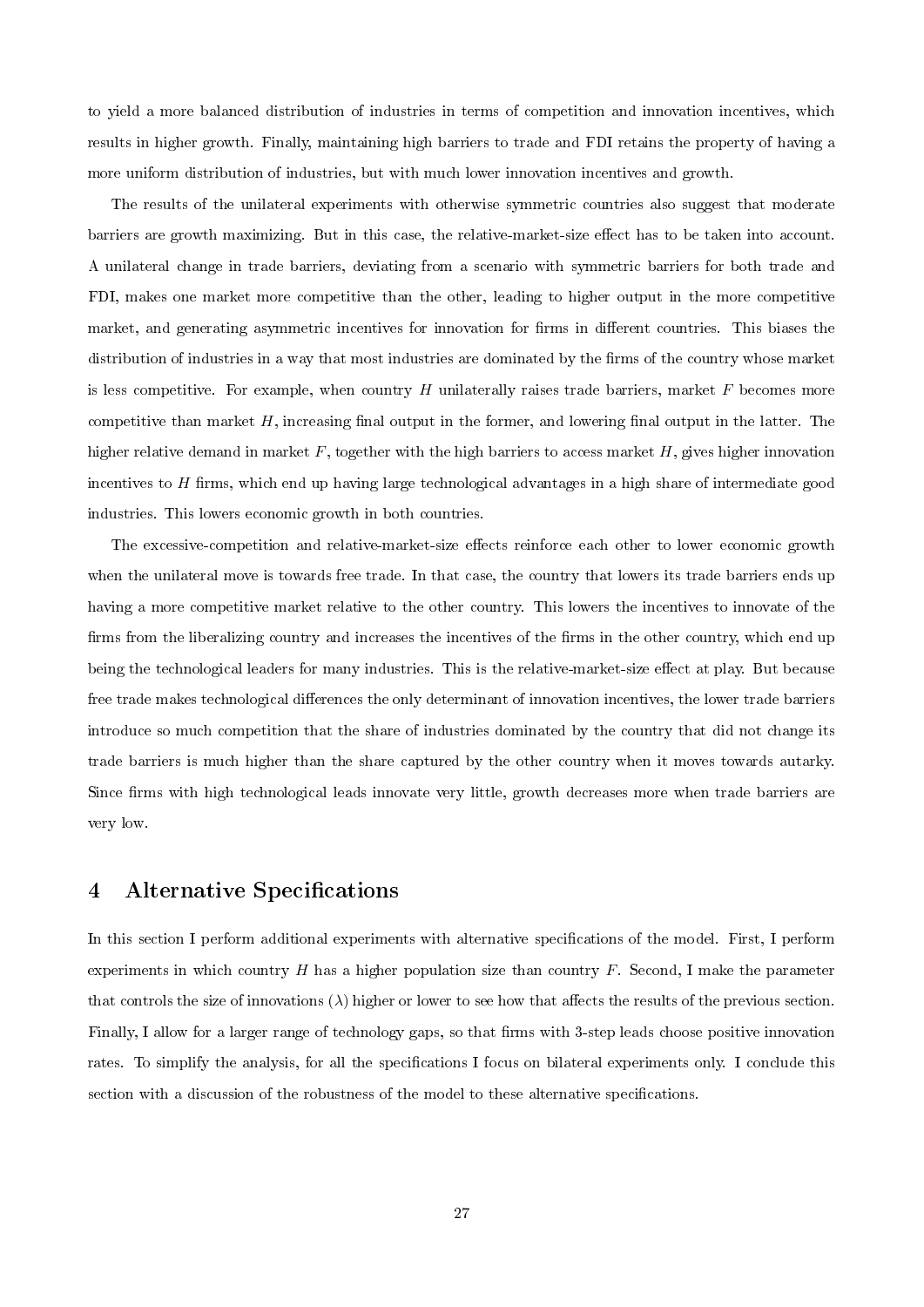#### 4.1 Different Population Size Across Countries

The baseline specification assumed symmetry in terms of all parameters of the model, including population size. But the results of the baseline unilateral experiments suggest that introducing asymmetries in the model will give rise to the relative-market-size effect. I test that idea in this section.

Here I show the results of bilateral experiments in which both countries always vary their trade/FDI barriers in the same direction and magnitude. But I depart from the baseline specification by making country  $H$  twice as large as country F in terms of population. That is,  $L_H = 2$  and  $L_F = 1$ . Figure 17 shows the effects of different combinations of trade/FDI barriers on economic growth. As in Figure 5, for high levels of FDI barriers, lowering trade barriers from autarky to a moderate level raises growth, but reducing barriers even further decreases it.

However, the growth rate plummets in those last rounds of trade liberalization compared to what happens in the baseline experiments. The reason is that, in addition to the excessive competition effect found in the baseline bilateral experiments, now the relative-market-size effect also plays a role. Since market  $H$  is now twice as large as market F, the ratio of final outputs,  $\omega$ , is higher than when countries are symmetric (see Figure 18). That ratio remains constant for most of the reduction in trade barriers in both countries, since competition increases in a balanced way, but the larger relative size of market  $H$  gives much higher incentives to  $F$  firms to innovate once access to that market is liberalized. This starts giving  $F$  firms the technological lead in more and more industries, which explains why the competition index increases in  $H$  and decreases in  $F$ , causing a spike in the  $\omega$  ratio. The F firms continue gaining the leadership in more industries as trade is liberalized further, but at a lower rate, so competition increases again in country F and  $\omega$  goes back to the ratio determined by the relative population size. In free trade, since the majority of industries are dominated by  $F$  firms with 3-step leads (see Figure 19), and innovation is low for those firms, growth decreases substantially.

#### 4.2 Size of Innovations

The steady-state rate of economic growth depends not only on the distribution of industries across technology gaps and the innovation rates of firms in different industries, but on the size of the innovations they make,  $\lambda$ . In the baseline specification, I assumed  $\lambda = 1.1$ . In this section I explore how the results change when  $\lambda = 1.05$ or  $\lambda = 1.15$ . It is expected that the magnitudes of the growth rates at different combinations of trade and FDI costs will change for different innovation sizes. The question is if the non-monotonic pattern present in Figure 5 changes as well.

Figures 20 and 21 show the results for  $\lambda = 1.05$  and  $\lambda = 1.15$ , respectively. Indeed, the same qualitative pattern of economic growth rates for different sizes of barriers to trade and FDI remains for different innovation sizes. As expected, growth rates are much higher when the size of innovations is large, and much lower when the size of innovations is low. But now growth is maximized at different levels of trade and FDI costs than in the baseline ( $\tau = 1.33$  and  $\kappa = 0.25$ ). For  $\lambda = 1.05$ , the highest growth rate is achieved when  $\tau = 1.17$  and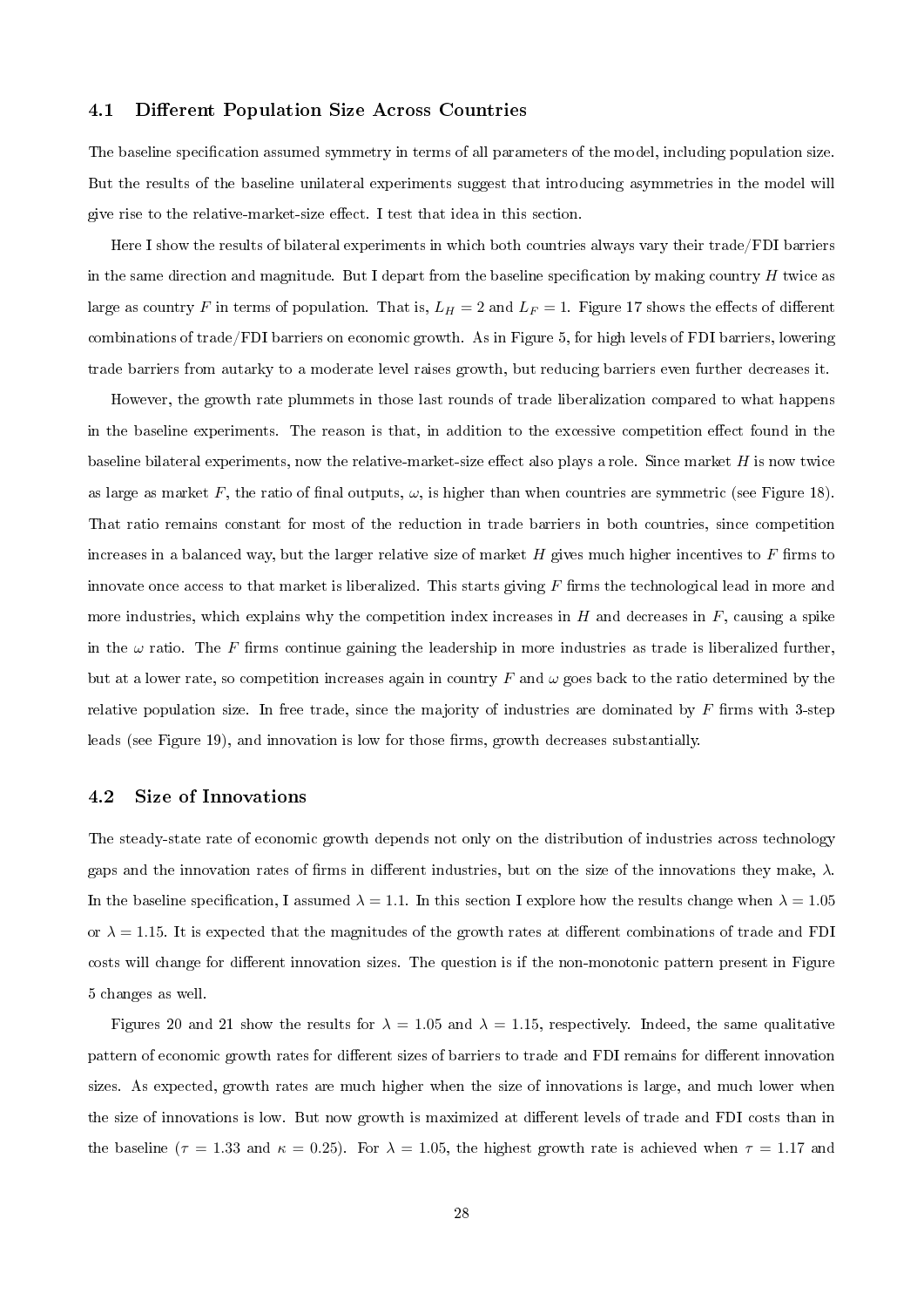$\kappa = 0.14$ , whereas for  $\lambda = 1.15$ , growth is maximized when  $\tau = 1.5$  and  $\kappa = 0.33$ . From the static profit analysis of Section 2.4.2 (see Tables 1-4), whether trade and FDI costs are considered to be high or low depends on  $\lambda$ . For example, a given level of trade costs that was considered low in the baseline specification can be too high when  $\lambda = 1.05$ . Thus, for foreign competition to be excessive, trade or FDI barriers have to become much lower than in the baseline. The opposite happens when  $\lambda = 1.15$ .

This can be seen in Figures 22-23. They show industry distributions for  $\kappa = 1$  and the three values of trade costs used in Figure 6. That is, for  $\tau = 1$ ,  $\tau = 3$ , and the growth-maximizing value of trade costs in the baseline specification,  $\tau = 1.33$ . Figure 22 illustrates the case of  $\lambda = 1.05$ . As suggested above, the moderate level of trade costs that maximizes growth in the baseline is now too high, so the distribution of industries does not change much when moving from autarky to  $\tau = 1.33$ . For competition to become excessive in this case, trade costs have to go below  $\tau = 1.17$ . In free trade, the distribution becomes U-shaped for the reasons discussed earlier.

Figure 23 shows what happens when  $\lambda = 1.15$ . Now the moderate level of trade costs in the baseline is actually too low (lower than the growth-maximizing level of  $1.5$ ), so the excessive-competition effect is at play, and the distribution of industries already has a clear U shape at  $\tau = 1.33$ . Moving to free trade reinforces that pattern. But even though the distribution of industries becomes less uniform at higher levels of trade costs than for  $\lambda = 1.05$ , the latter case is characterized by higher shares of industries with high technology gaps (for H or  $F$  firms), which explains the lower growth rates in that case.

## 4.3 Higher Range of Technology Gaps

In the baseline specification I assumed that the maximum technology lead any firm could achieve is 3. While this assumption was made mostly to save in computing time, in this section I study how the baseline results change when that maximum technology gap is higher. For simplicity, I assume the new maximum gap is 4. As in the baseline, firms with the highest leads will not innovate since the incremental value of an innovation is zero and innovating is costly.

Figure 24 shows how trade and FDI barriers affect growth in this specification. As in the baseline, growth increases when moving from autarky to moderate trade barriers (for high barriers to FDI), although growth rates in both cases are higher (2.02% in autarky, 2.55% for trade costs of 1.44). Unlike in the baseline, however, free trade yields slightly lower growth  $(1.9\%)$  than in autarky. This occurs because now firms with 3-step leads, having the possibility of increasing their advantage, have higher values. That encourages firms at lower technology gaps to innovate to achieve such a great position (see Figures 26-27). But this makes the excessivecompetition effect to be more intense and to happen at higher levels of trade costs (growth is maximized at  $\tau = 1.44$  instead of at  $\tau = 1.33$ , which yields industry distributions where the U shape is more pronounced than in the baseline (see Figure 25), and hence lower economic growth for low levels of trade barriers.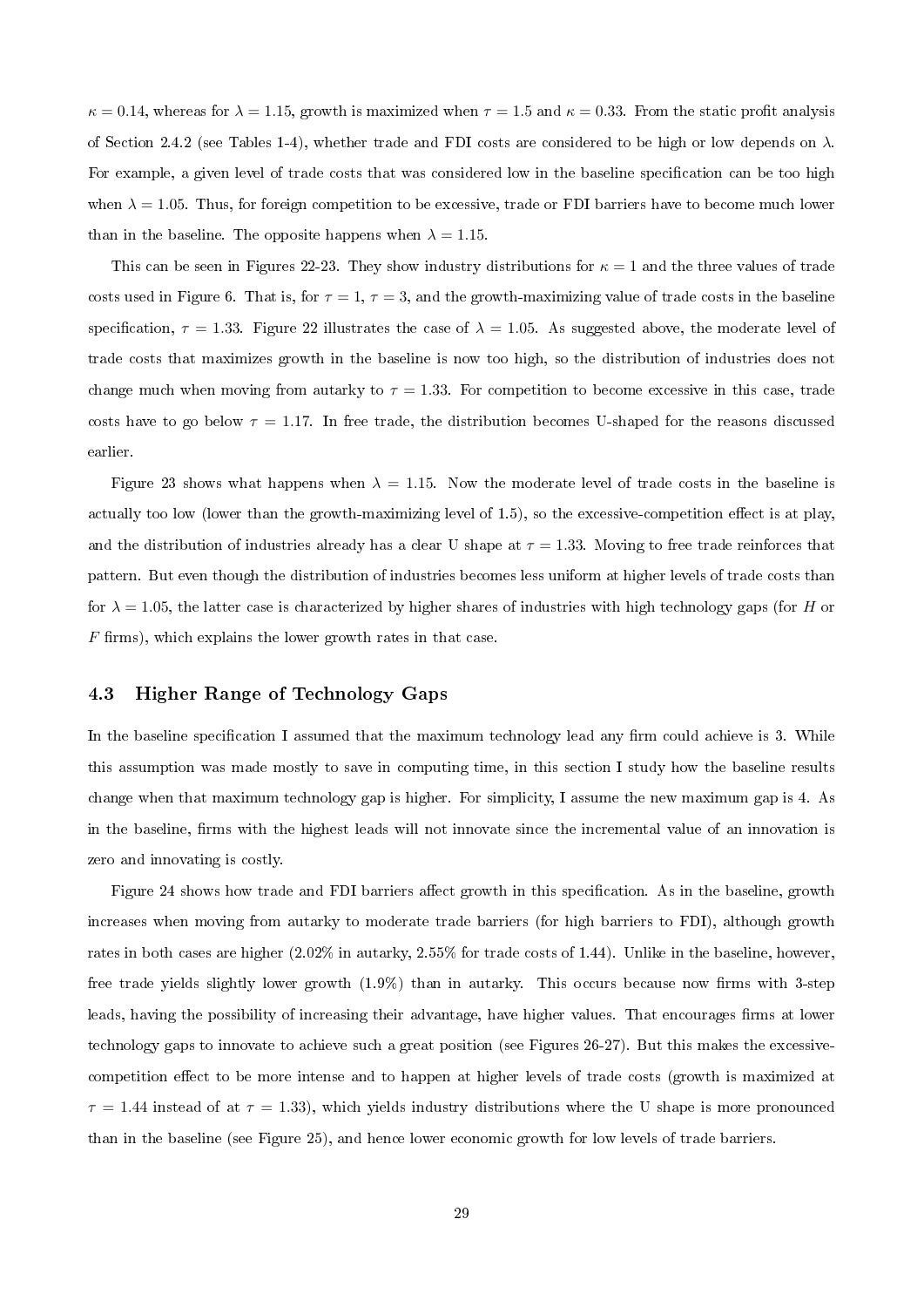#### 4.4 Discussion

The baseline experiments showed the importance of considering both trade and FDI barriers when analyzing the effects of trade or FDI liberalization on economic growth. The main mechanisms at work were the excessivecompetition and relative-market-size effects. The numerical analysis under alternative specifications in terms of asymmetries in population size, higher or lower size of innovations, and a higher range of technology gaps, suggests that those mechanisms are relatively robust to these alternative specifications of the model. However, while the qualitative patterns seem to hold well, the quantitative effects of different trade and FDI barriers on economic growth are somewhat sensitive to these specifications.

While giving precise quantitative answers is important to understand the effects of globalization, the goal of this paper is not to provide such precise measures of the effects of trade and FDI barriers on economic growth, but to call attention to the fact that models that only allow for trade as the only form of accessing foreign markets can provide a wrong assessment of the effects of trade liberalization on economic growth that take place via the competition channel. As shown in the previous sections, those effects can be very different depending on the size of barriers to FDI.

The analysis also points out the importance of measuring the size of trade and FDI barriers in each country, to make a better assessment of policies directed at changing those barriers with the goal of making economic growth as high as possible. This is especially relevant nowadays that there seems to be a resurgence of protectionism in high-income countries.

## 5 Concluding Remarks

In this paper I have developed a model of endogenous growth to assess the role of trade and horizontal FDI among high-income countries in shaping long-run growth, with a focus on the effects of trade and FDI barriers on the degree of competition in each market. The model highlights the importance of considering both modes of accessing foreign markets when analyzing trade or investment liberalization policies.

When barriers to FDI are very high, bilateral movements towards free trade yield higher growth than autarky, but moderate barriers to trade are growth maximizing. The decrease in growth from a situation with moderate barriers to free trade is explained by an excessive-competition effect whereby very high innovation rates in neckand-neck industries and low innovation rates in industries of the leader-and-follower type yield an equilibrium distribution of industries with a high mass of low-innovation, leader-and-follower industries. Moderate barriers generate a more uniform distribution of innovators that maximizes aggregate innovation and economic growth.

Since trade and horizontal FDI are substitute modes of accessing the foreign market, low barriers to FDI make trade liberalization from autarky to a moderate level of trade barriers irrelevant in terms of its effects on economic growth. Subsequent reductions in trade barriers that make exporting the preferred way of selling to foreign customers reduce growth because of the excessive-competition effect.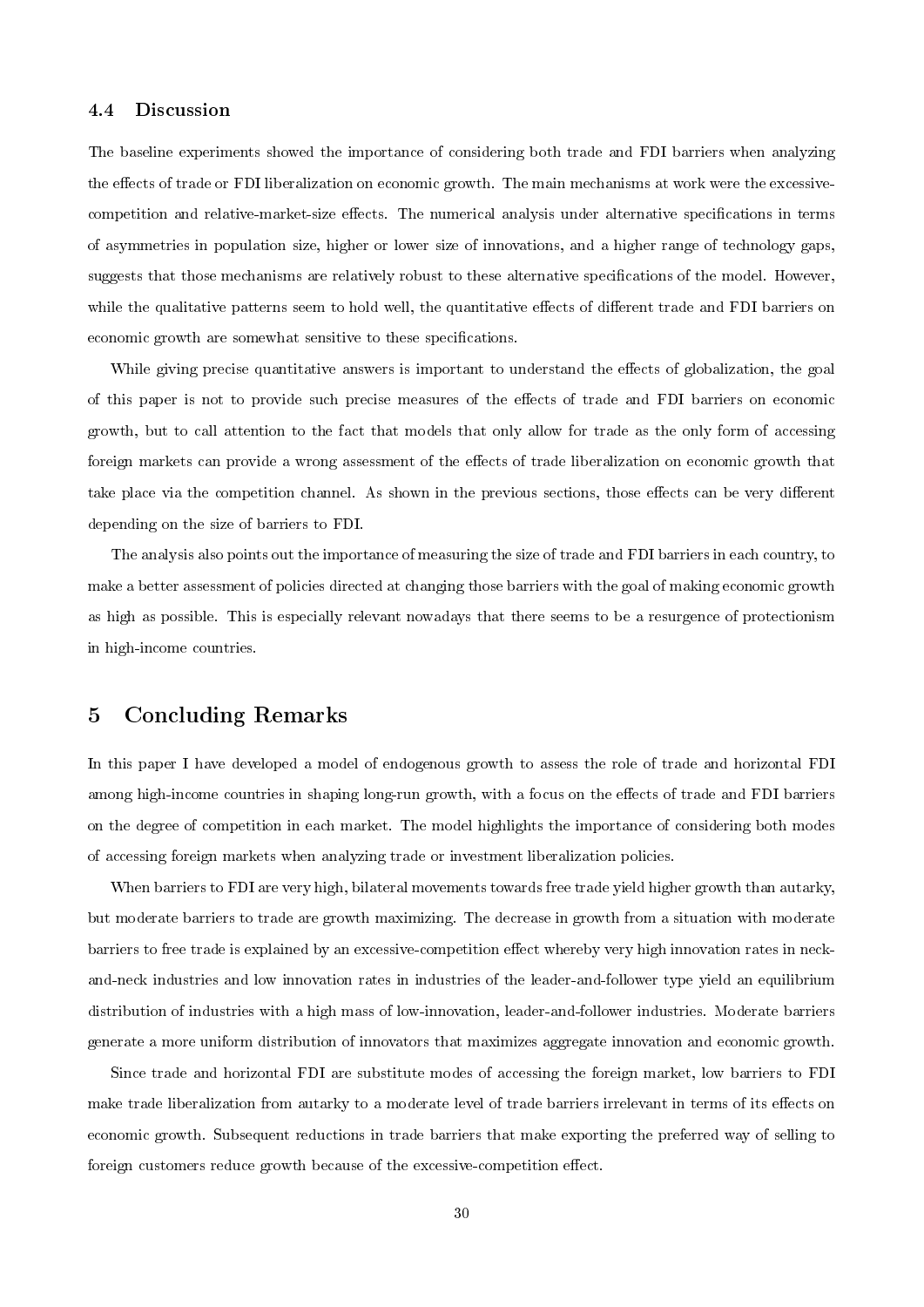Unilateral changes in trade barriers in similar countries, or bilateral changes in countries of different size, give rise to a relative-market-size effect that makes countries asymmetric in terms of the degree of competition and shifts the distribution of industries so that the firms from one country become technological leaders with high advantages over their rivals for most products. Since these kinds of firms have lower incentives for innovation, economic growth tends to decrease as a result of the unilateral change in barriers.

While these qualitative patterns are consistent across different specifications, the model's quantitative results are somewthat sensitive to different parameter values. This suggests it is important to have good, structural measures or estimates of the elements captured by those parameters, such as the size of innovations by different firms, to give an accurate assessment of the quantitative effects of globalization on economic growth. This model just provides a first step in the analysis of trade and FDI barriers and their effects on economic growth via changes in competition.

The model also makes a few assumptions that make the analysis more tractable. For example, the fixed costs of FDI are assumed to be non-sunk, which makes the profit analysis static. Relaxing that assumption would give richer interactions between the exports-versus-FDI trade-off and innovation decisions. This is an interesting avenue for further research.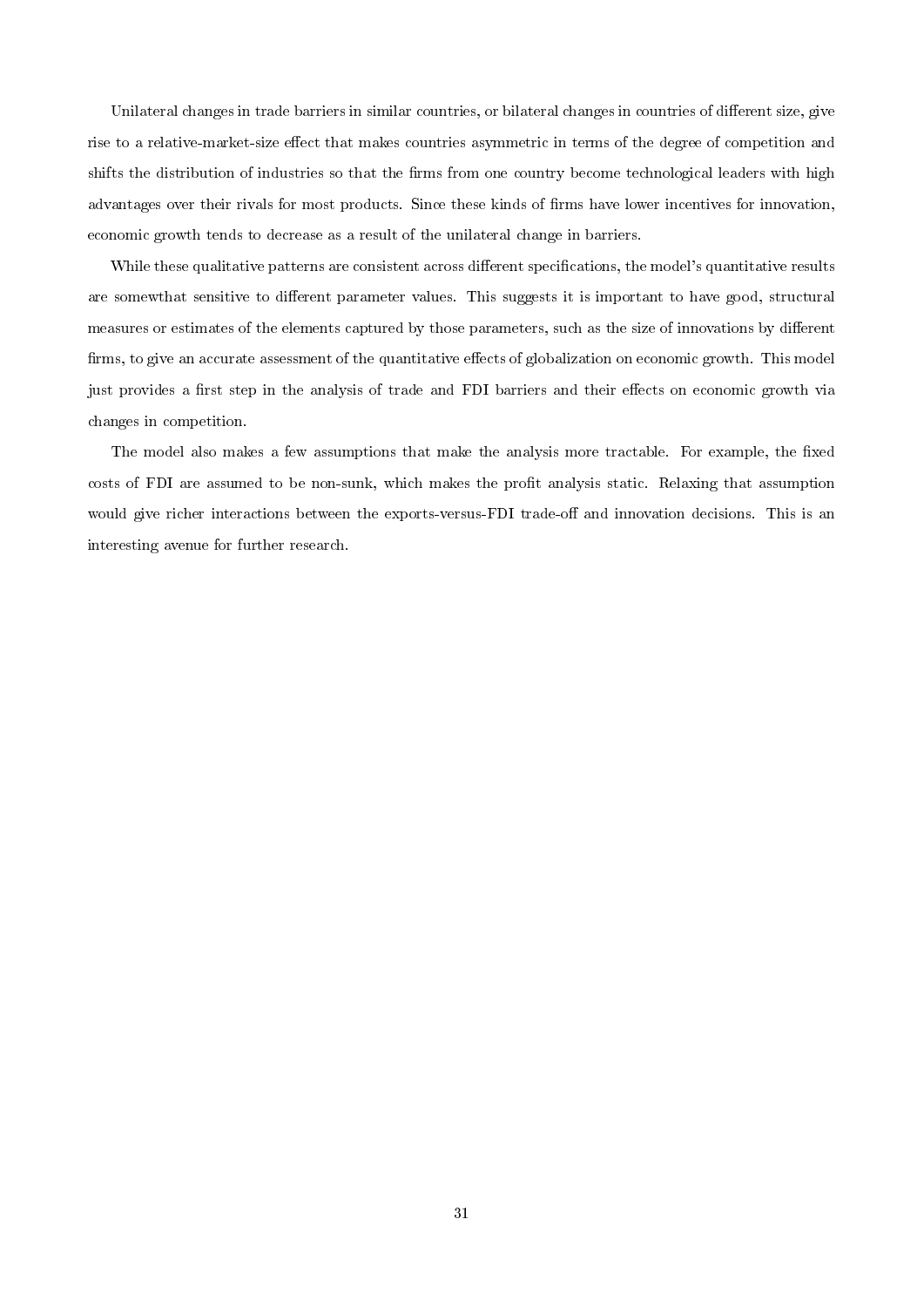## References

Acemoglu, D., and U. Akcigit (2012). Intellectual Property Rights Policy, Competition and Innovation. Journal of the European Economic Association 10(1), 1-42.

Aghion, P., N. Bloom, R. Blundell, R. Griffith, and P. Howitt (2005). Competition and Innovation: An Inverted-U Relationship. Quarterly Journal of Economics, 120, 701-728.

Aghion, P., R. Blundell, R. Griffith, P. Howitt, and S. Prantl (2009). The Effects of Entry on Incumbent Innovation and Productivity. Review of Economics and Statistics, 91(1), 20-32.

Aghion, P., and R. Griffith (2005). Competition and Growth: Reconciling Theory and Evidence. MIT Press, Cambridge, MA.

Aghion, P., C. Harris and J. Vickers (1997). Competition and Growth with Step-by-Step Innovation: An Example. European Economic Review, 41, 771-782.

Aghion, P., C. Harris, P. Howitt, and J. Vickers (2001). Competition, Imitation and Growth with Step-by-Step Innovation. Review of Economic Studies, 68(3), 467-492.

Baldwin, R.E., and F. Robert-Nicoud (2008). Trade and Growth with Heterogeneous Firms. Journal of International Economics 74, 21-34.

Brainard, S.L. (1997). An Empirical Assessment of the Proximity-Concentration Trade-Off between Multinational Sales and Trade. American Economic Review 87(4), 520-544.

Branstetter, L. (2006). Is Foreign Direct Investment a Channel of Knowledge Spillovers? Evidence from Japan's FDI in the United States. Journal of International Economics 68, 325-344.

Clausing, K. (2000). Does Multinational Activity Displace Trade? Economic Inquiry 38(2), 190-205.

Griffith, R., R. Harrison, and H. Simpson (2010). Product Market Reform and Innovation in the EU. Scandinavian Journal of Economics,  $112(2)$ , 389-415.

Grith, R., R. Harrison, and J. Van Reenen (2006). How Special Is the Special Relationship? Using the Impact of U.S. R&D Spillovers on U.K. Firms as a Test of Technology Sourcing. American Economic Review 96(5), 1859-1875.

Grossman, G.M., and E. Helpman (1991). Innovation and Growth in the Global Economy. MIT Press, Cambridge, MA.

Helpman, E., M. Melitz, and S. Yeaple (2004). Export Versus FDI with Heterogeneous Firms. American Economic Review 94(1), 300-316.

Impullitti, G. and O. Licandro (2018). Trade, Firm selection, and Innovation: the Competition Channel. Economic Journal, 128, 189-229.

Kalinova, B., A. Palerm and S. Thomsen (2010). OECD's FDI Restrictiveness Index: 2010 Update. OECD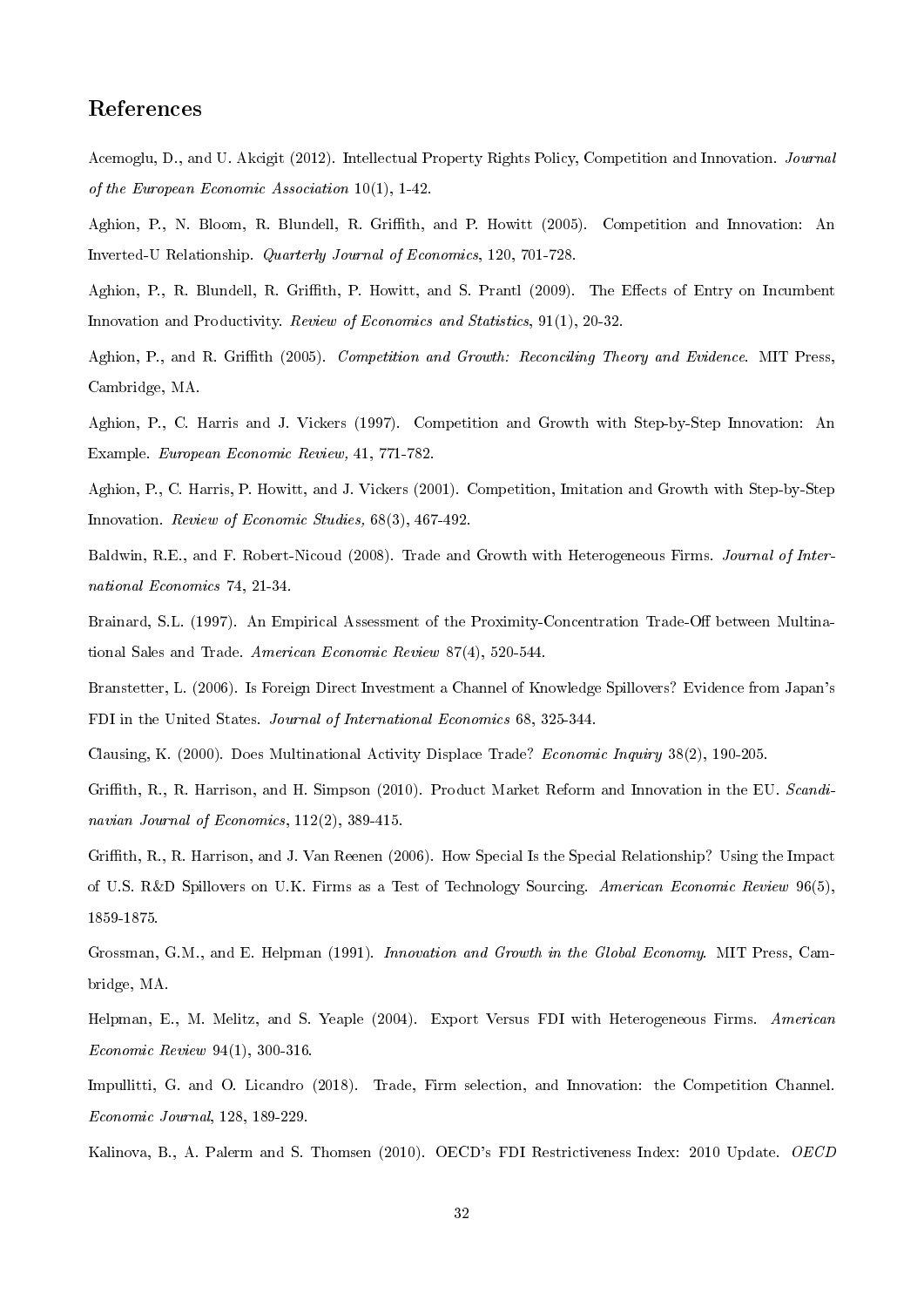Working Papers on International Investment, 2010/03, OECD Publishing, Paris.

http://dx.doi.org/10.1787/5km91p02zj7g-en

Keller, W. and S. Yeaple (2009). Multinational Enterprises, International Trade, and Productivity Growth: Firm Level Evidence from the United States. Review of Economics and Statistics 91(4), 821-831.

Keller, W. and S. Yeaple (2013). The Gravity of Knowledge. American Economic Review, 103(4), 1414-1444.

Lipsey, R. and M. Weiss (1984). Foreign Production and Exports of Individual Firms. Review of Economics and Statistics, 66(2), 304-308.

Markusen, J. (2002). Multinational Firms and the Theory of International Trade. MIT Press, Cambridge, MA.

Nicoletti, G. and S. Scarpetta (2003). Regulation, Productivity, and Growth: OECD Evidence. Economic Policy 18:36, 9-72.

Peretto, P. (2003). Endogenous Market Structure and the Growth and Welfare Effects of Economic Integration. Journal of International Economics 60, 177-201.

Ramondo, N., V. Rappoport, and K. Ruhl (2013). The Proximity-Concentration Tradeoff Under Uncertainty. Review of Economic Studies 80, 1582-1621.

Ross, S. (1996). Stochastic Processes. JohnWiley & Sons, Inc., New York.

Sampson, T. (2016). Dynamic Selection: an Idea Flows Theory of Entry, Trade, and Growth. Quarterly Journal of Economics, 131, 315-380.

Tybout, J. (2003). Plant- and Firm-Level Evidence on the 'New' Trade Theories. Handbook of International Trade, Vol 1, 388-415.

United Nations (2017). 2016 International Trade Statistics Yearbook, Vol 1. Available at UN Comtrade website, https://comtrade.un.org/pb/ .

Wu, T.T. (2015). Firm Heterogeneity, Trade, Multinationals, and Growth: A Quantitative Evaluation. *Journal* of International Economics. 97, 359-375.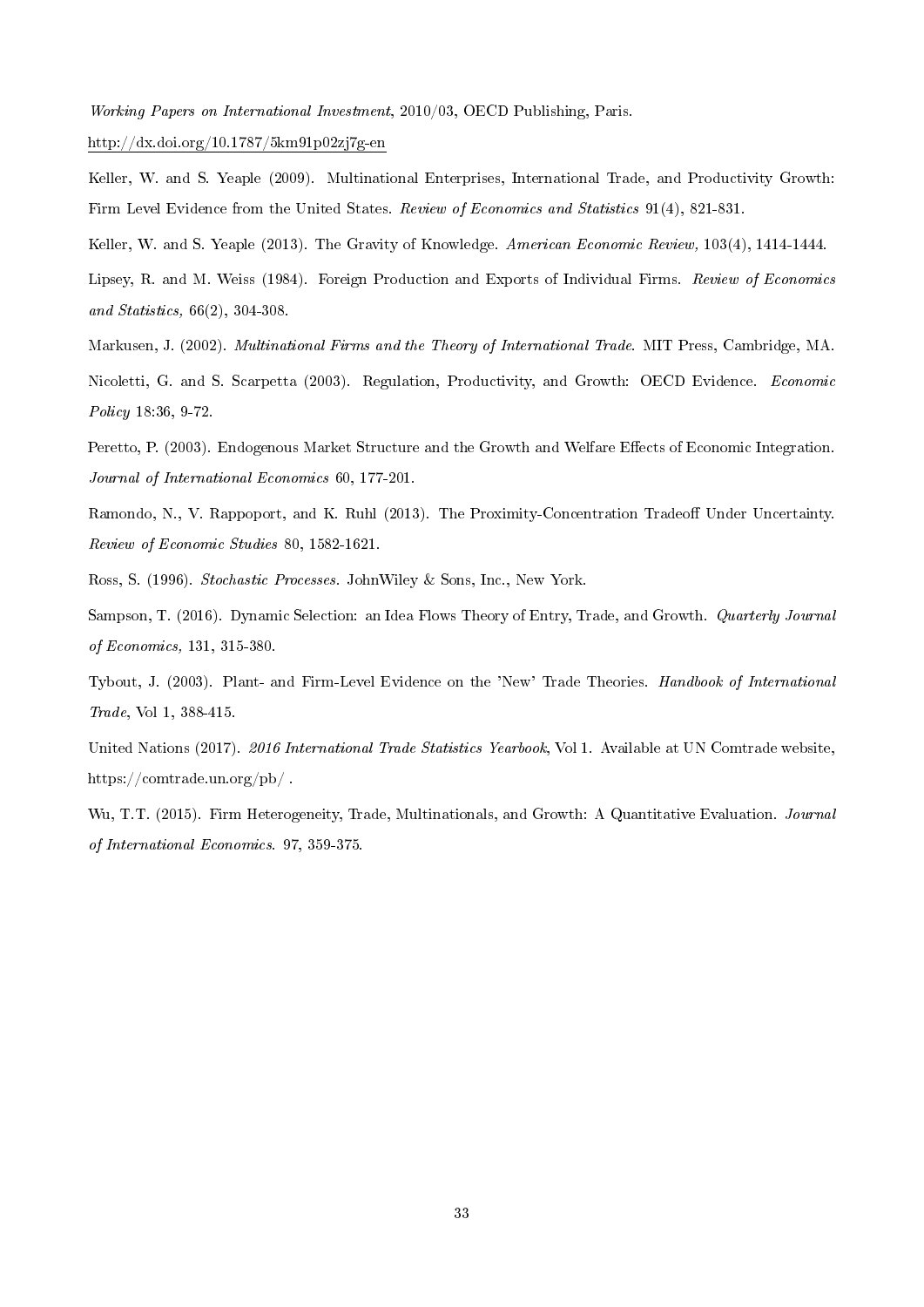## Appendix A: Figures and Tables

## Model Figures and Tables



Figure 1: H Leader, High  $\tau_F$ 

Notes: The vertical line in the center represents marginal costs for firms  $H$  and  $F$  in a given industry. The other two lines represent total variable unit costs in each market. The black circles represent marginal production costs. The blue circles represent total unit costs from exporting. The red circles represent total variable unit costs from doing FDI. In this case, the trade costs to access market  $F$  are so high that the total unit costs of exporting for firm  $H$  are higher than the marginal production costs of firm  $F$ .



Figure 2: H Leader, Low  $\tau_F$ 

Notes: The vertical line in the center represents marginal costs for firms  $H$  and  $F$  in a given industry. The other two lines represent total variable unit costs in each market. The black circles represent marginal production costs. The blue circles represent total unit costs from exporting. The red circles represent total variable unit costs from doing FDI. In this case, the trade costs to access market F are low enough that the total unit costs of exporting for firm H are lower than the marginal production costs of firm F.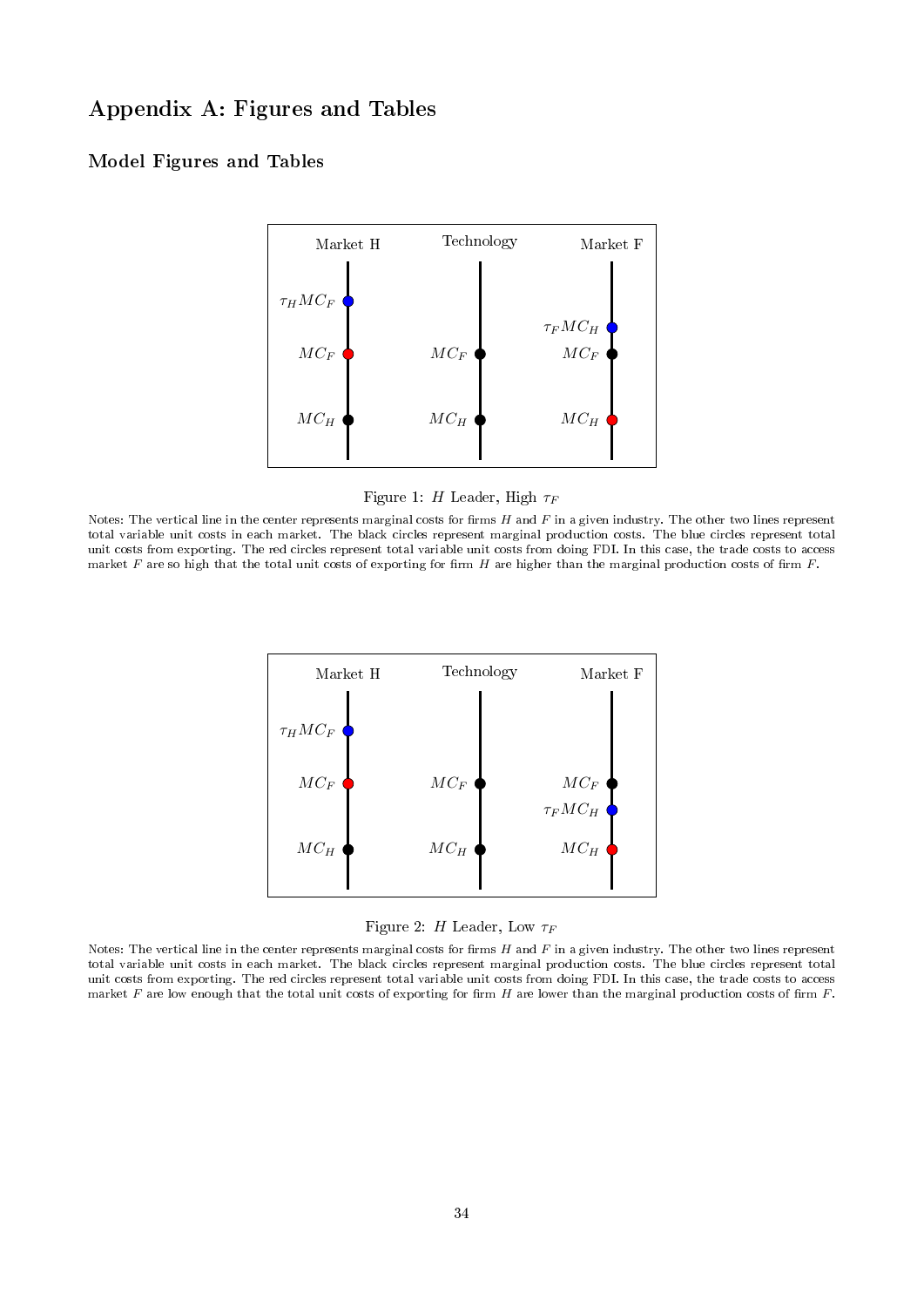

Figure 3: H Leader, Intermediate  $\tau_F$ 

Notes: The vertical line in the center represents marginal costs for firms  $H$  and  $F$  in a given industry. The other two lines represent total variable unit costs in each market. The black circles represent marginal production costs. The blue circles represent total unit costs from exporting. The red circles represent total variable unit costs from doing FDI. In this case, the trade costs to access market  $F$  are at a level such that the total unit costs of exporting for firm  $H$  are identical to the marginal production costs of firm F.



Figure 4: Neck-and-Neck Industry. High  $\tau_H$ , Low  $\tau_F$ 

Notes: The vertical line in the center represents marginal costs for firms  $H$  and  $F$  in a given industry. The other two lines represent total variable unit costs in each market. The black circles represent marginal production costs. The blue circles represent total unit costs from exporting. The red circles represent total variable unit costs from doing FDI. In this case, firms have identical marginal production costs, and the trade costs to access market  $F$  are lower than those to access market  $H$ .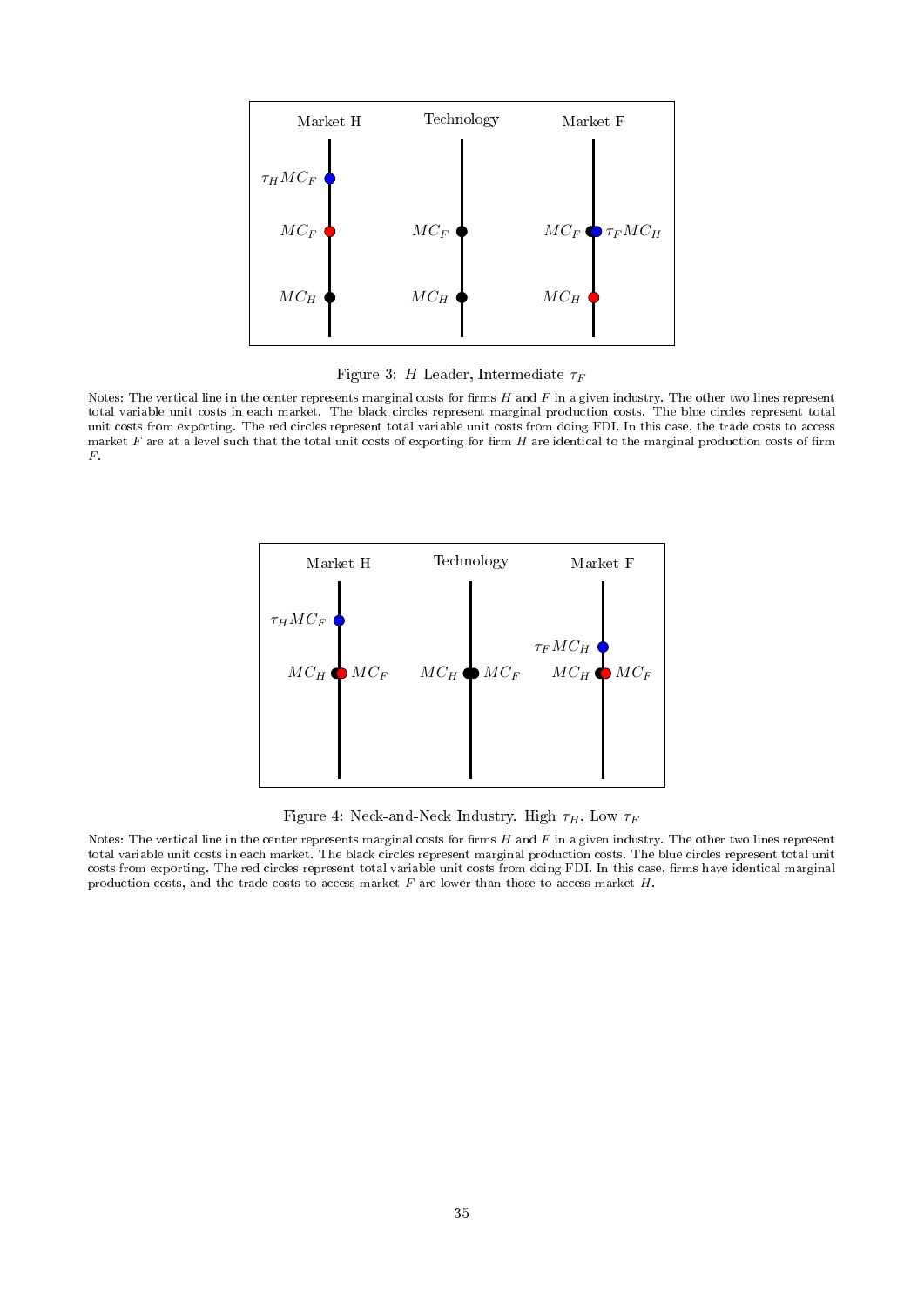|            | High FDI Cost                     | Low FDI Cost                                                                                                   |
|------------|-----------------------------------|----------------------------------------------------------------------------------------------------------------|
|            | $\kappa_H \geq 1-1/\tau_H$        | $\kappa_H < 1-1/\tau_H$                                                                                        |
| Winner     | Firm $H$                          | Firm $H$                                                                                                       |
|            |                                   |                                                                                                                |
| $p_H$      | $\tau_H M C_F$                    | $\frac{MC_F}{1-\kappa_H}$                                                                                      |
| $X_H$      | $\frac{\alpha Y_H}{\tau_H M C_F}$ | $\frac{\alpha Y_H}{M C_F} (1 - \kappa_H)$                                                                      |
| $\Pi_{HH}$ |                                   | $\left 1-\frac{1}{\tau_H}\lambda^{-n}\right \alpha Y_H\quad \left[1-(1-\kappa_H)\lambda^{-n}\right]\alpha Y_H$ |
| $\Pi_{FH}$ | $\theta$                          | $\theta$                                                                                                       |

Table 1: H Leader, Market H

Notes: The table represents the different competition regimes that can exist in market  $H$  when firm  $H$  is the technological leader  $(n > 0)$ , for different combinations of trade and FDI costs to access that market. For each combination, the table specifies the winner of the competition, the price charged and the output produced by the winner, and the profits made by each firm in that market.

|  |  | Table 2: $H$ Leader, Market $F$ |  |  |
|--|--|---------------------------------|--|--|
|--|--|---------------------------------|--|--|

|            | Low Trade Cost                                                                   |                                                                                                | High Trade Cost                      |                                                                                                           |                                                  |
|------------|----------------------------------------------------------------------------------|------------------------------------------------------------------------------------------------|--------------------------------------|-----------------------------------------------------------------------------------------------------------|--------------------------------------------------|
|            | $\tau_F < \lambda^n$                                                             |                                                                                                | $\tau_F > \lambda^n$                 |                                                                                                           |                                                  |
|            | High FDI Cost                                                                    | Low FDI Cost                                                                                   | High FDI Cost                        | Medium FDI Cost                                                                                           | Low FDI Cost                                     |
|            |                                                                                  |                                                                                                |                                      |                                                                                                           |                                                  |
|            | $\kappa_F \geq  \tau_F - 1  \lambda^{-n}$ $\kappa_F <  \tau_F - 1  \lambda^{-n}$ |                                                                                                | $\kappa_F \geq 1 - \frac{1}{\tau_F}$ | $\kappa_F \in [1 - \lambda^{-n}, 1 - \frac{1}{\tau_F})$                                                   | $\kappa_F < 1 - \lambda^{-n}$                    |
|            |                                                                                  |                                                                                                |                                      |                                                                                                           |                                                  |
| Winner     | Firm $H$ (Exports)                                                               | Firm $H$ (FDI)                                                                                 | Firm $F$                             | Firm $F$                                                                                                  | Firm $H$ (FDI)                                   |
|            |                                                                                  |                                                                                                |                                      |                                                                                                           |                                                  |
|            |                                                                                  |                                                                                                |                                      |                                                                                                           |                                                  |
| $p_F$      | $MC_F$                                                                           | $MC_F$                                                                                         | $\tau_F M C_H$                       | $\frac{MC_H}{(1-\kappa_F)}$                                                                               | $MC_F$                                           |
|            |                                                                                  |                                                                                                |                                      |                                                                                                           |                                                  |
|            |                                                                                  |                                                                                                |                                      |                                                                                                           |                                                  |
| $X_F$      | $\frac{\alpha Y_F}{MC_F}$                                                        | $\frac{\alpha Y_F}{MC_F}$                                                                      | $\frac{\alpha Y_F}{\tau_F M C_H}$    | $\frac{\alpha Y_F}{M C_H} (1 - \kappa_F)$                                                                 | $\frac{\alpha Y_F}{MC_F}$                        |
|            |                                                                                  |                                                                                                |                                      |                                                                                                           |                                                  |
| $\Pi_{HF}$ |                                                                                  | $\left[1-\tau_F\lambda^{-n}\right]\alpha Y_F$ $\left[1-\lambda^{-n}-\kappa_F\right]\alpha Y_F$ | $\theta$                             | $\theta$                                                                                                  | $\left[1-\lambda^{-n}-\kappa_F\right]\alpha Y_F$ |
|            |                                                                                  |                                                                                                |                                      |                                                                                                           |                                                  |
|            |                                                                                  |                                                                                                |                                      |                                                                                                           |                                                  |
| $\Pi_{FF}$ | $\theta$                                                                         | $\overline{0}$                                                                                 |                                      | $\left 1-\frac{1}{\tau_F}\lambda^n\right \alpha Y_F\qquad \left[1-(1-\kappa_F)\lambda^n\right]\alpha Y_F$ | $\theta$                                         |
|            |                                                                                  |                                                                                                |                                      |                                                                                                           |                                                  |

Notes: The table represents the different competition regimes that can exist in market F when firm H is the technological leader  $(n > 0)$ , for different combinations of trade and FDI costs to access that market. For each combination, the table specifies the winner of the competition, the price charged and the output produced by the winner, and the profits made by each firm in that market.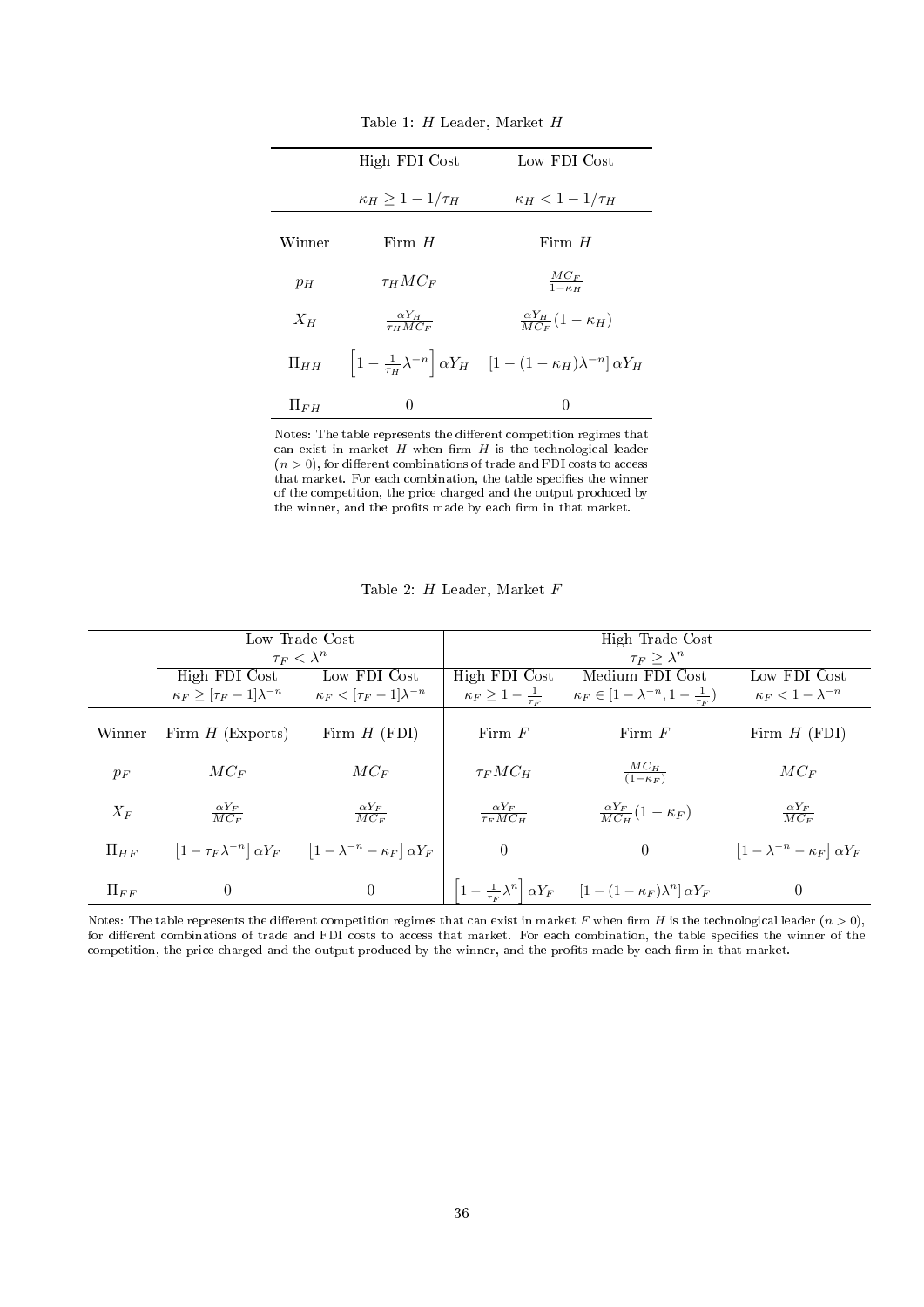|            | High FDI Cost                     | Low FDI Cost                                                                                             |
|------------|-----------------------------------|----------------------------------------------------------------------------------------------------------|
|            | $\kappa_F \geq 1-1/\tau_F$        | $\kappa_F < 1-1/\tau_F$                                                                                  |
| Winner     | Firm $F$                          | Firm $F$                                                                                                 |
| $p_F$      | $\tau_F M C_H$                    | $\frac{MC_H}{1-\kappa_F}$                                                                                |
|            |                                   |                                                                                                          |
| $X_F$      | $\frac{\alpha Y_F}{\tau_F M C_H}$ | $\frac{\alpha Y_F}{M C_H} (1 - \kappa_F)$                                                                |
| $\pi_{FF}$ |                                   | $\left 1-\frac{1}{\tau_F}\lambda^n\right \alpha Y_F\quad \left[1-(1-\kappa_F)\lambda^n\right]\alpha Y_F$ |
| $\pi_{HF}$ | 0                                 | $\left( \right)$                                                                                         |

Table 3: F Leader, Market F

Notes: The table represents the different competition regimes that can exist in market  $F$  when firm  $F$  is the technological leader  $(n < 0)$ , for different combinations of trade and FDI costs to access that market. For each combination, the table specifies the winner of the competition, the price charged and the output produced by the winner, and the profits made by each firm in that market.

|            | Low Trade Cost                        |                                                                                          | High Trade Cost                      |                                                                                                                |                                      |
|------------|---------------------------------------|------------------------------------------------------------------------------------------|--------------------------------------|----------------------------------------------------------------------------------------------------------------|--------------------------------------|
|            | $\tau_H < \lambda^{-n}$               |                                                                                          | $\tau_H > \lambda^{-n}$              |                                                                                                                |                                      |
|            | High FDI Cost                         | Low FDI Cost                                                                             | High FDI Cost                        | Medium FDI Cost                                                                                                | Low FDI Cost                         |
|            | $\kappa_H \geq [\tau_H - 1]\lambda^n$ | $\kappa_H<[\tau_H-1]\lambda^n$                                                           | $\kappa_H \geq 1 - \frac{1}{\tau_H}$ | $\kappa_H \in [1-\lambda^n, 1-\frac{1}{\tau_H})$                                                               | $\kappa_H < 1 - \lambda^n$           |
| Winner     | Firm $F$ (Exports)                    | Firm $F$ (FDI)                                                                           | Firm $H$                             | Firm $H$                                                                                                       | Firm $F$ (FDI)                       |
| $p_H$      | $MC_H$                                | $MC_H$                                                                                   | $\tau_H M C_F$                       | $\frac{MC_F}{(1-\kappa_H)}$                                                                                    | $MC_H$                               |
| $X_H$      | $\frac{\alpha Y_H}{MC_H}$             | $\frac{\alpha Y_H}{MC_H}$                                                                | $\frac{\alpha Y_H}{\tau_H M C_F}$    | $\frac{\alpha Y_H}{MC_F}(1-\kappa_H)$                                                                          | $\frac{\alpha Y_H}{MC_H}$            |
| $\pi_{FH}$ |                                       | $\left[1-\tau_H\lambda^n\right]\alpha Y_H$ $\left[1-\lambda^n-\kappa_H\right]\alpha Y_H$ | $\theta$                             | $\Omega$                                                                                                       | $[1-\lambda^n-\kappa_H]\,\alpha Y_H$ |
| $\pi_{HH}$ | $\theta$                              | $\theta$                                                                                 |                                      | $\left 1-\frac{1}{\tau_H}\lambda^{-n}\right \alpha Y_H\quad \left[1-(1-\kappa_H)\lambda^{-n}\right]\alpha Y_H$ | $\overline{0}$                       |

Table 4: F Leader, Market H

Notes: The table represents the different competition regimes that can exist in market  $H$  when firm  $F$  is the technological leader  $(n < 0)$ , for different combinations of trade and FDI costs to access that market. For each combination, the table specifies the winner of the competition, the price charged and the output produced by the winner, and the profits made by each firm in that market.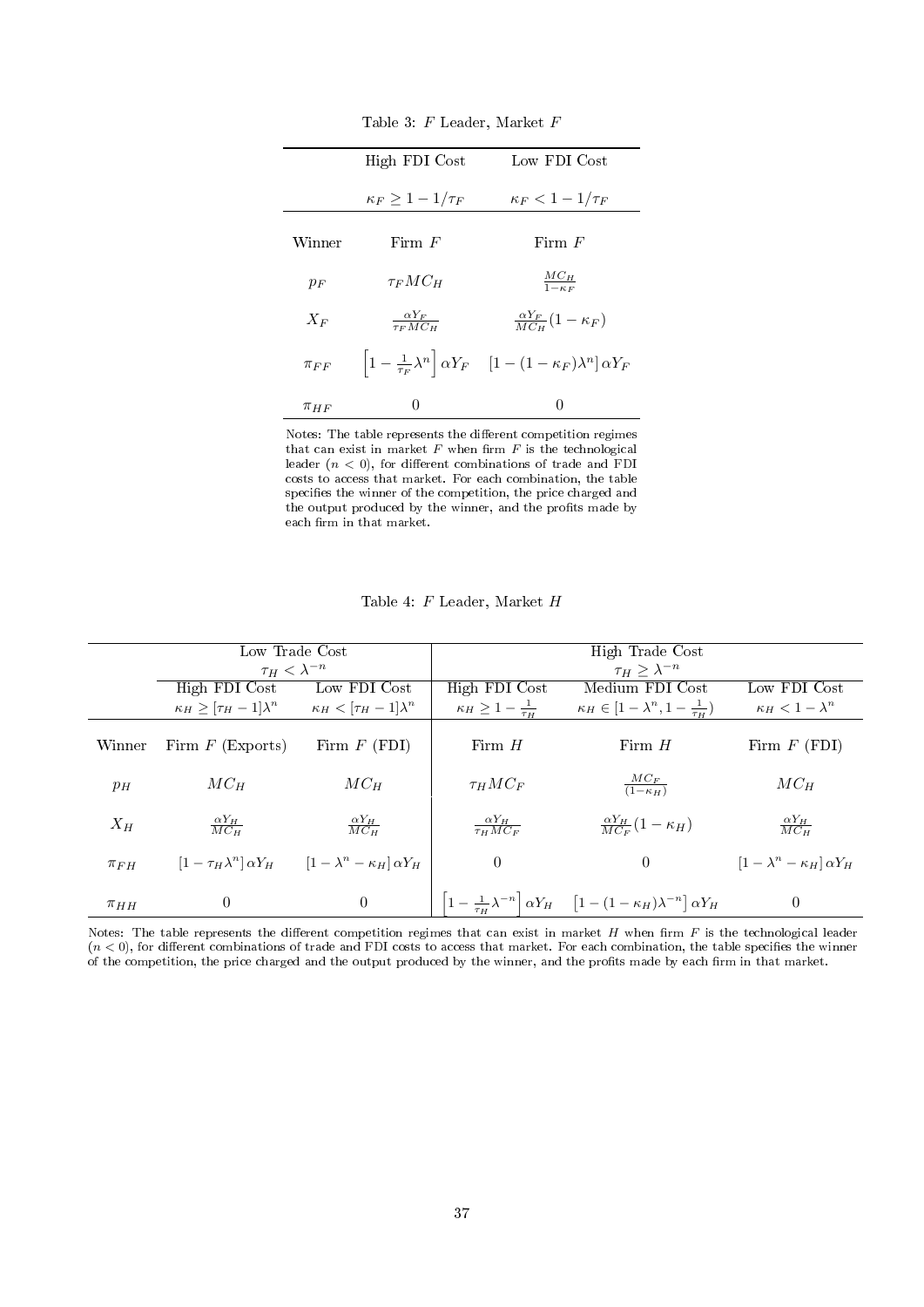## Numerical Analysis

| Parameter | Value | Parameter             | Value    |
|-----------|-------|-----------------------|----------|
| $\alpha$  | 0.3   |                       | 1.1      |
|           | 0.05  | $\sigma$              | 0.3      |
| $A_H$     |       |                       | 2.07     |
| $A_F$     |       | $\overline{z}$        |          |
| $L_H$     |       | $\tau_H=\tau_F$       | $1.11\,$ |
| $L_{F}$   |       | $\kappa_H = \kappa_F$ |          |

Table 5: Baseline Parameter values

Notes: The table provides the parameter values used in the baseline experiments. See the main text for an explanation of each value.



Figure 5: Trade/FDI Costs and Economic Growth: Bilateral

Notes: The figure represents the rate of economic growth in both countries for different combinations of trade and FDI costs in the baseline specification. The two countries are symmetric in terms of trade and FDI costs, and every other parameter of the model.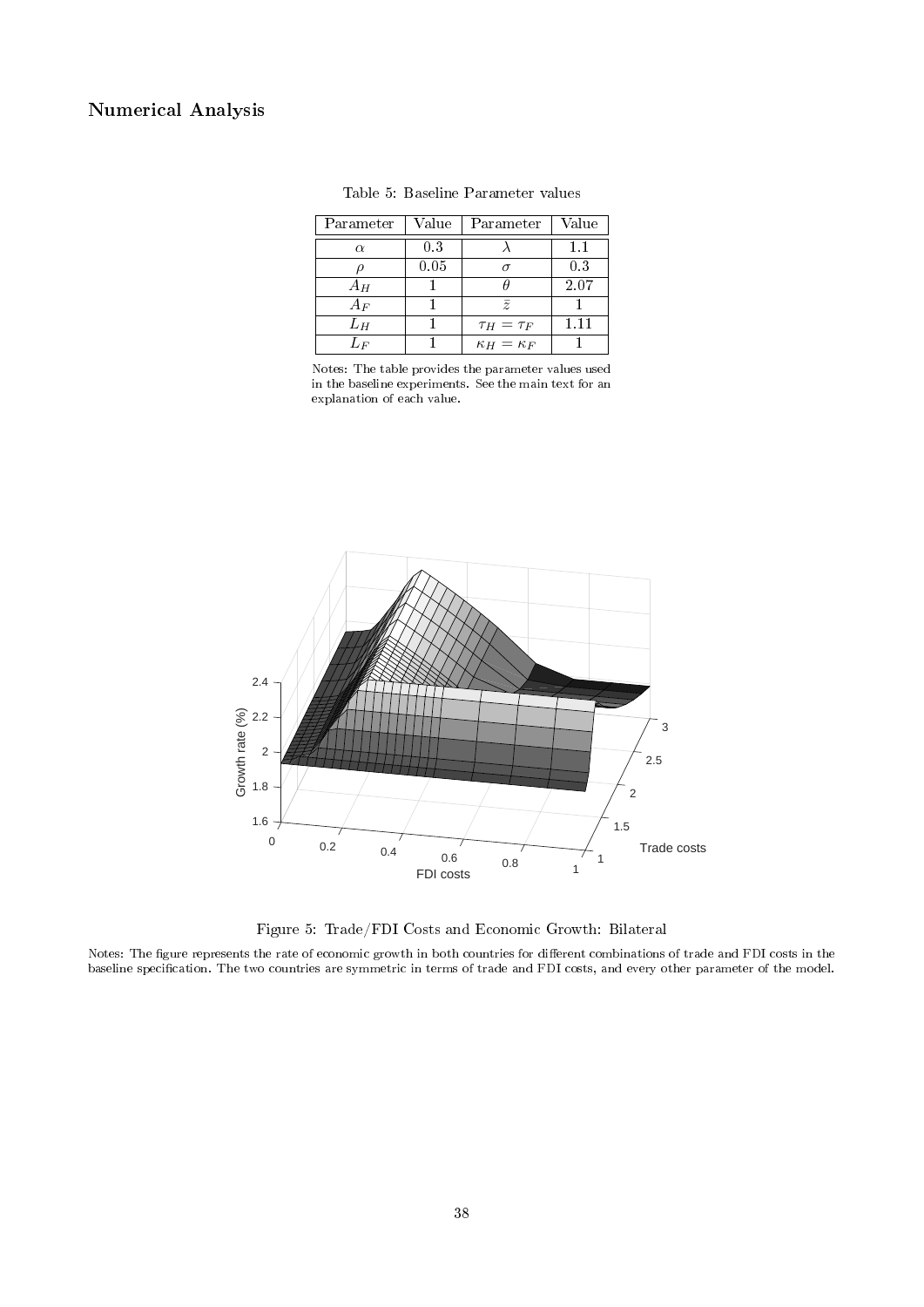

Figure 6: Trade Costs and Industry Distributions: Bilateral ( $\kappa = 1$ )

Notes: The figure represents the proportions of industries at different technology gaps in the baseline bilateral specification for  $\kappa_H = \kappa_F = 1$  and three different levels of trade costs. The two countries are symmetric in terms of trade and FDI costs, and every other parameter of the model.



Figure 7: Trade Costs and Firm H's Innovation Rates: Bilateral ( $\kappa = 1$ )

Notes: The figure represents the innovation rates of firms from country  $H$  in industries at different technology gaps in the baseline bilateral specification for  $\kappa_H = \kappa_F = 1$  and three different levels of trade costs. The two countries are symmetric in terms of trade and FDI costs, and every other parameter of the model.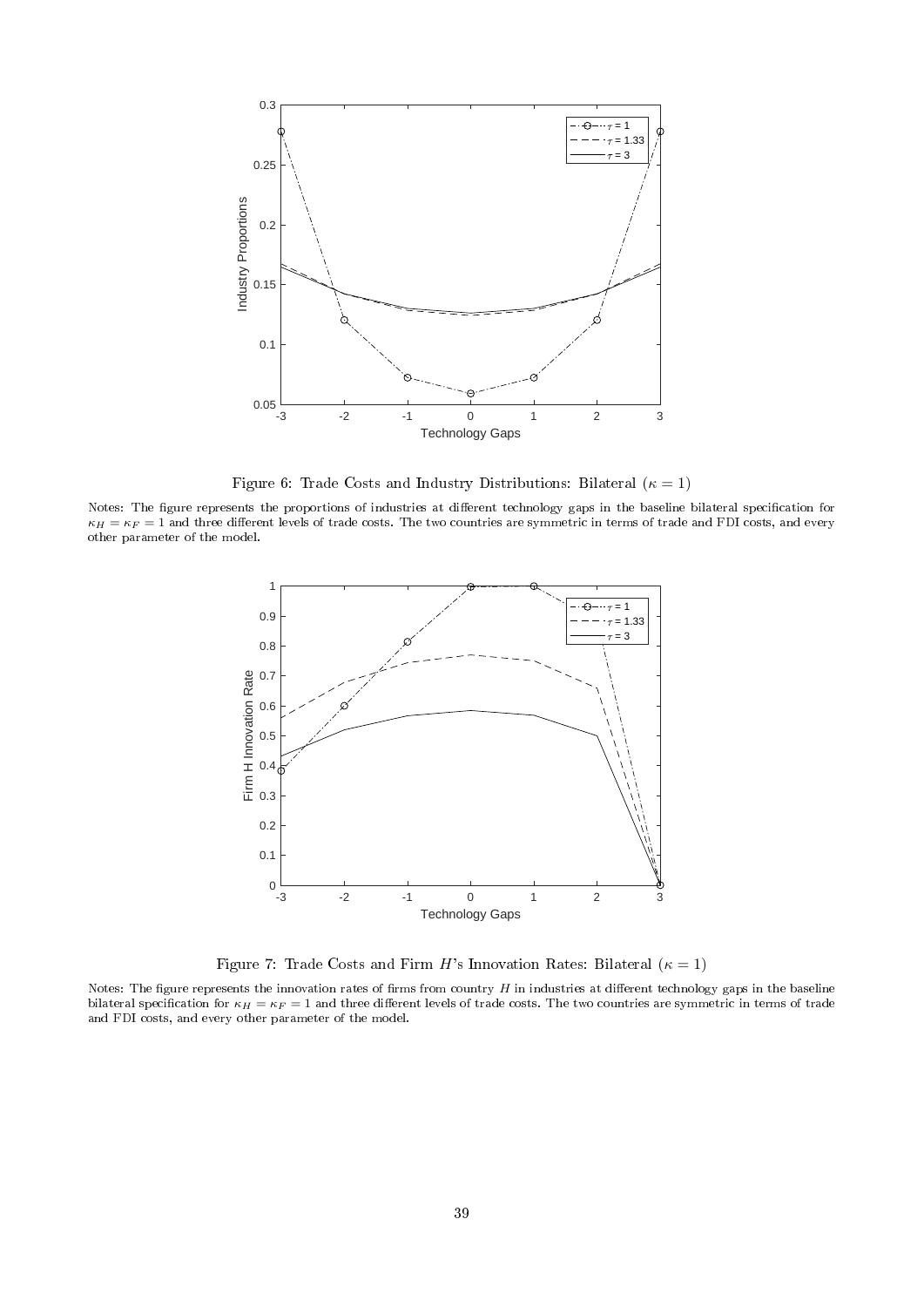

Figure 8: Trade Costs and Firm F's Innovation Rates: Bilateral  $(\kappa = 1)$ 

Notes: The figure represents the innovation rates of firms from country  $F$  in industries at different technology gaps in the baseline bilateral specification for  $\kappa_H = \kappa_F = 1$  and three different levels of trade costs. The two countries are symmetric in terms of trade and FDI costs, and every other parameter of the model.



Figure 9: Trade Costs and Industry Distributions: Bilateral ( $\kappa = 0.25$ )

Notes: The figure represents the proportions of industries at different technology gaps in the baseline bilateral specification for  $\kappa_H = \kappa_F = 0.25$  and three different levels of trade costs. The two countries are symmetric in terms of trade and FDI costs, and every other parameter of the model.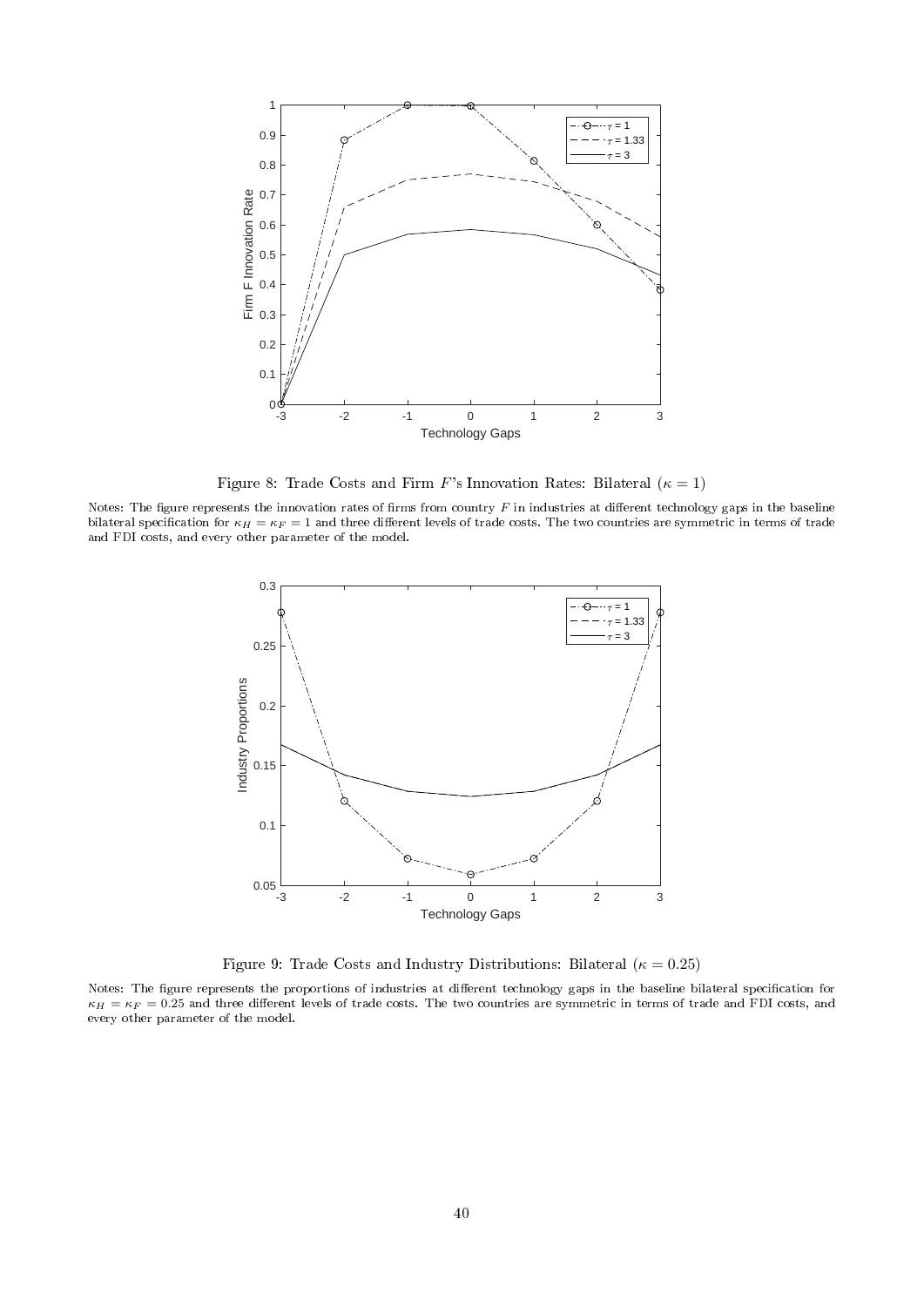

Figure 10: Trade Costs and Firm H's Innovation Rates: Bilateral ( $\kappa = 0.25$ )

Notes: The figure represents the innovation rates of firms from country  $H$  in industries at different technology gaps in the baseline bilateral specification for  $\kappa_H = \kappa_F = 0.25$  and three different levels of trade costs. The two countries are symmetric in terms of trade and FDI costs, and every other parameter of the model.



Figure 11: Trade Costs and Firm F's Innovation Rates: Bilateral ( $\kappa = 0.25$ )

Notes: The figure represents the innovation rates of firms from country  $F$  in industries at different technology gaps in the baseline bilateral specification for  $\kappa_H = \kappa_F = 0.25$  and three different levels of trade costs. The two countries are symmetric in terms of trade and FDI costs, and every other parameter of the model.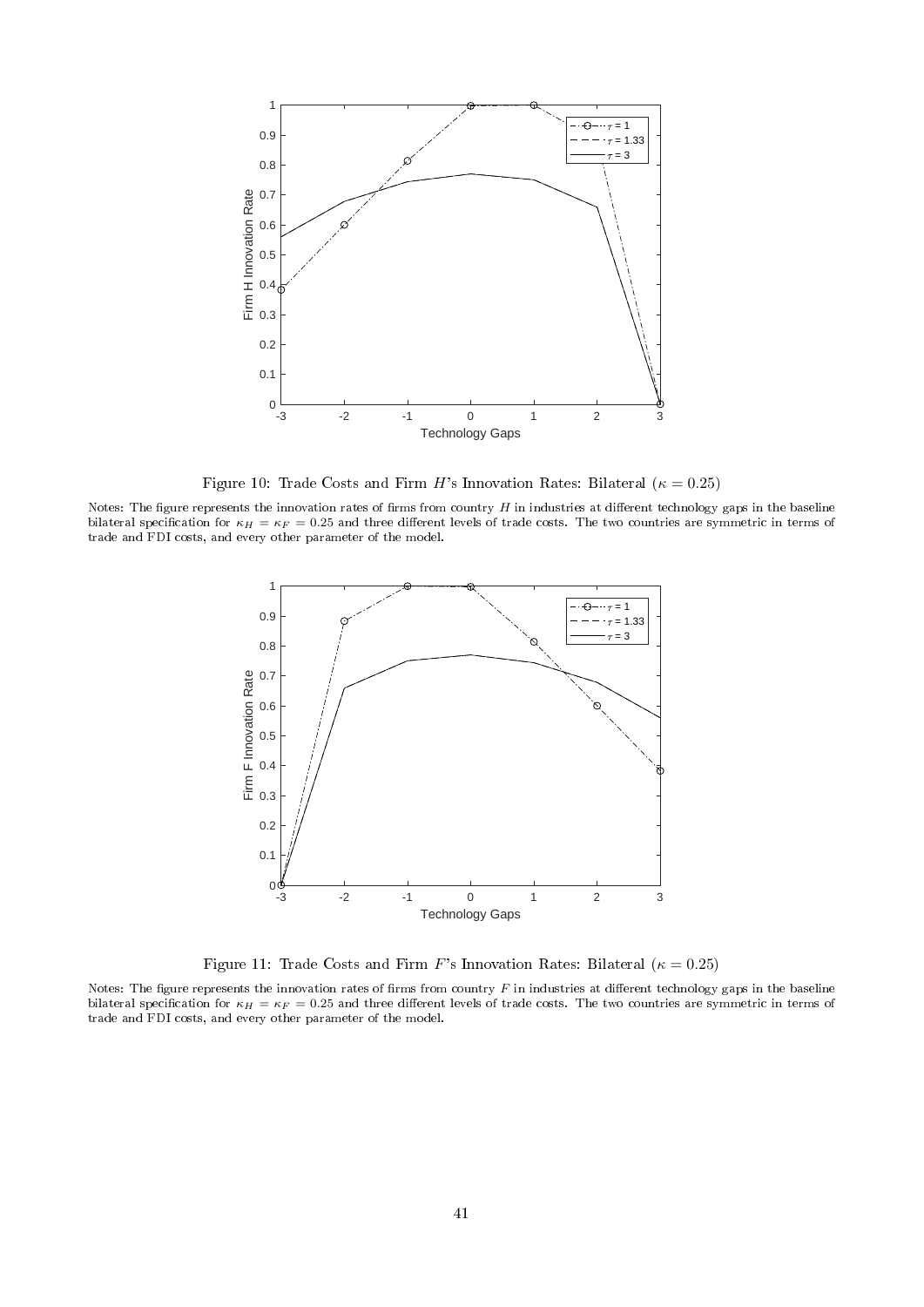

Figure 12: Trade Costs in  $H$  and Economic Growth: Unilateral

Notes: The figure represents the rate of economic growth in both countries for different values of trade costs in country  $H$ . Trade costs in country  $F$  are fixed at the baseline level of 1.11. FDI costs are fixed (in both countries) at a level of 0.1. The two countries are symmetric in every other parameter of the model (baseline values).



Figure 13: Trade Costs in H, Omega Ratio, and Competition Indices: Unilateral

Notes: The figure represents the ratio of final outputs  $\omega = Y_H/Y_F$  and aggregate competition indices in both countries for different values of trade costs in country  $H$ . Trade costs in country  $F$  are fixed at the baseline level of 1.11. FDI costs are fixed (in both countries) at a level of 0.1. The two countries are symmetric in every other parameter of the model (baseline values).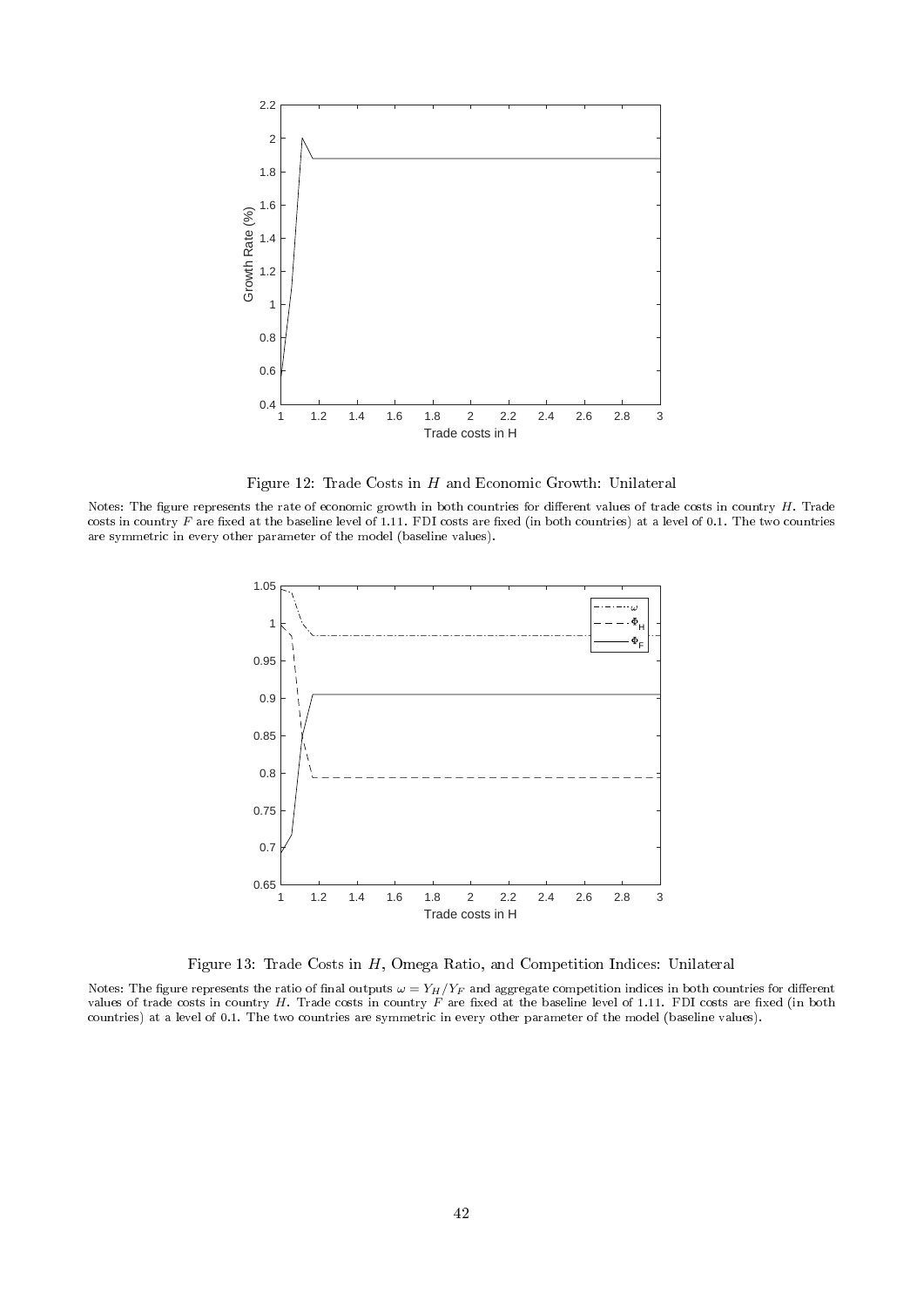

Figure 14: Trade Costs in  $H$  and Firm  $H$ 's Innovation Rates: Unilateral

Notes: The figure represents the innovation rates of firms from country  $H$  in industries at different technology gaps for different values of trade costs in country  $H$ . Trade costs in country  $F$  are fixed at the baseline level of 1.11. FDI costs are fixed (in both countries) at a level of 0.1. The two countries are symmetric in every other parameter of the model (baseline values).



Figure 15: Trade Costs in  $H$  and Firm  $F$ 's Innovation Rates: Unilateral

Notes: The figure represents the innovation rates of firms from country  $F$  in industries at different technology gaps for different values of trade costs in country  $H$ . Trade costs in country  $F$  are fixed at the baseline level of 1.11. FDI costs are fixed (in both countries) at a level of 0.1. The two countries are symmetric in every other parameter of the model (baseline values).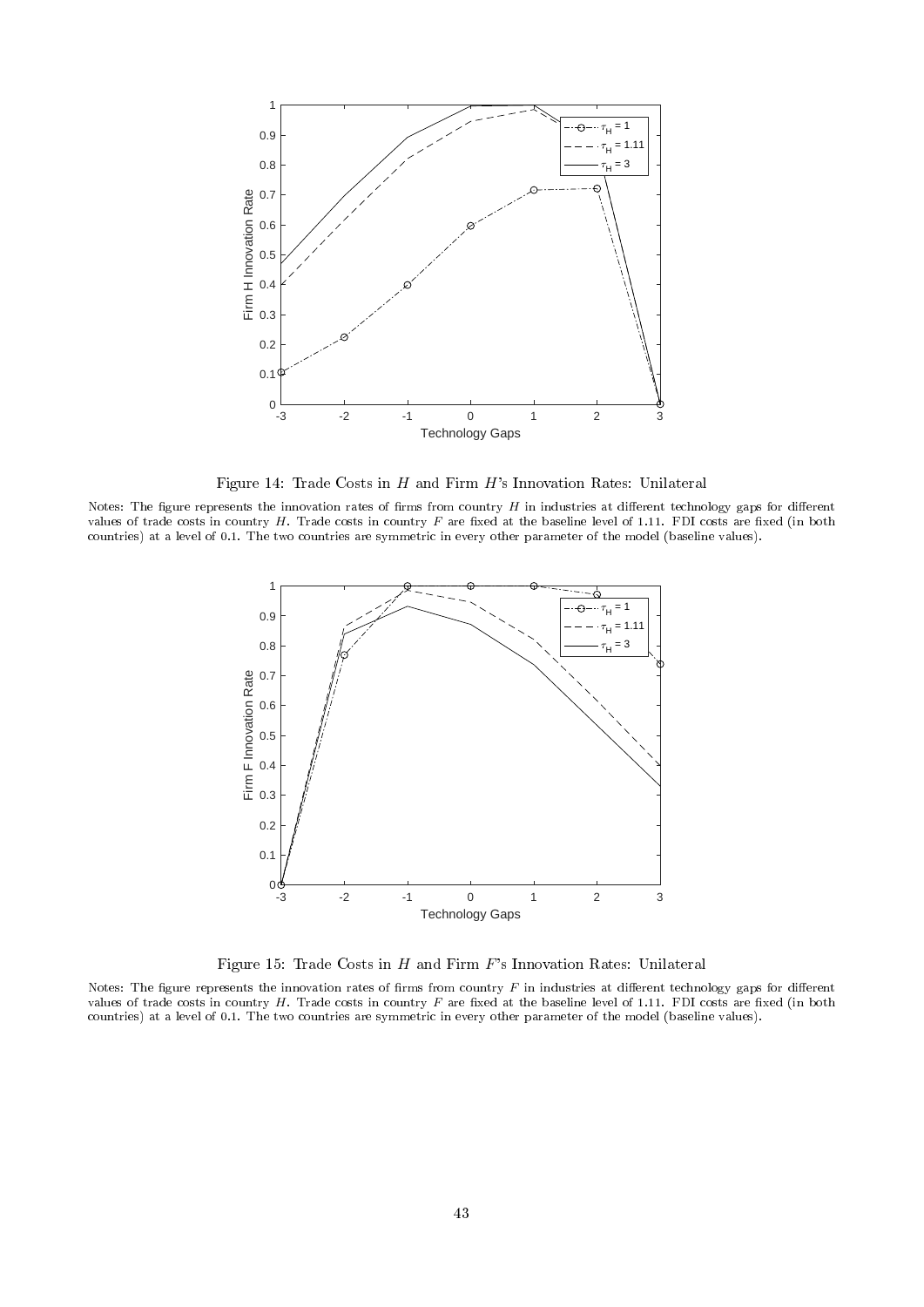

Figure 16: Trade Costs in  $H$  and Industry Distributions: Unilateral

Notes: The figure represents the proportions of industries at different technology gaps for different values of trade costs in country H. Trade costs in country  $F$  are fixed at the baseline level of 1.11. FDI costs are fixed (in both countries) at a level of 0.1. The two countries are symmetric in every other parameter of the model (baseline values).



Figure 17: Trade/FDI Costs and Economic Growth: Bilateral  $(L_H = 2)$ 

Notes: The figure represents the rate of economic growth in both countries for different combinations of trade and FDI costs. The two countries are symmetric in terms of trade and FDI costs, but country  $H$  has twice as much population as country  $F$ . The two countries are symmetric in terms of all other parameters (baseline values).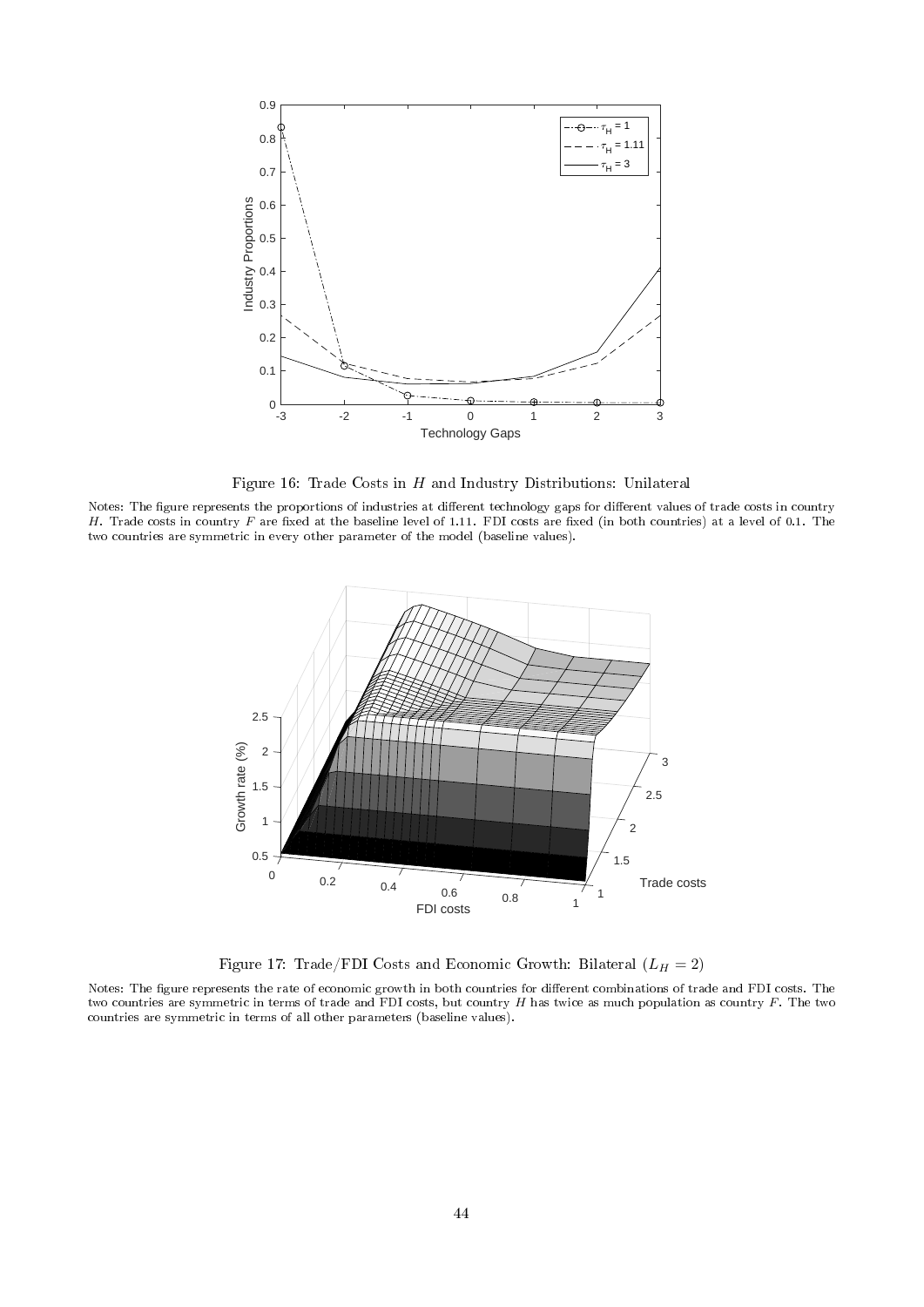

Figure 18: Trade Costs, Omega Ratio, and Competition Indices: Bilateral  $(L_H = 2)$ 

Notes: The figure represents the ratio of final outputs  $\omega\,=\,Y_H/Y_F$  and aggregate competition indices in both countries for  $\kappa_H=\kappa_F=1$  and three different levels of trade costs. The two countries are symmetric in terms of trade and FDI costs, but country  $H$  has twice as much population as country  $F$ . The two countries are symmetric in terms of all other parameters (baseline values).



Figure 19: Trade Costs and Industry Proportions: Bilateral  $(L_H = 2)$ 

Notes: The figure represents the proportions of industries at different technology gaps for  $\kappa_H = \kappa_F = 1$  and three different levels of trade costs. The two countries are symmetric in terms of trade and FDI costs, but country  $H$  has twice as much population as country F. The two countries are symmetric in terms of all other parameters (baseline values).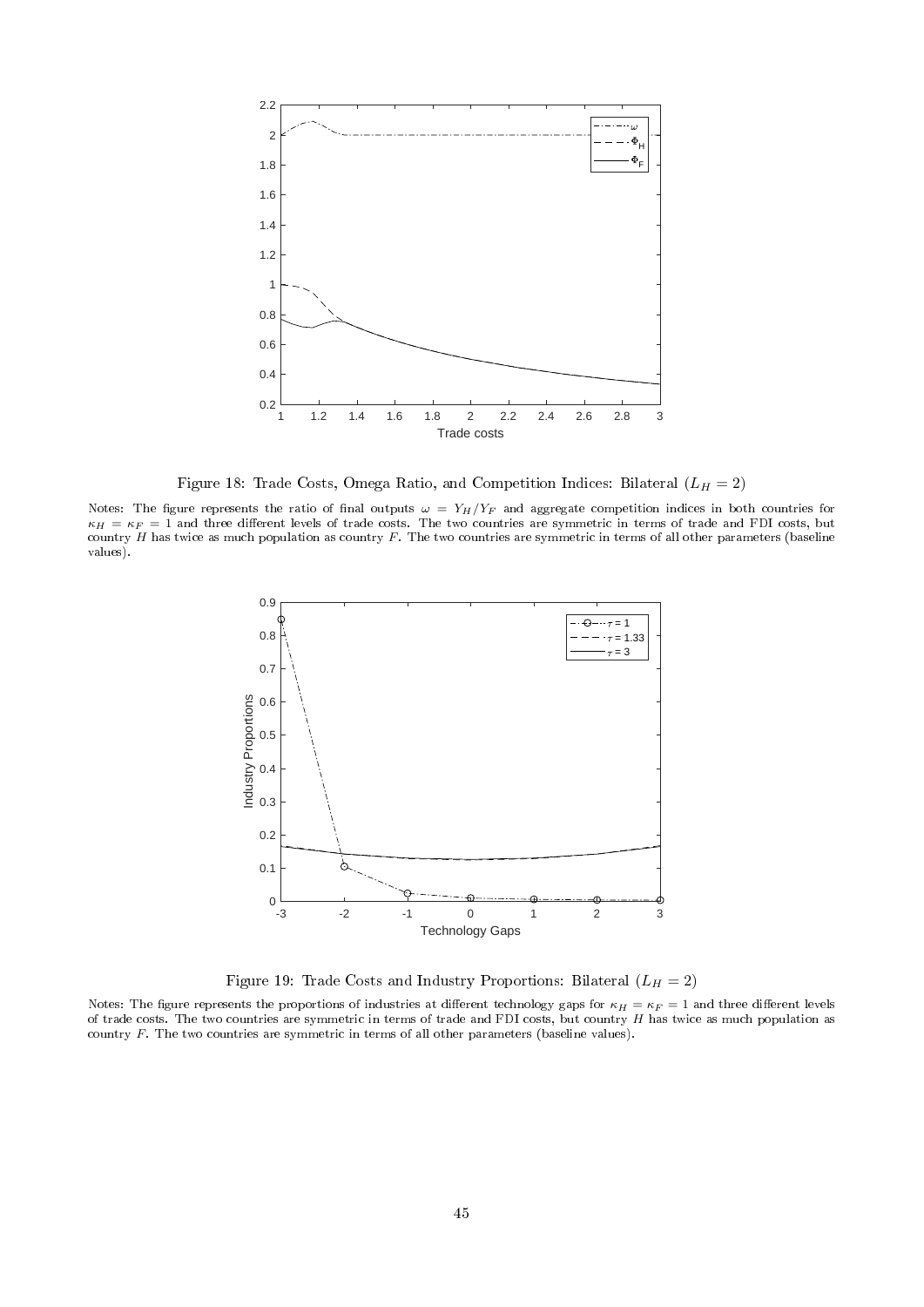

Figure 20: Trade/FDI Costs and Economic Growth: Bilateral ( $\lambda = 1.05$ )

Notes: The figure represents the rate of economic growth in both countries for different combinations of trade and FDI costs. The two countries are symmetric in terms of trade and FDI costs, and every other parameter of the model (baseline values), but the size of innovations is set to  $\lambda = 1.05$ .



Figure 21: Trade/FDI Costs and Economic Growth: Bilateral  $(\lambda = 1.15)$ 

Notes: The figure represents the rate of economic growth in both countries for different combinations of trade and FDI costs. The two countries are symmetric in terms of trade and FDI costs, and every other parameter of the model (baseline values), but the size of innovations is set to  $\lambda = 1.15$ .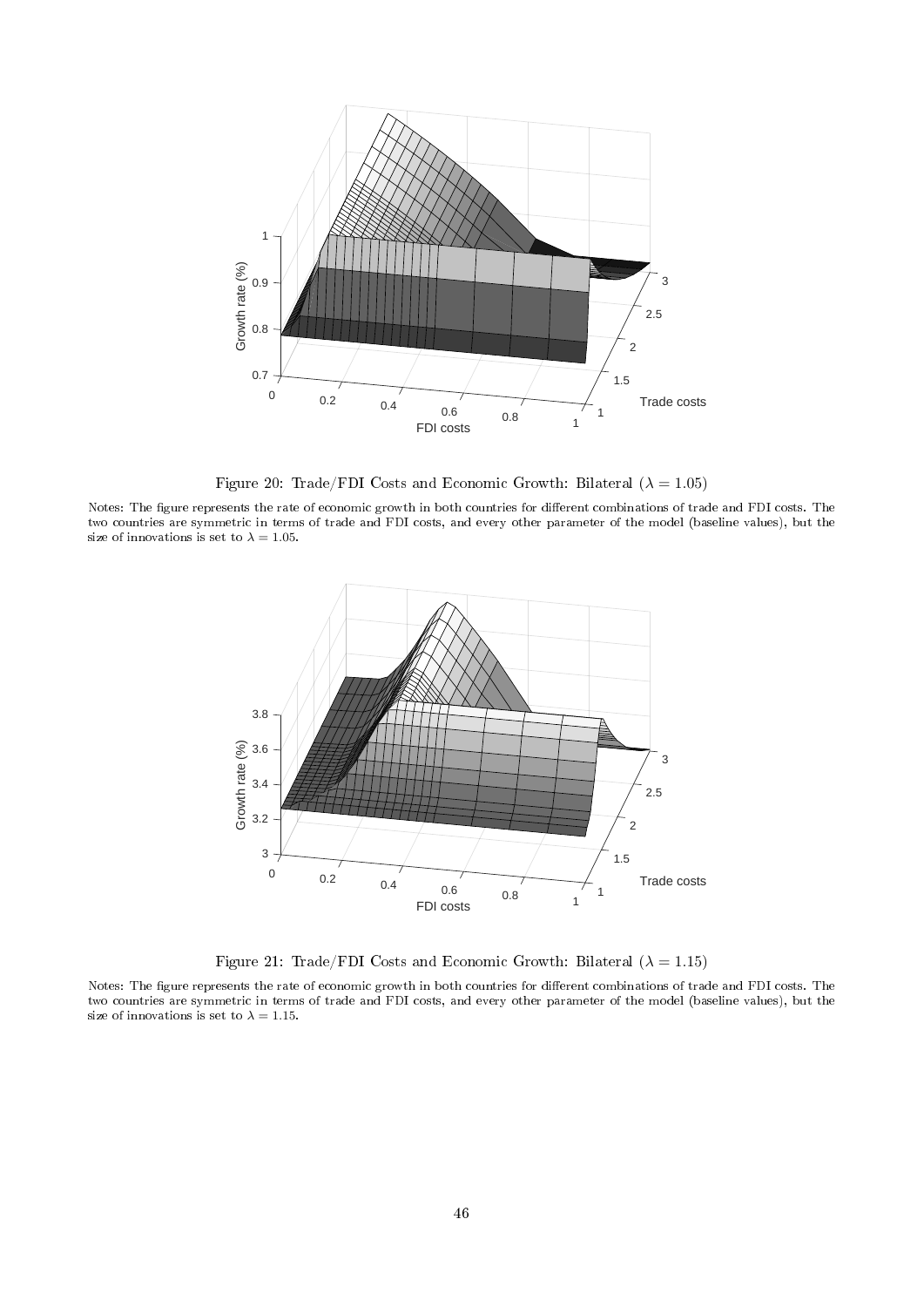

Figure 22: Trade Costs and Industry Distributions: Bilateral ( $\lambda = 1.05$ )

Notes: The figure represents the proportions of industries at different technology gaps for  $\kappa_H = \kappa_F = 1$  and three different levels of trade costs. The two countries are symmetric in terms of trade and FDI costs, and every other parameter of the model (baseline values), but the size of innovations is set to  $\lambda = 1.05$ .



Figure 23: Trade Costs and Industry Distributions: Bilateral ( $\lambda = 1.15$ )

Notes: The figure represents the proportions of industries at different technology gaps for  $\kappa_H=\kappa_F=1$  and three different levels of trade costs. The two countries are symmetric in terms of trade and FDI costs, and every other parameter of the model (baseline values), but the size of innovations is set to  $\lambda = 1.15$ .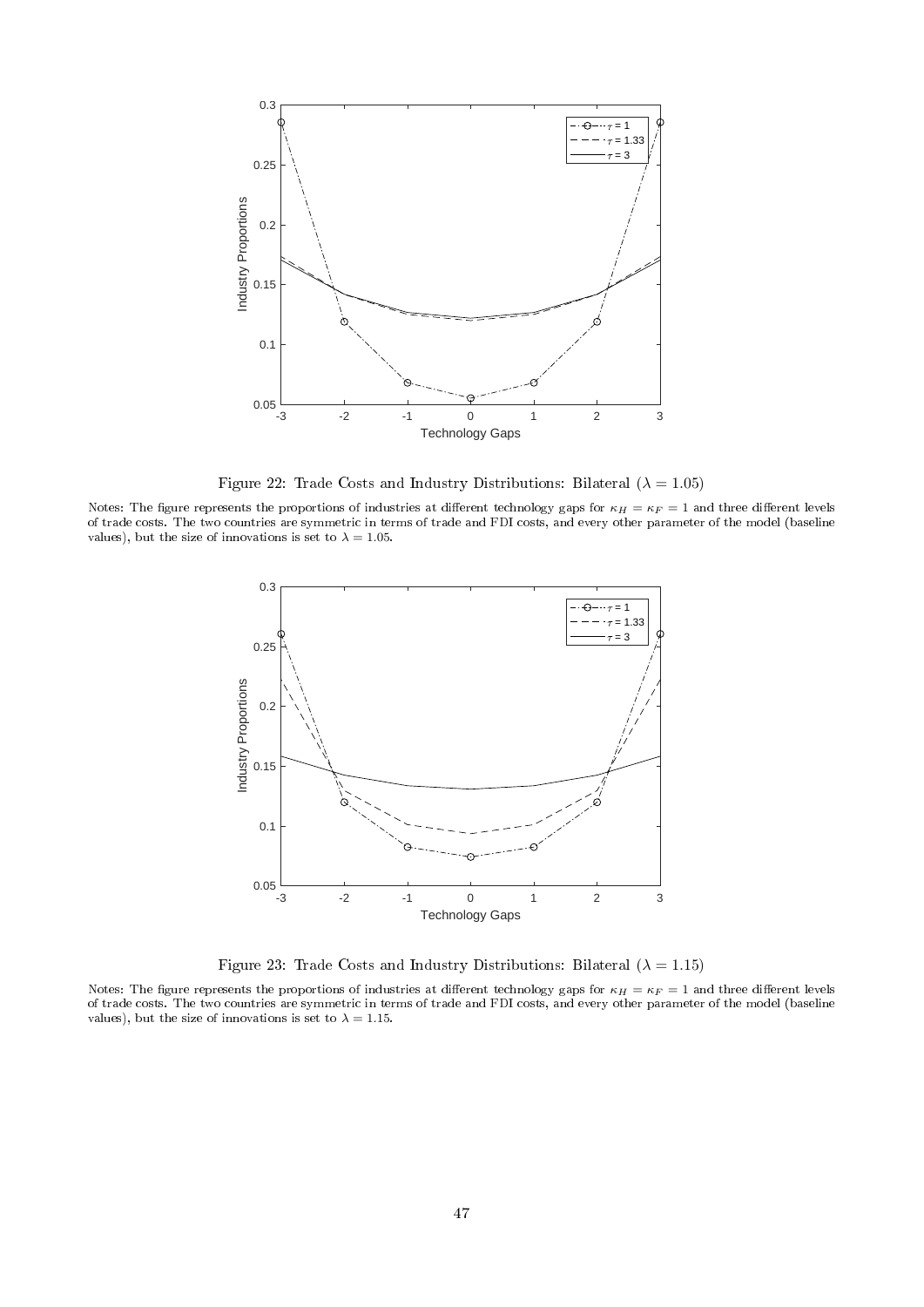

Figure 24: Trade/FDI Costs and Economic Growth: Bilateral (max  $n = 4$ )

Notes: The figure represents the rate of economic growth in both countries for different combinations of trade and FDI costs. The two countries are symmetric in terms of trade and FDI costs, and every other parameter of the model (baseline values), but the maximum technology gap is set to 4.



Figure 25: Trade Costs and Industry Distributions: Bilateral (max  $n = 4$ )

Notes: The figure represents the proportions of industries at different technology gaps for  $\kappa_H = \kappa_F = 1$  and three different levels of trade costs. The two countries are symmetric in terms of trade and FDI costs, and every other parameter of the model (baseline values), but the maximum technology gap is set to 4.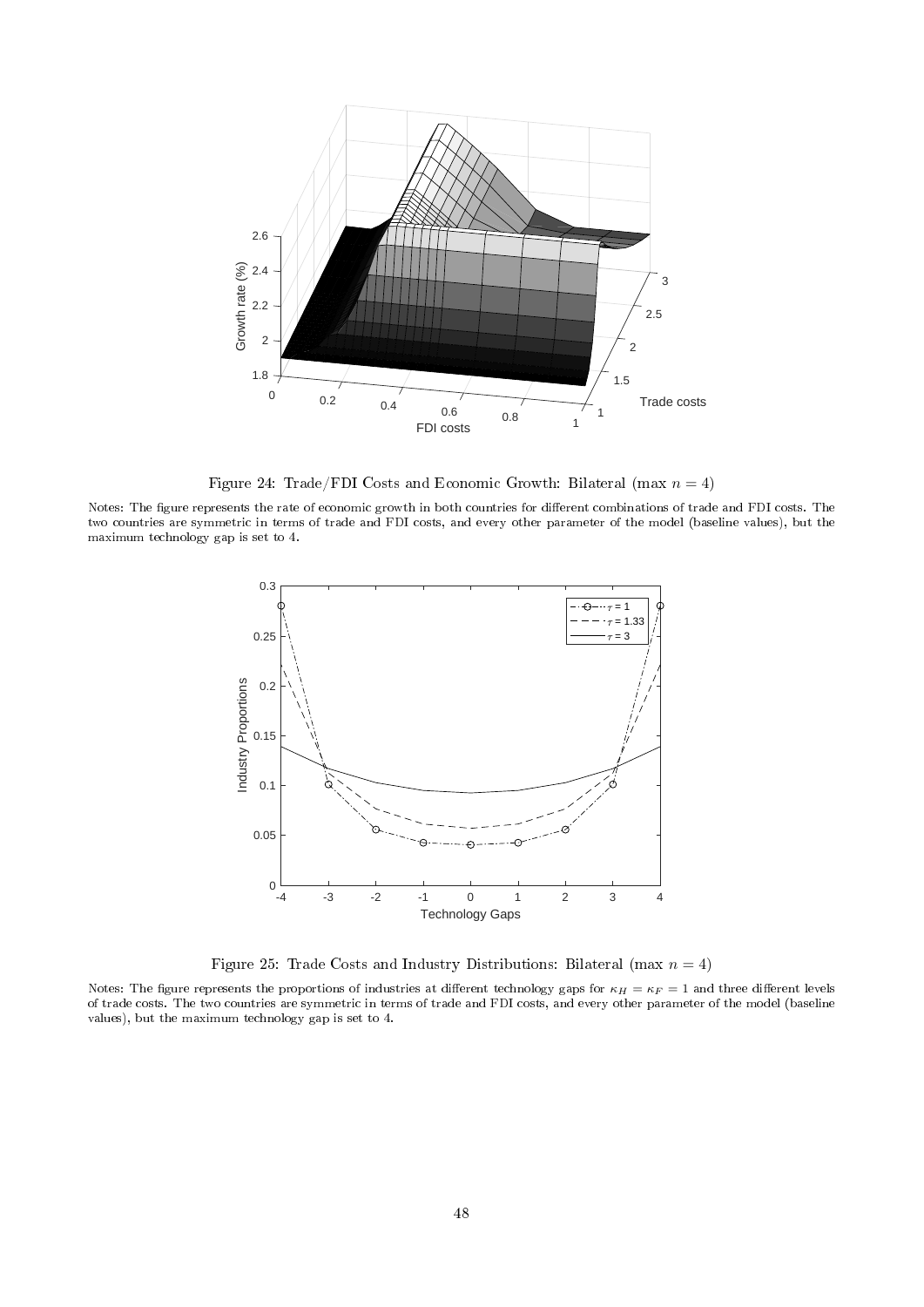

Figure 26: Trade Costs and Firm H's Innovation Rates: Bilateral (max  $n = 4$ )

Notes: The figure represents the innovation rates of firms from country H in industries at different technology gaps for  $\kappa_H = \kappa_F = 1$ and three different levels of trade costs. The two countries are symmetric in terms of trade and FDI costs, and every other parameter of the model (baseline values), but the maximum technology gap is set to 4.



Figure 27: Trade Costs and Firm F's Innovation Rates: Bilateral (max  $n = 4$ )

Notes: The figure represents the innovation rates of firms from country F in industries at different technology gaps for  $\kappa_H = \kappa_F = 1$ and three different levels of trade costs. The two countries are symmetric in terms of trade and FDI costs, and every other parameter of the model (baseline values), but the maximum technology gap is set to 4.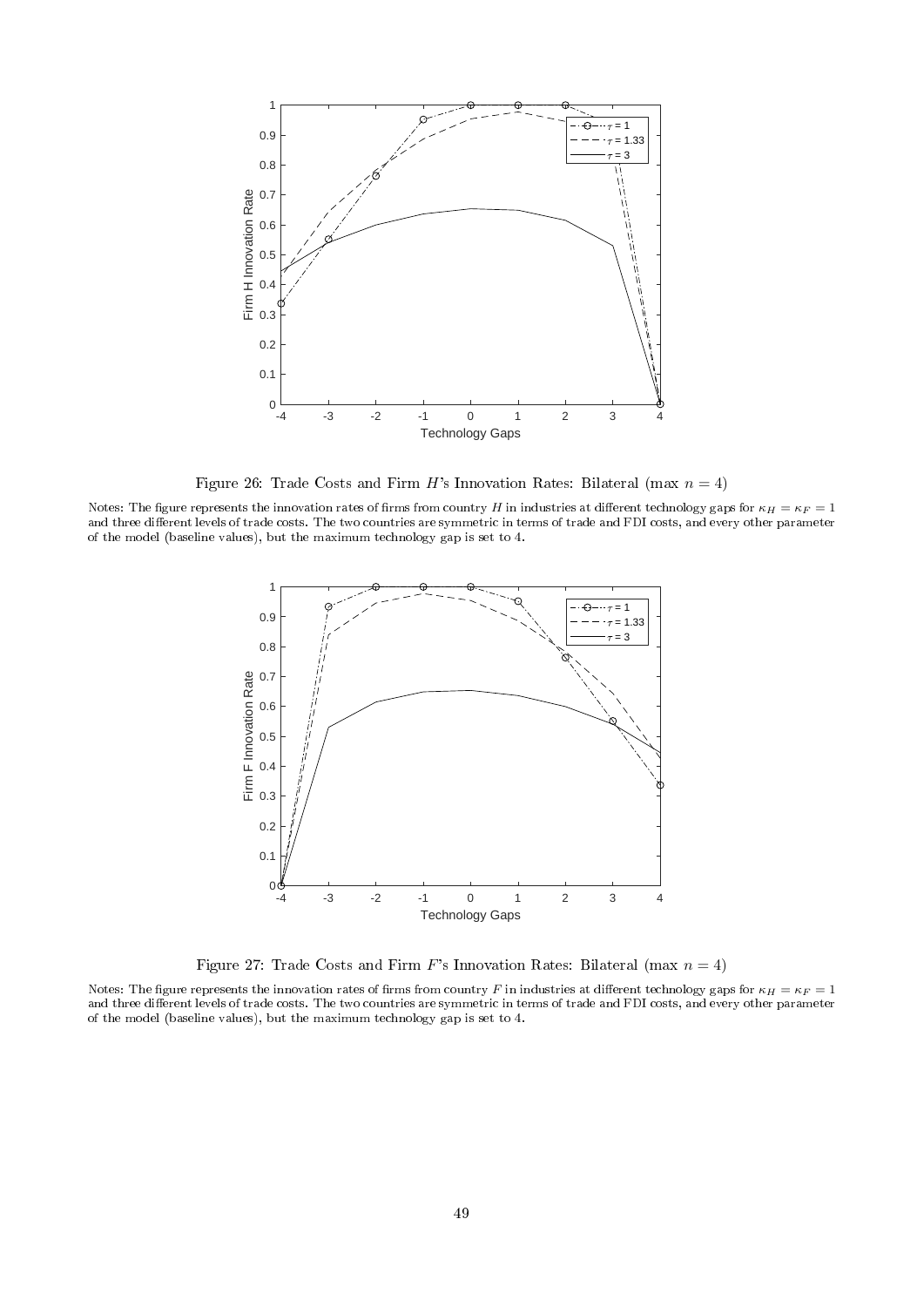## Appendix B: Proofs and Derivations

#### **Static Profit Analysis**

In this section I provide derivations of all the expressions of prices, output, and profits in each market given in Tables 1-4.

#### H leaders, Market H (Table 1)

Firm  $H$  wins in this market, but the price it charges is determined by whether firm  $F$  could undercut with exports or FDI. The two regions of trade/FDI costs in Table 1 are determined by the zero-profit condition in (12):

$$
[p_H - MC_F] X_H = K_H \Longleftrightarrow [p_H - MC_F] \frac{\alpha Y_H}{p_H} = \kappa_H \alpha Y_H
$$

$$
\Longleftrightarrow \left[1 - \frac{MC_F}{p_H}\right] = \kappa_H
$$

$$
\Longleftrightarrow p_H = \frac{MC_F}{1 - \kappa_H},
$$

where the first line uses equation (8) and the definition of FDI costs. This will be the price charged by firm  $H$ if and only if it is smaller than the unit costs of exporting,  $\tau_H M C_F$ . That is, if and only if

$$
p_H = \frac{MC_F}{1 - \kappa_H} < \tau_H M C_F \iff \frac{1}{1 - \kappa_H} < \tau_H
$$
\n
$$
\iff \kappa_H < 1 - \frac{1}{\tau_H}
$$

Otherwise, the price is determined by the threat of exports and equal to  $\tau_H M C_F$ . Output in each case is determined by substituting the relevant price in  $(8)$ . Profits for firm H when the threat comes from exports are:

$$
\Pi_{HH} = [p_H - MC_H] X_H = [p_H - MC_H] \frac{\alpha Y_H}{p_H}
$$

$$
= \left[1 - \frac{MC_H}{p_H}\right] \alpha Y_H
$$

$$
= \left[1 - \frac{MC_H}{\tau_H M C_F}\right] \alpha Y_H
$$

$$
= \left[1 - \frac{1}{\tau_H} \lambda^{-n}\right] \alpha Y_H,
$$

where the last line makes use of the definition of marginal costs as the reciprocal of technology, equation (9), and the definition of the technology gap in  $(10)$ . Similarly, profits for firm H when the threat comes from FDI are: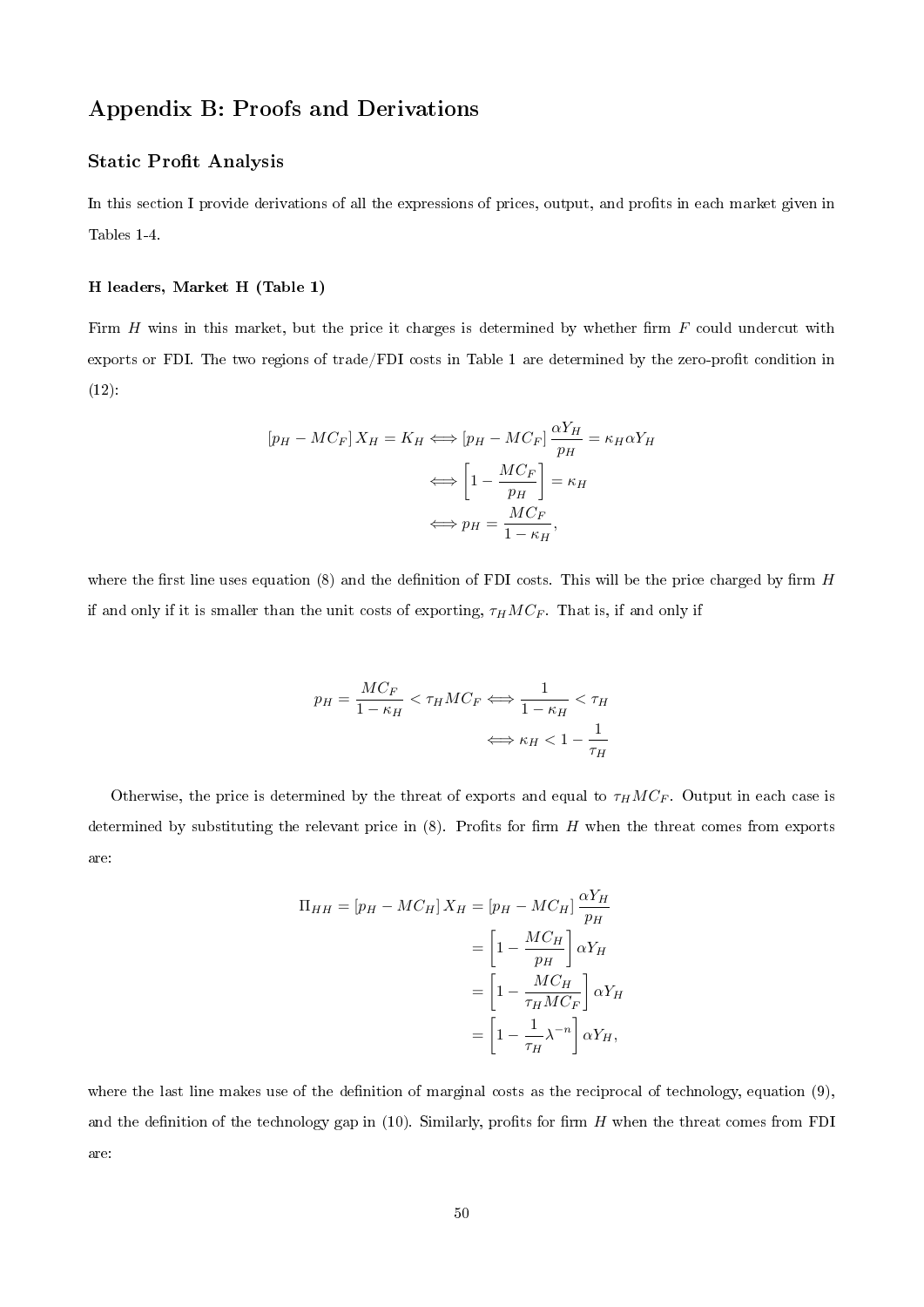$$
\Pi_{HH} = [p_H - MC_H] X_H = [p_H - MC_H] \frac{\alpha Y_H}{p_H}
$$

$$
= \left[1 - \frac{MC_H}{p_H}\right] \alpha Y_H
$$

$$
= \left[1 - (1 - \kappa_H) \frac{MC_H}{MC_F}\right] \alpha Y_H
$$

$$
= \left[1 - (1 - \kappa_H)\lambda^{-n}\right] \alpha Y_H
$$

#### H leaders, Market F (Table 2)

First, trade costs to access this market are considered low if the unit costs of exporting for firm  $H$  are smaller than the marginal production cost of firm  $F$ . That is, trade costs are low if

$$
\tau_F M C_H < M C_F \Longleftrightarrow \tau_F < \frac{M C_F}{M C_H} = \lambda^n
$$

Trade costs are considered high otherwise. If trade costs are low, firm  $H$  wins the competition with either trade or FDI. In any case it will charge  $p_F = MC_F$  and produce  $X_F = \alpha Y_F/MC_F$ . But it will serve the market via exports if and only if that is more profitable than doing FDI. That is, if and only if

$$
[p_F - \tau_F M C_H] X_F \ge [p_F - M C_H] X_F - K_F \iff [p_F - \tau_F M C_H] \frac{\alpha Y_F}{p_F} \ge [p_F - M C_H] \frac{\alpha Y_F}{p_F} - \kappa_F \alpha Y_F
$$
  

$$
\iff \left[1 - \frac{\tau_F M C_H}{M C_F}\right] \alpha Y_F \ge \left[1 - \frac{M C_H}{M C_F} - \kappa_F\right] \alpha Y_F
$$
  

$$
\iff \left[1 - \tau_F \lambda^{-n}\right] \alpha Y_F \ge \left[1 - \lambda^{-n} - \kappa_F\right] \alpha Y_F
$$
  

$$
\iff 1 - \tau_F \lambda^{-n} \ge 1 - \lambda^{-n} - \kappa_F
$$
  

$$
\iff \kappa_F \ge \left[\tau_F - 1\right] \lambda^{-n}
$$

Firm H will do FDI otherwise. The expressions for profits from exports and FDI in Table 2 are given in the third line of the above chain of implications. If trade costs are high, firm  $H$  can only win with FDI. This happens if and only if the profits from FDI are positive:

$$
[p_F - MC_H]X_F - K_F > 0 \Longleftrightarrow [1 - \lambda^{-n} - \kappa_F] \alpha Y_F > 0
$$

$$
\Longleftrightarrow 1 - \lambda^{-n} - \kappa_F > 0
$$

$$
\Longleftrightarrow \kappa_F < 1 - \lambda^{-n}
$$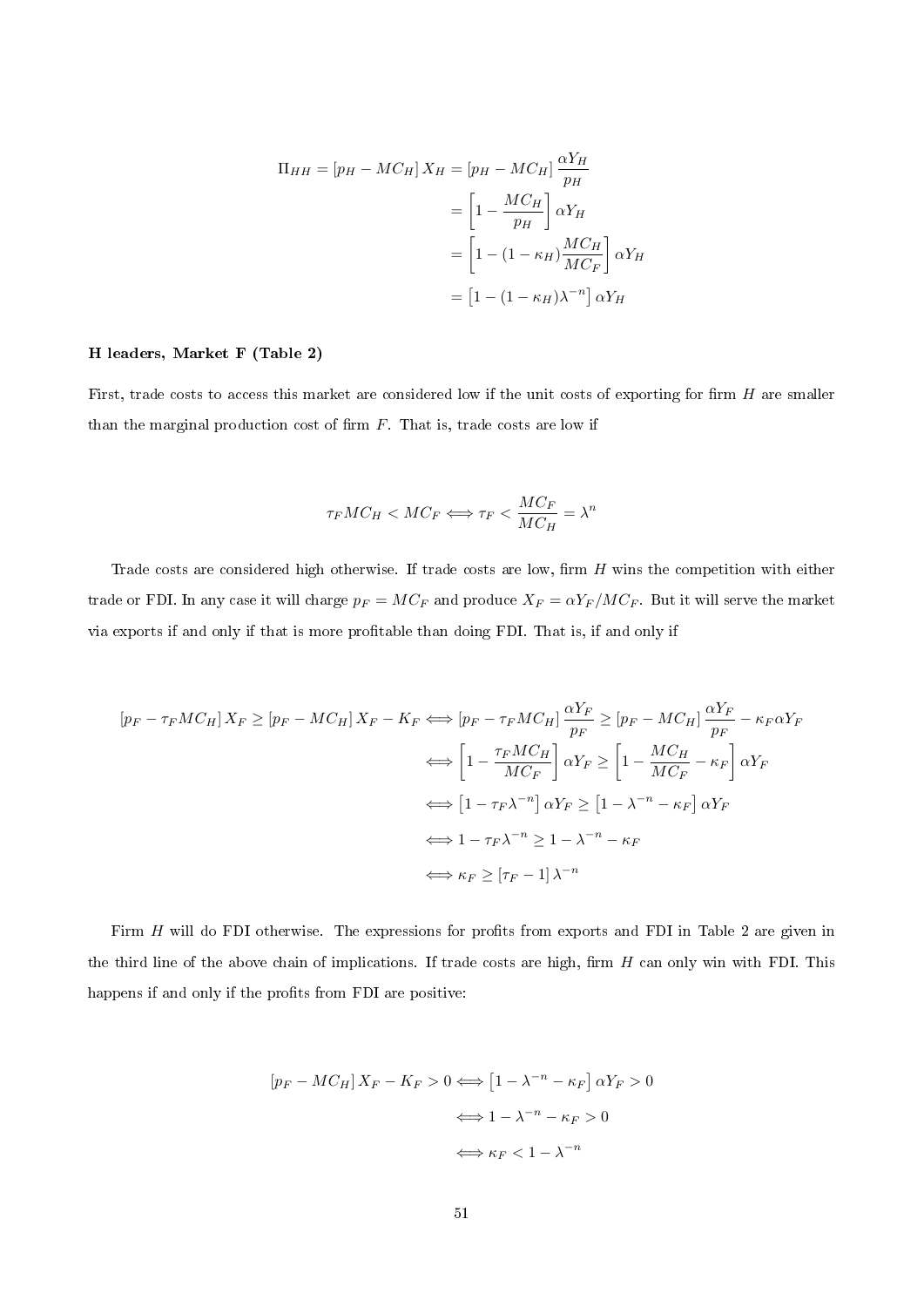Otherwise, firm  $F$  captures its domestic market. In that case, the price it charges depends on the threat by firm  $H$  of undercutting with exports or FDI. This is analogous to the analysis of market  $H$  above with the roles of the  $H$  and  $F$  subscripts reversed.

#### F leaders (Tables 3 and 4)

The derivations for all the expressions in Tables 3 and 4 mimic the ones for those of Tables 1 and 2, with the roles of  $H$  and  $F$  reversed.

#### Aggregate Resource Constraint

In this section I show that the aggregate resource constrain (30) is satisfied in equilibrium. To simplify the notation, I omit the time indices. First, since the final good sector is perfectly competitive, the representative firm makes zero profits. From  $(5)$ ,

$$
Y_i = w_i L_i + \int_0^1 p_i(j) X_i(j) dj
$$
  
=  $w_i L_i + \sum_{n=-\infty}^{+\infty} \mu_n p_i^n X_i^n$ 

Since industries can be dominated by domestic or foreign firms, and revenue (profits plus total costs) is determined by the costs of trade and FDI, the second term on the right-hand side can be written as

$$
\sum_{n=-\infty}^{+\infty} \mu_n p_i^n X_i^n = \sum_{n=-\infty}^{+\infty} \mu_n [\chi_i^{DOM} (\Pi_{ii}^n + MC_i^n X_i^n) \n+ \chi_i^{EX} ((\Pi_{di}^n)^{EX} + \tau_i MC_d^n X_i^n) \n+ \chi_i^{FDI} ((\Pi_{di}^n)^{FDI} + MC_d^n X_i^n + K_i)] \n= \sum_{n=-\infty}^{+\infty} \mu_n [\chi_i^{DOM} \Pi_{ii}^n + \chi_i^{EX} (\Pi_{di}^n)^{EX} + \chi_i^{FDI} (\Pi_{di}^n)^{FDI}] + M_i,
$$

using the definitions of the total cost of intermediate goods production  $M_i$  in (23) and the indicator functions  $\chi_i^m$ ,  $m \in \{DOM, EX, FDI\}$  in (24)-(26). I omit the arguments of those indicator functions for simplicity. Combining the last two expressions and solving for labor income yields:

$$
w_i L_i = Y_i - M_i - \sum_{n=-\infty}^{+\infty} \mu_n [\chi_i^{DOM} \Pi_{ii}^n + \chi_i^{EX} (\Pi_{di}^n)^{EX} + \chi_i^{FDI} (\Pi_{di}^n)^{FDI}]
$$

Since the representative household effectively owns all the domestic firms, asset income  $r_iB_i$  is equal to the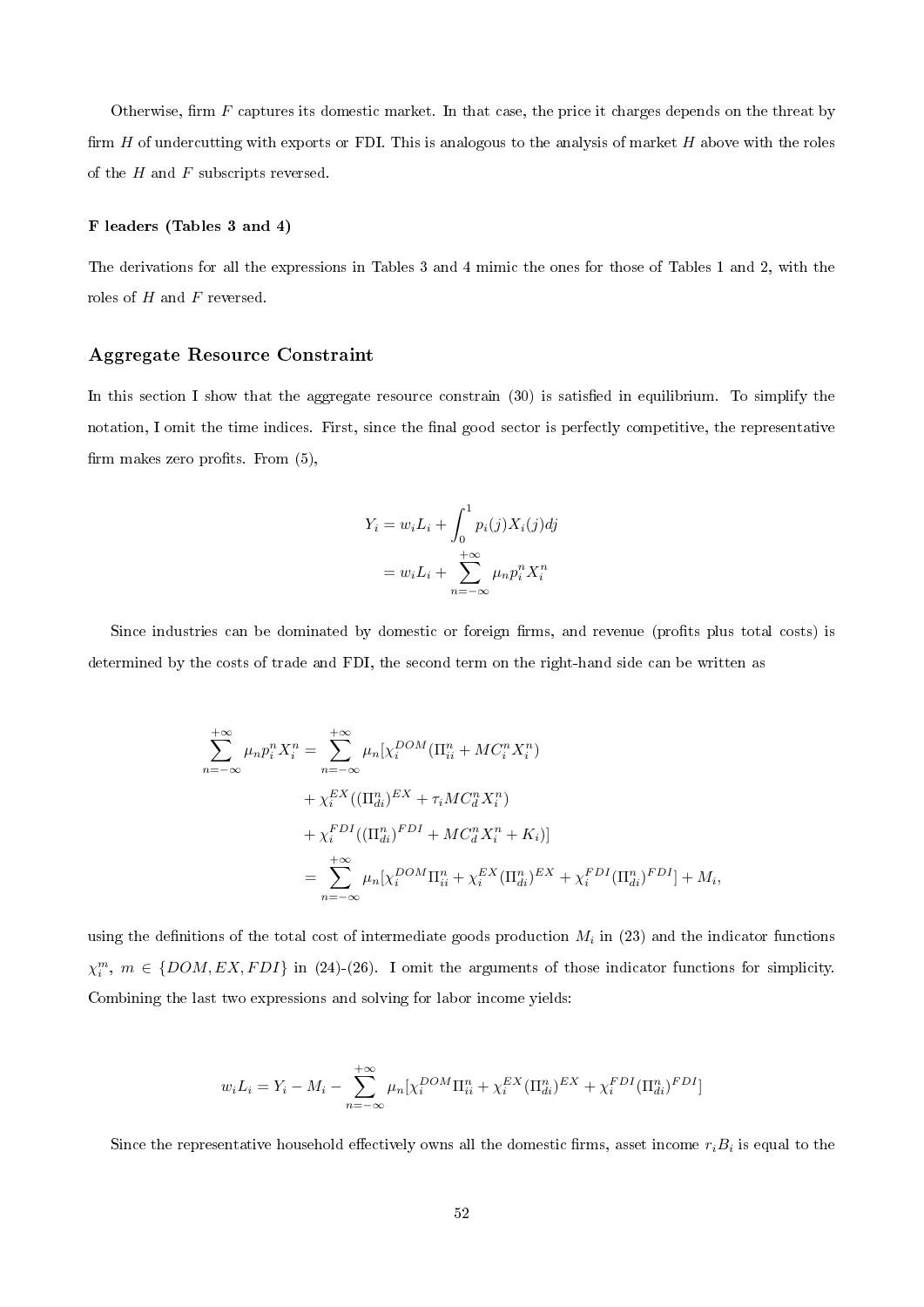total profits made by those firms in both markets:

$$
r_i B_i = \sum_{n=-\infty}^{+\infty} \mu_n [\chi_i^{DOM} \Pi_{ii}^n + \chi_d^{EX} (\Pi_{id}^n)^{EX} + \chi_d^{FDI} (\Pi_{id}^n)^{FDI}]
$$

Substituting the expressions for labor and asset income, together with the market clearing condition for assets,  $\dot{B}_i = R_i$ , into the budget constraint of the representative household (2) yields:

$$
R_i = Y_i - M_i - \sum_{n=-\infty}^{+\infty} \mu_n [\chi_i^{EX} (\Pi_{di}^n)^{EX} - \chi_d^{EX} (\Pi_{id}^n)^{EX} + \chi_i^{FDI} (\Pi_{di}^n)^{FDI} - \chi_d^{FDI} (\Pi_{id}^n)^{FDI}] - C_i
$$
  
=  $Y_i - M_i - N X_i - C_i$ ,

where the second equality makes use of the definition of net exports in (27). Rearranging the last equation yields the aggregate resource constraint.

#### Derivation of Equation (31)

Substituting (19) into the final output production function yields

$$
Y_i(t) = (A_i L_i)^{1-\alpha} exp\left(\alpha \int_0^1 \ln(X_i(j,t)) \, dj\right)
$$
  
\n
$$
= (A_i L_i)^{1-\alpha} exp\left(\alpha \int_0^1 \ln(\alpha Y_i(t) q_i(j,t) \phi_i(n(j,t), \tau_i, \kappa_i)) \, dj\right)
$$
  
\n
$$
= (A_i L_i)^{1-\alpha} exp(\alpha \int_0^1 \ln(\alpha) \, dj + \alpha \int_0^1 \ln(Y_i(t)) \, dj
$$
  
\n
$$
+ \int_0^1 \ln(q_i(j,t)) \, dj + \int_0^1 \ln(\phi_i(n(j,t), \tau_i, \kappa_i)) \, dj
$$

Using the definitions in (32)-(33) for the technology and competition indices, the fact that  $\alpha$  and  $Y_i(t)$  don't depend on  $j$ , the fact that the exponential and logarithmic functions are inverses of each other, and solving for  $Y_i(t)$  yields (31).

#### Proof of Proposition 1 (Equality of Growth rates)

From (34) it is clear that output grows at the same rate in both countries if and only if the technology indices  $Q_H(t)$  and  $Q_F(t)$  grow at the same rate. Here I show this is the case. The index in country F can be written as follows: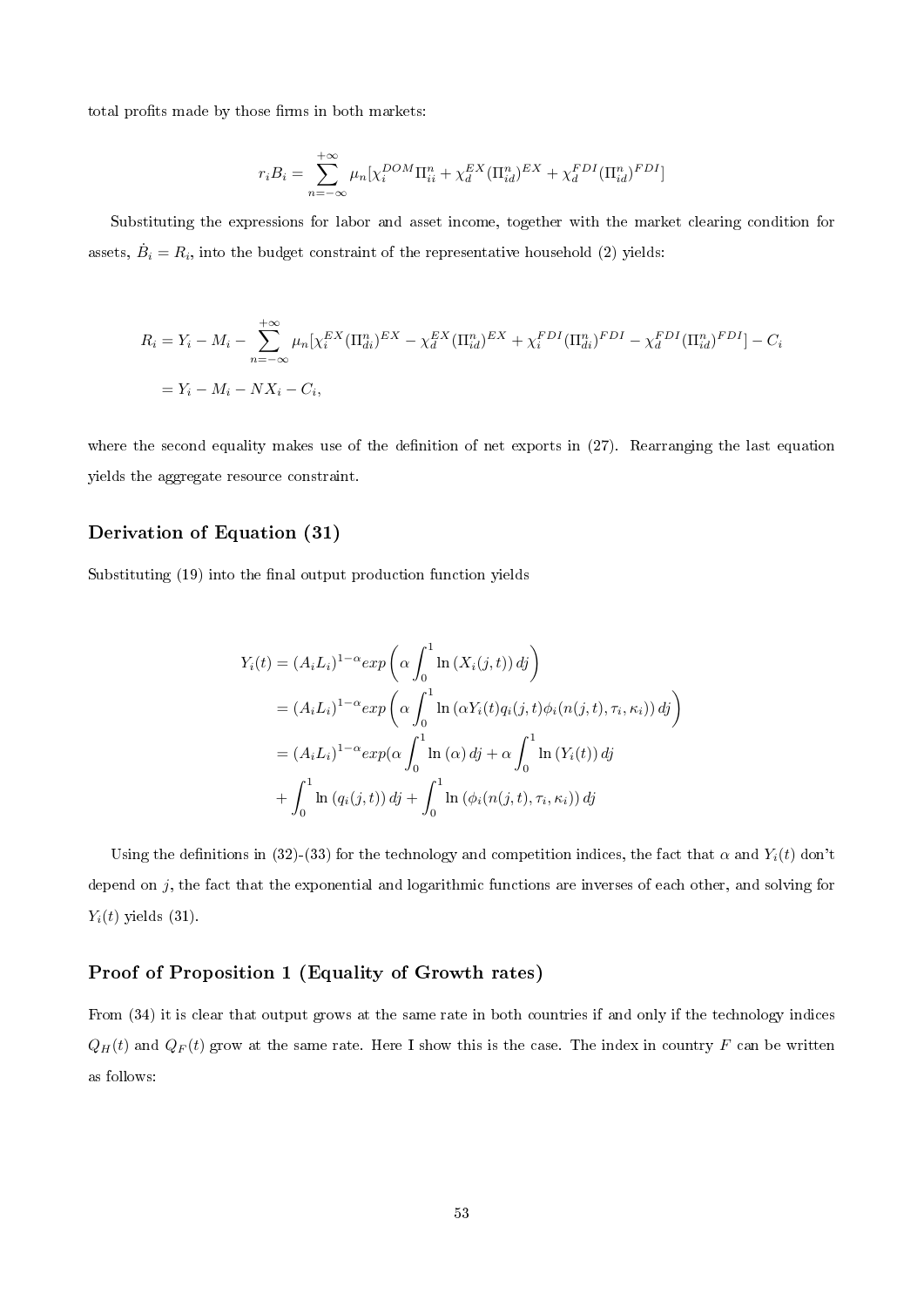$$
\ln(Q_F(t)) \equiv \int_0^1 \ln(q_F(j,t)) \, dj
$$
  
= 
$$
\int_0^1 \ln(q_H(j,t)\lambda^{-n(j,t)}) \, dj
$$
  
= 
$$
\int_0^1 \ln(q_H(j,t)) \, dj - \ln(\lambda) \int_0^1 n(j,t) \, dj
$$
  
= 
$$
\ln(Q_H(t)) - \ln(\lambda) \sum_{n=-\infty}^{+\infty} n\mu_n(t)
$$

Rearranging yields

$$
\ln\left(\frac{Q_H(t)}{Q_F(t)}\right) = \ln(\lambda) \sum_{n=-\infty}^{+\infty} n\mu_n(t)
$$

If the distribution of industries over technology gaps is stationary, then the right-hand side of the previous equation is constant over time. That implies the two technology indices, and final output in both countries, must grow at the same rate.  $\blacksquare$ 

## Proof of Proposition 2 (Steady-State Growth Rate)

In steady state, growth in both countries depends on the evolution of the technology index  $Q_H(t)$  (or  $Q_F(t)$ ). For each industry with a technology gap of n, firm H upgrades its technology  $q_H^n(t)$  to  $q_H^n(t + \Delta t) = \lambda q_H^n(t)$ with probability  $z_H^n \Delta t + o(\Delta t)$ , and fails to do so with probability  $1 - z_H^n \Delta t - o(\Delta t)$ . Thus,

$$
\ln (Q_H(t + \Delta t)) = \ln (Q_H(t)) + \sum_{n=-\infty}^{+\infty} \mu_n(t) (z_H^n \Delta t + o(\Delta t)) \ln (\lambda)
$$

Subtracting ln  $(Q_H(t))$  from both sides, dividing by  $\Delta t$ , and taking the limit as  $\Delta t \to 0$ , yields the growth rate of  $Q_H(t)$ :

$$
g_H^Q \equiv \frac{d \ln \left(Q_H(t)\right)}{dt} = \ln \left(\lambda\right) \sum_{n=-\infty}^{+\infty} \mu_n z_H^n
$$

Similar reasoning shows that

$$
g_F^Q \equiv \frac{d \ln \left(Q_F(t)\right)}{dt} = \ln \left(\lambda\right) \sum_{n=-\infty}^{+\infty} \mu_n z_F^n
$$

Substituting in (34) yields the steady-state growth rate in (35).  $\blacksquare$ 

#### Derivation of equations (37)-(38) and (40)-(41)

The steady-state value of firm  $H$  at time  $t$  in an industry with technology gap  $n$  is: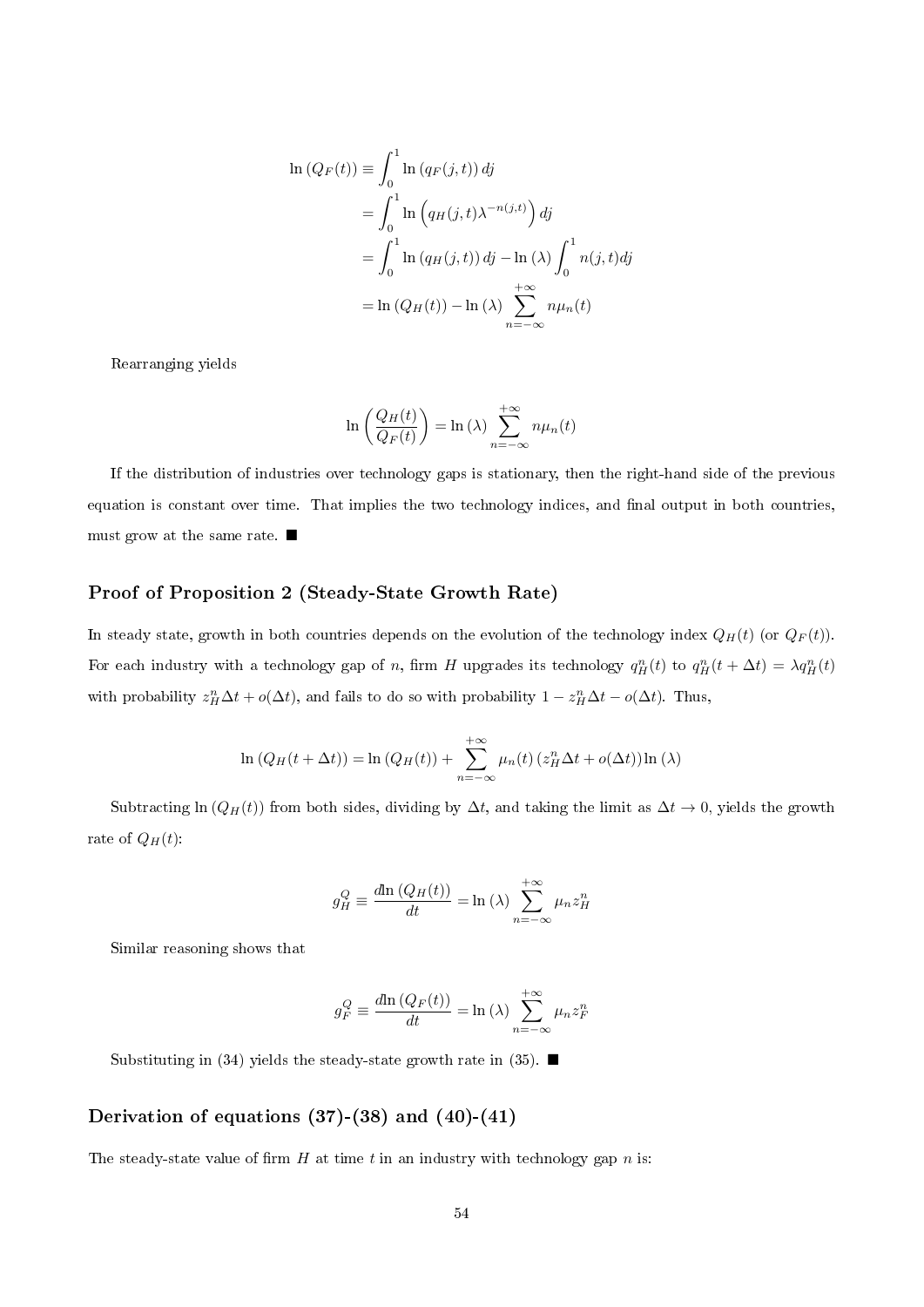$$
V_H^n(t) = \max_{z_H^n(t) \ge 0} \left\{ \begin{array}{l} [\Pi_{HH}^n(t) + \Pi_{HF}^n(t) - \Gamma(z_H^n(t))Y_H(t)] \Delta t + o(\Delta t) \\ + \exp\{-r^* \Delta t\} \{ [z_H^n(t) \Delta t + o(\Delta t)] V_H^{n+1}(t + \Delta t) \\ + [z_F^n(t) \Delta t + o(\Delta t)] V_H^{n-1}(t + \Delta t) \\ + [1 - z_H^n(t) \Delta t - z_F^n(t) \Delta t - o(\Delta t)] V_H^n(t + \Delta t) \} \end{array} \right\}
$$

Subtracting  $V_H^n(t)$  from both sides, adding and subtracting  $exp{-r^*\Delta t}V_H^n(t)$  on the right-hand side, combining terms, and dividing everything by  $\Delta t$  yields

$$
0 = \max_{z_H^n(t) \ge 0} \left\{ \begin{array}{l} \Pi_{HH}^n(t) + \Pi_{HF}^n(t) - \Gamma(z_H^n(t))Y_H(t) + \frac{o(\Delta t)}{\Delta t} \\ + exp\{-r^*\Delta t\}\left\{ \left[z_H^n(t) + \frac{o(\Delta t)}{\Delta t}\right] \left[V_H^{n+1}(t + \Delta t) - V_H^n(t + \Delta t)\right] \\ + \left[z_F^n(t) + \frac{o(\Delta t)}{\Delta t}\right] \left[V_H^{n-1}(t + \Delta t) - V_H^n(t + \Delta t)\right] \\ + \frac{V_H^n(t + \Delta t) - V_H^n(t)}{\Delta t} \right\} + V_H^n(t) \left[\frac{exp\{-r^*\Delta t\} - 1}{\Delta t}\right] \end{array} \right\}
$$

Taking the limit as  $\Delta t \to 0$  the latter equation becomes:

$$
0 = \max_{z_H^n(t) \ge 0} \left\{ \begin{array}{l} \Pi^n_{HH}(t) + \Pi^n_{HF}(t) - \Gamma(z_H^n(t)) Y_H(t) \\ + z_H^n(t) \left[ V_H^{n+1}(t) - V_H^n(t) \right] \\ + z_F^n(t) \left[ V_H^{n-1}(t) - V_H^n(t) \right] \\ + \dot{V}_H^n(t) - r^* V_H^n(t) \end{array} \right\}
$$

Rearranging yields equation (37). The last term in the previous equation comes from the fact that

$$
lim_{\Delta t \to 0} \left[ \frac{exp\{-r^*\Delta t\} - 1}{\Delta t} \right] = lim_{\Delta t \to 0} \left[ \frac{exp\{-r^*\Delta t\} - exp\{-r^* \cdot 0\}}{\Delta t} \right] = \frac{d}{dt} exp\{-r^*t\} |_{t=0} = -r^*
$$

Equation (38) can be derived analogously. To get equation (40), divide both sides of (37) by  $Y_H(t)$  and use (36) to get:

$$
(g^{Y} + \rho) \frac{V_{H}^{n}(t)}{Y_{H}(t)} - \frac{\dot{V}_{H}^{n}(t)}{V_{H}^{n}(t)} \frac{V_{H}^{n}(t)}{Y_{H}(t)} = \max_{z_{H}^{n}(t) \ge 0} \left\{ \begin{array}{l} \frac{\Pi_{H}^{n}(t)}{Y_{H}(t)} + \frac{\Pi_{H}^{n}(t)}{Y_{F}(t)} \frac{Y_{F}(t)}{Y_{H}(t)} - \Gamma(z_{H}^{n}(t)) \\ + z_{H}^{n}(t) \left[ \frac{V_{H}^{n+1}(t)}{Y_{H}(t)} - \frac{V_{H}^{n}(t)}{Y_{H}(t)} \right] \\ + z_{F}^{n}(t) \left[ \frac{V_{H}^{n-1}(t)}{Y_{H}(t)} - \frac{V_{H}^{n}(t)}{Y_{H}(t)} \right] \end{array} \right\}
$$

Using the fact that  $V_i^n(t)$  grows over time at the steady-state rate  $g^Y$ , the definitions of stationarized values, profits per unit of final output in the destination market, and the ratio of final outputs  $\omega$ , yields equation (40). Similarly, dividing both sides of (38) by  $Y_F(t)$  and using (36) we get: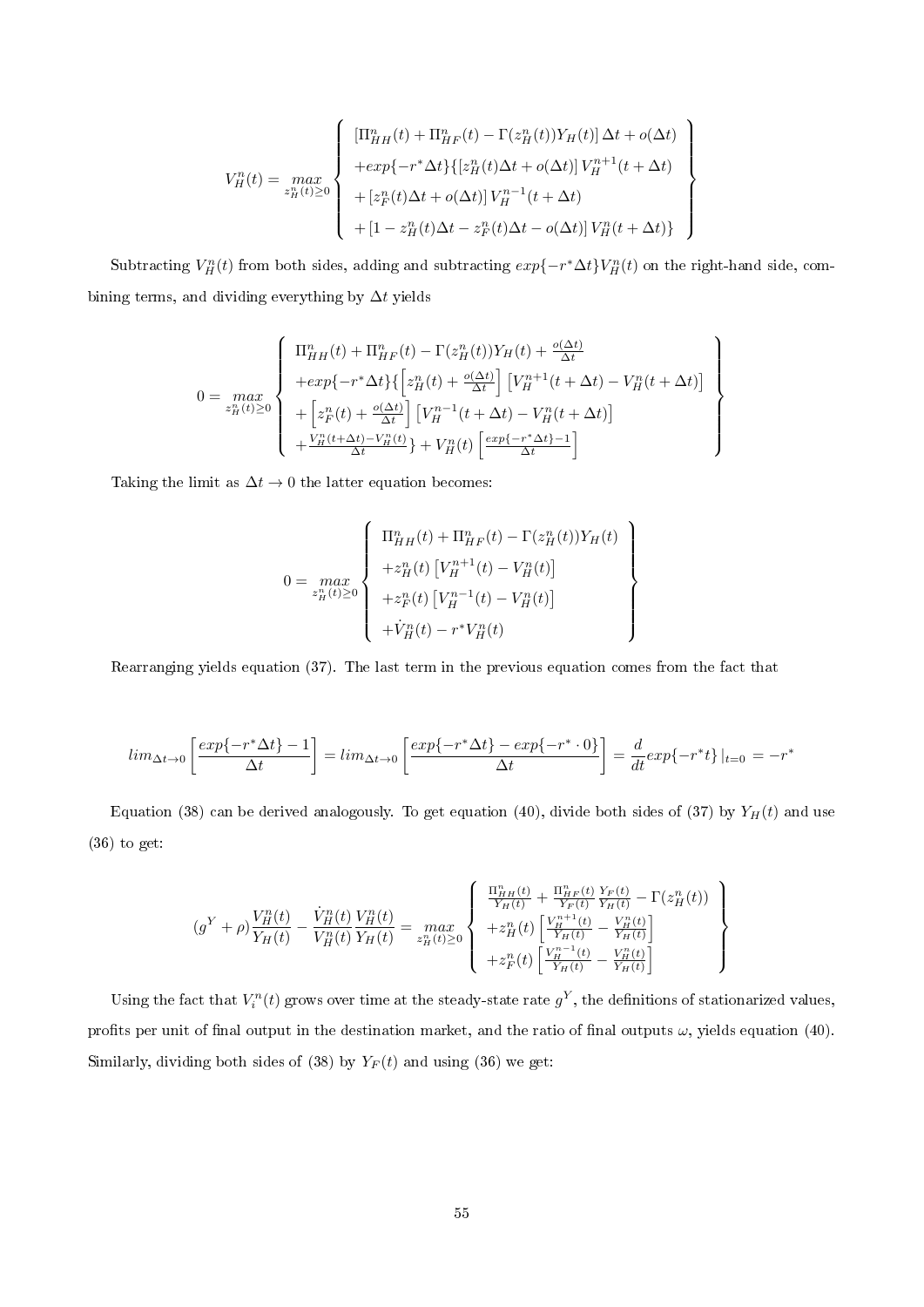$$
(g^{Y} + \rho) \frac{V_{F}^{n}(t)}{Y_{F}(t)} - \frac{\dot{V}_{F}^{n}(t)}{V_{F}^{n}(t)} \frac{V_{F}^{n}(t)}{Y_{F}(t)} = \max_{z_{F}^{n}(t) \geq 0} \left\{ \begin{array}{l} \frac{\Pi_{F}^{n}(t)}{Y_{F}(t)} + \frac{\Pi_{F}^{n}(t)}{Y_{H}(t)} \frac{Y_{H}(t)}{Y_{F}(t)} - \Gamma(z_{F}^{n}(t)) \\ + z_{H}^{n}(t) \left[ \frac{V_{F}^{n+1}(t)}{Y_{F}(t)} - \frac{V_{F}^{n}(t)}{Y_{F}(t)} \right] \\ + z_{F}^{n}(t) \left[ \frac{V_{F}^{n-1}(t)}{Y_{F}(t)} - \frac{V_{F}^{n}(t)}{Y_{F}(t)} \right] \end{array} \right\}
$$

Again, using the fact that  $V_i^n(t)$  grows at the steady-state rate  $g^Y$ , the definitions of stationarized values, profits per unit of final output in the destination market, and the ratio of final outputs  $\omega$ , yields equation (41).

#### Numerical Analysis

In this section I describe the uniformization procedure used to adjust the model for the numerical analysis. This is an adaptation of the procedure in Acemoglu and Akcigit (2012), which in turn is based on Ross (1996, pp. 282-284). The goal is to turn the dynamic optimization problem of intermediate good firms into a contraction mapping so that a value function iteration procedure can be used to find a solution in the numerical analysis.

In the model, an intermediate good industry at a certain technology gap  $n$  can transition out of that state with probabilities that depend on the innovation flow rates of each firm,

$$
P_{n,n+1} = \frac{z_H^n}{z_H^n + z_F^n}, \qquad P_{n,n-1} = \frac{z_F^n}{z_H^n + z_F^n},
$$

where  $P_{n,n+1}$  and  $P_{n,n-1}$  are the probabilities of moving from state n to states  $n+1$  and  $n-1$ , respectively. The uniformization procedure adds a fictitious transition from a state into itself. Since either firm can make a successful innovation, the transition rate out of state n is given by  $\psi_n = z_H^n + z_F^n$ . From the innovation function (15), firms flow rates of innovation are bounded above by  $\bar{z} < \infty$ . Thus, the transition rate  $\psi_n$  is bounded above by  $\psi \equiv 2\bar{z} < \infty$ . The procedure defines new transition probabilities (including the fictitious one),

$$
\tilde{P}_{n,n+1} = \frac{\psi_n}{\psi} P_{n,n+1} = \frac{z_H^n}{2\bar{z}}
$$
  

$$
\tilde{P}_{n,n-1} = \frac{\psi_n}{\psi} P_{n,n-1} = \frac{z_F^n}{2\bar{z}}
$$

$$
\tilde{P}_{n,n}=1-\frac{\psi_n}{\psi}=1-\frac{z_H^n+z_F^n}{2\bar{z}},
$$

and an effective discount factor,

$$
\gamma \equiv \frac{\psi}{\rho + \psi} = \frac{2\bar{z}}{\rho + 2\bar{z}} < 1,
$$

that, together with an adjustment of the stationarized profits (net of R&D costs),